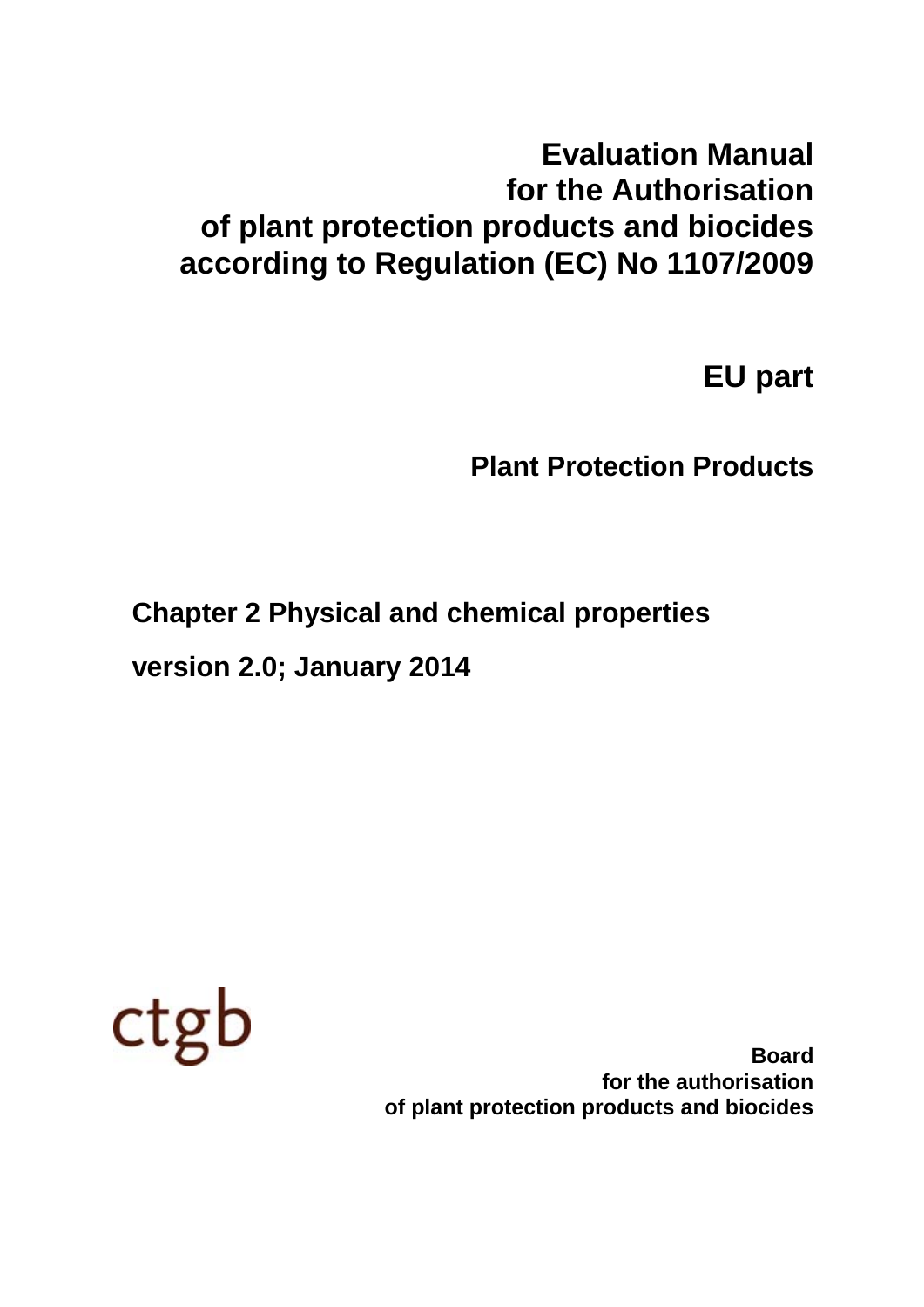# **Chapter 2 Physical and chemical properties**<br>Category: plant protection products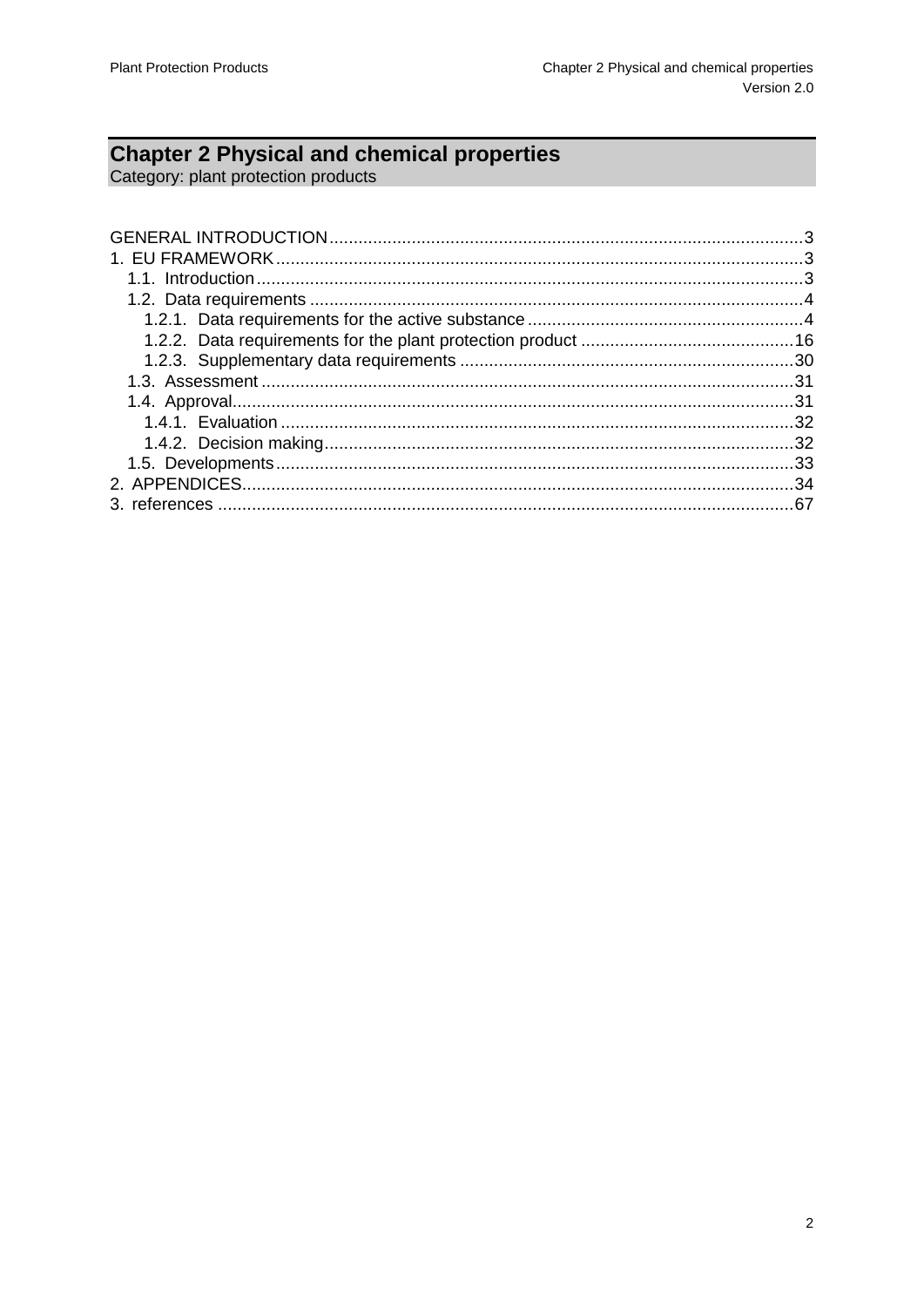# <span id="page-2-0"></span>**GENERAL INTRODUCTION**

<span id="page-2-4"></span>This chapter describes the data requirements for the aspect physical-chemical properties and how these are evaluated in the EU framework under Regulation (EC) No 1107/2009 [1].The described risk assessment in this chapter can be used for both the approval procedure for active substances as well as for zonal applications for the authorization of plant protection products (i.e. core registration reports).

<span id="page-2-3"></span>Substances that are approved under Regulation (EC) No 1107/2009 and were approved under Directive 91/414/EEC [2] are included in Commission Implementing Regulation (EU) No 540/2011 [3].

The chapter describes the procedures following the data requirements as laid down in Commission Regulation (EU) No 283/2013 for active substances and in Commission Regulation (EU) No 284/2013 for plant protection products. These data requirements apply for active substances submitted after 31 December 2013 and for plant protection products submitted after 31 December 2015.

A concept guidance is available on the interpretation of the transitional measures for the data requirements for chemical active substances according to Regulation (EU) No 283/2013 and Regulation (EU) No 284/2013 (SANCO/11509/2013 – rev. 0.1).

For further information on the former data requirement as laid down in Commission Regulation (EU) No 544/2011 for active substances and in Commission Regulation (EU) No 545/2011 we refer to the Evaluation Manual for Authorisation of plant protection products according to Regulation (EC) No 1107/2009 version 1.0

# <span id="page-2-1"></span>**1. EU FRAMEWORK**

In this document, the procedures for the evaluation and re-evaluation of active substances as laid down in the EU are described; the NL procedure for evaluation of a substance is reverted to when no EU procedure has been laid down. The NL-procedure for the evaluation of a substance is described in §2 - §2.5 of part 2 of the Evaluation Manual (plant protection products). This document aims to give procedures for the approval of active substances and inclusion in Commission Implementing Regulation (EU) No 540/2011 [\[3\]](#page-2-3)

# <span id="page-2-2"></span>**1.1.Introduction**

Composition and physical-chemical properties are evaluated to prevent products being placed on the market which:

- 1. are of insufficient quality resulting in reduced applicability or reduced efficacy
- 2. may cause risks to user, public health and environment. This in particular concerns properties of the product that are relevant for the field of use and efficacy so that no undesirable effects occur during application of the product, such as precipitation of the product in the spray tank, excessive foam formation, blocking of spray nozzles by coarse particles or poor water-miscibility.

Properties of the formulation are also important from the point of view of safety and human health for which aspects such as flammability of the product and the presence of undesirable impurities are relevant.

The most important guidance documents for this chapter are:

- Sanco/10597/2003 "Guidance document on the assessment of the equivalence of technical materials of substances regulated under Regulation (EC) No 1107/2009‖ [\[1\]](#page-2-4)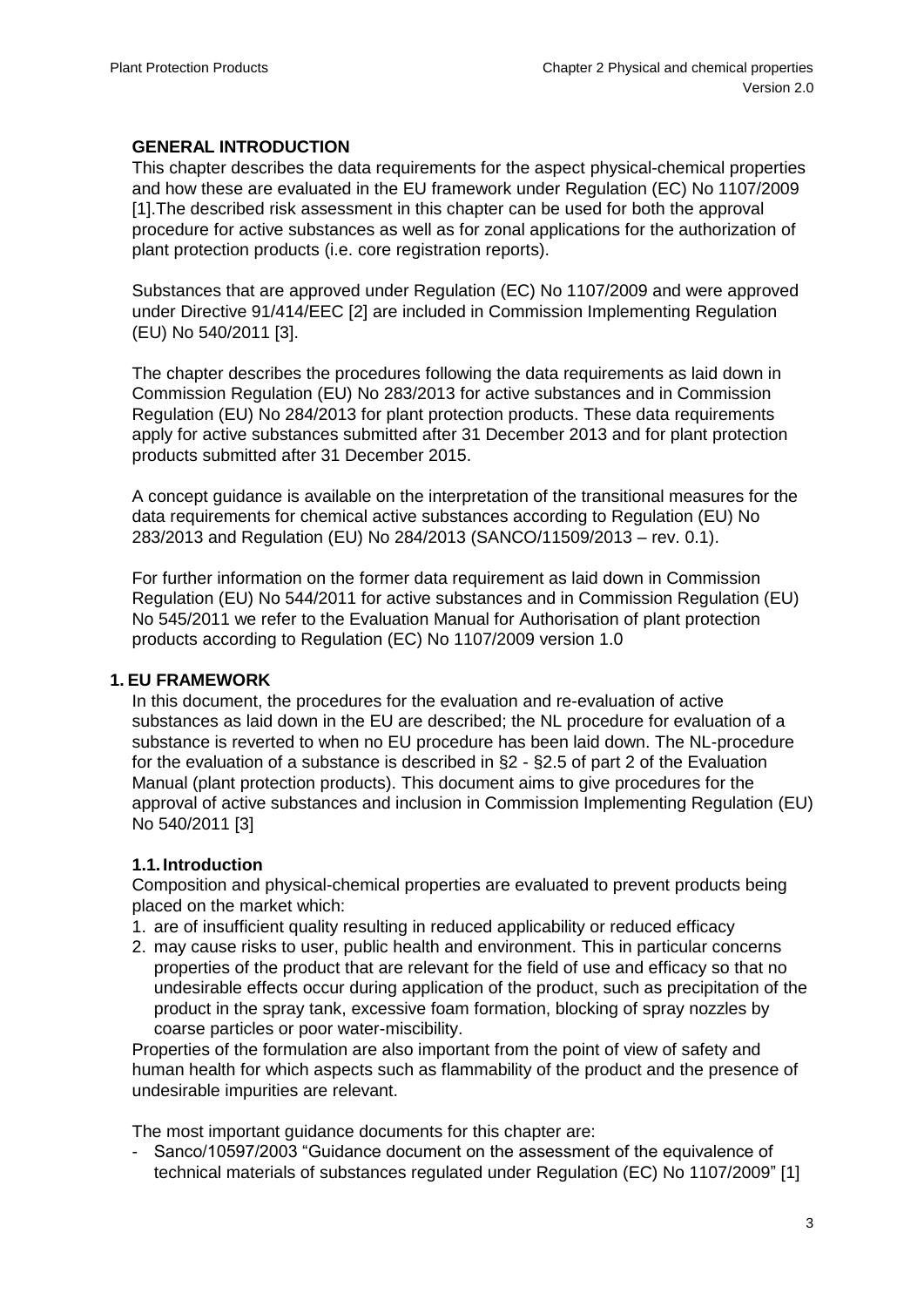- FAO/WHO November 2010 – second revision of the First "Manual on Development and Use of FAO and WHO Specifications for Pesticides" [4].

#### <span id="page-3-2"></span><span id="page-3-0"></span>**1.2. Data requirements**

In order to qualify for inclusion of an active substance in Commission Implementing Regulation (EU) No 540/2011 [\[3\]](#page-2-3) a dossier that meets the provisions laid down in Commission Regulation (EU) No 283/2013 [5] and Commission Regulation (EU) No 284/2013 of Regulation (EC) No 1107/2009 [6] must be submitted for the active substance as well as for the product.

Generally, EU and OECD guidelines for the protocol of experiments are mentioned in Commission Communications 2013/C 95/01 [7]

When the applicant holds the view that a certain study is not necessary, a relevant scientific justification can be provided for the non-submission of the particular study.

Where GLP is required, studies carried out after 25 July 1993 should be performed to GLP.

There may be no doubt about the identity of the tested product or the purity of the tested substance for each study.

The data requirements, and the fact whether or not they are required for specific fields of use and the corresponding guidelines are summarised in the overview table, see Appendix 1 and 2 to this chapter.

#### <span id="page-3-1"></span>*1.2.1. Data requirements for the active substance*

The text below in grey frames has been taken from Commission Regulation (EU) No 283/2013. The numbering in these grey frames follows the section numbering in this Commission Regulation. Any necessary additions to the text have been added below the grey frames. Data requirements as stated in Commission Regulation (EU) No 283/2013 and Commission Regulation (EU) No 284/2013 are given below the headings.

The date requirements regarding the physical-chemical properties of the active substance are described in part A of Commission Regulation (EU) No 283/2013, points 1 (identity of the active substance), 2 (physical and chemical properties of the active substance), and 3 (further information on the active substance).

#### *Identity of the active substance*

#### **1. Identity of the active substance**

The information provided shall be sufficient to precisely identify each active substance and define it in terms of its specification and nature.

*Applicant (name, address, etc.)* (283/2013; 1.1)

#### *1.1. Applicant*

The name and address of the applicant shall be provided, as well as the name, position, telephone, e-mail address and telefax number of a contact point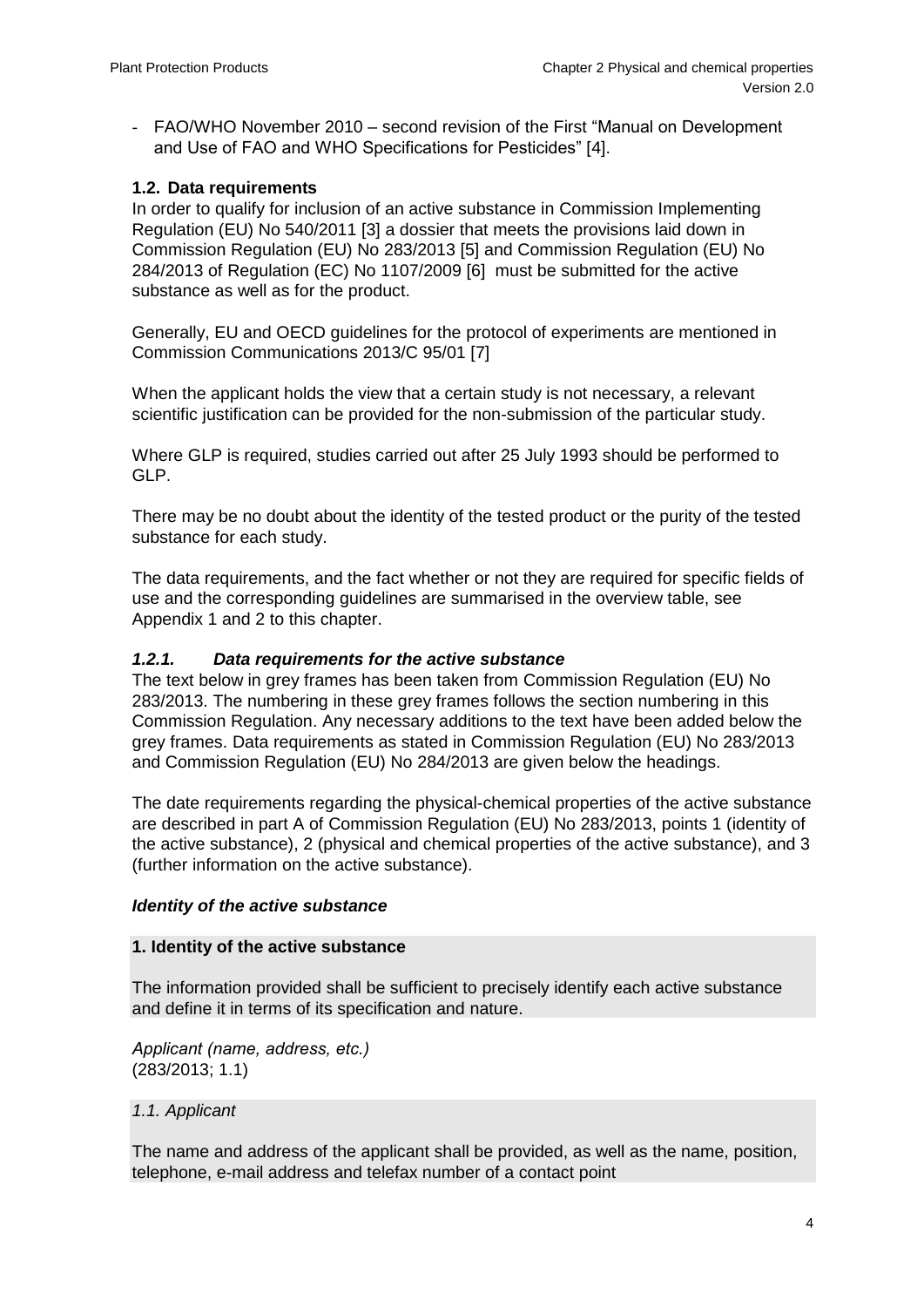*Producer (name, address, including location of plant)* (283/2013; 1.2)

#### *1.2..Producer*

The name and address of the producer of the active substance shall be provided, as well as the name and address of each manufacturing plant in which the active substance is manufactured. A contact point (name, telephone, e- mail address and telefax number) shall be provided. Where following approval of the active substances, there are changes in the location or number of producers, the information required shall again be notified to the Commission, the Authority and the Member States.

If the active substance is to be obtained from a different manufacturer or when there is a change of location of the manufacturing plant of the active substance, this should be notified. For guidance on data requirements related to changes of the producer, refer to the guidance document on the assessment of the equivalence of technical materials, SANCO/10597/2003 [19].

*Common name proposed or ISO-accepted, and synonyms* (283/2013; 1.3)

*1.3. Common name proposed or ISO-accepted, and synonyms*

The International Organization for Standardization (ISO) common name, or proposed ISO common name and where relevant, other proposed or accepted common names (synonyms), including the name (title) of the nomenclature authority concerned, shall be provided.

*Chemical name (IUPAC and CA nomenclature)* (283/2013; 1.4)

*1.4. Chemical name (IUPAC and CA nomenclature)*

The chemical name as given in Part III of Annex VI to Regulation (EC) No 1272/2008, or, if not included in that Regulation, in accordance with both the International Union of Pure and Applied Chemistry (IUPAC) and Chemical Abstracts (CA) nomenclature, shall be provided, where applicable.

*Producer's development code numbers* (283/2013; 1.5)

*1.5. Producer's development code numbers*

Code numbers used to identify the active substance, and where available, formulations containing the active substance, during development work, shall be reported. For each code number reported, the material to which it relates, the period for which it was used, and the Member States or other countries in which it was used and is being used, shall be stated.

*CAS, EC and CIPAC numbers* (283/2013; 1.6)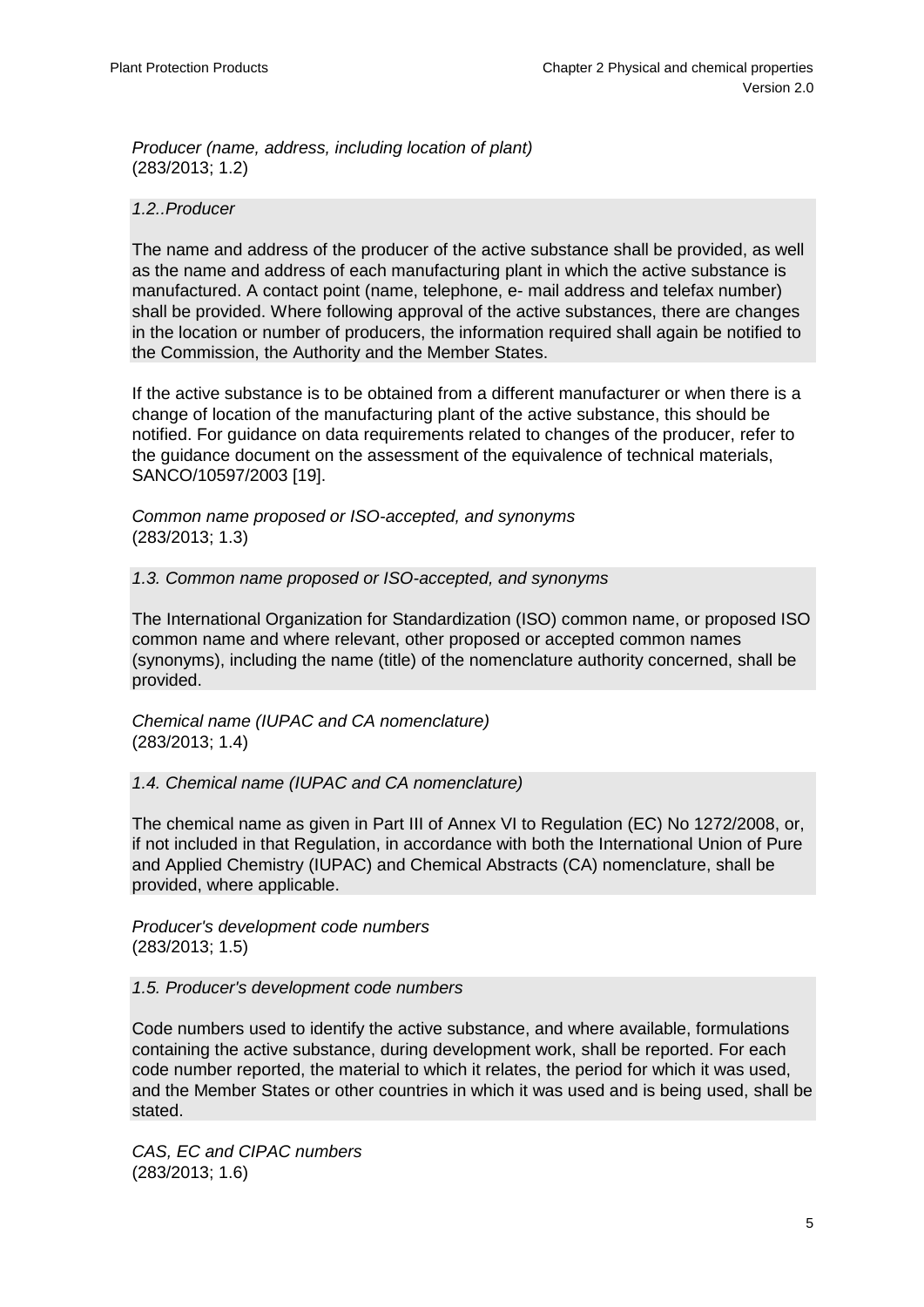#### *1.6. CAS, EC and CIPAC numbers*

Chemical Abstracts Service (CAS), European Commission (EC) and Collaborative International Pesticides Analytical Council (CIPAC) numbers, where they exist, shall be reported.

The CIPAC number of a substance can be obtained on the following website: [http://www.cipac.org/.](http://www.cipac.org/)

The ESIS database, containing EC (EINECS and ELINCS) registered compounds can be accessed at: <http://esis.jrc.ec.europa.eu/> . Alternatively, ECHA has a database of all REACH registered substances and provisional and final classification and labelling information as included in annex VI of Regulation (EC) 1272/2008 (www.echa.europa.eu).

*Molecular and structural formula, molecular mass*  (283/2013; 1.7)

#### *1.7. Molecular and structural formula, molecular mass*

The molecular formula, molecular mass and structural formula of the active substance, and where relevant, the structural formula of each isomer present in the active substance, shall be provided.

For plant extracts, a different approach may be taken if adequately justified.

*Method of manufacture (synthesis pathway) of the active substance* (283/2013; 1.8)

#### *1.8. Method of manufacture (synthesis pathway) of the active substance*

The method of manufacture, in terms of the identity (name, CAS number, structural formula) and purity of the starting materials and whether they are commercially available, the chemical pathways involved, and the identity of impurities present in the final product, shall be provided, for each manufacturing plant. Detailed information shall be given as to the origin of those impurities. Each impurity shall be categorised as resulting from side reactions, impurities in the starting material, remaining reaction intermediates or starting materials. Their toxicological, ecotoxicological and environmental relevance shall be addressed. This information shall also include impurities that are not detected but that could theoretically be formed. Generally process engineering information is not required.

Where the required information is provided for a pilot plant production system, that information shall again be provided once industrial scale production methods and procedures have stabilised. Where available, industrial scale data shall be provided before approval under Regulation (EC) No 1107/2009. Where data on industrial scale production are not available, a justification shall be provided.

. For guidance on data requirements related to changes of the producer, refer to the guidance document on the assessment of the equivalence of technical materials, SANCO/10597/2003 [19].:

*Specification of purity of the active substance in g/kg*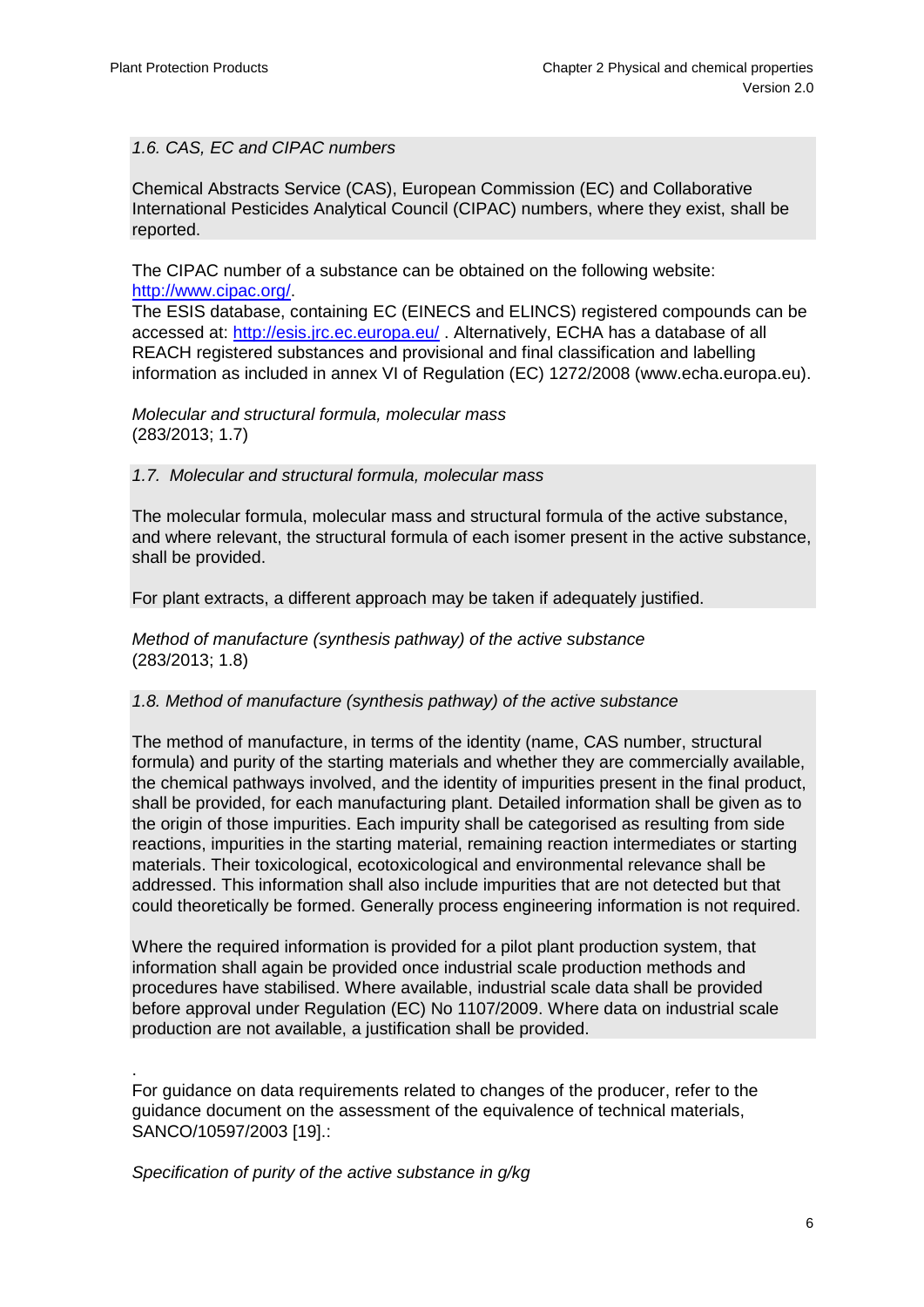#### (283/2013; 1.9)

#### *1.9. Specification of purity of the active substance in g/kg*

The minimum content in g/kg of pure active substance in the manufactured material used for production of plant protection products, shall be reported. A justification shall be provided for the minimum content proposed in the specification; this shall include a statistical analysis of the data on at least five representative batches, as referred to in point 1.11. Additional supporting data may be provided to further justify the technical specification.

Where the required information is provided for a pilot plant production system, that information shall again be provided once industrial scale production methods and procedures have stabilised. Where available, industrial scale data shall be provided before approval under Regulation (EC) No 1107/2009. Where data on industrial scale production are not available, a justification shall be provided.

If the active substance is manufactured as technical concentrate (TK), the minimum and maximum content of the pure active substance shall be given, along with its content in the theoretical dry weight material.

If the active substance is a mixture of isomers, the ratio or the ratio range of the content of isomers shall be provided. The relative biological activity of each isomer, both in terms of efficacy and toxicity, shall be reported.

For plant extracts, a different approach may be taken if adequately justified.

The specification should at least meet the specification laid down by the FAO [8]. The technical material (TC) is the solvent-free material, including residual impurities, not isolated during manufacture. A non-isolated active substance in a solvent, including possible additives, is considered a technical concentrate (TK) is obtained. This may, e.g., be because the active substance is not stable in pure form or for safety reasons. Specifications are based on the TC, which is also known as a dry weight specification. Because the highest (practically) possible purity is always aimed for, only a minimum concentration has been laid down instead of an upper limit. When the TC is not isolated, the relevant physical-chemical properties of the TK should be determined and not those of the TC. Specifications for a TK can be derived from the specifications of a TC; in that case an upper limit should still be specified (a concentration range). The conclusion of a discussion in EPCO 11 (2004) was: "if the TC is not transported, marketed and the TK is simply diluted to form the formulation, the data for the TC is not required. However, if the TC is also marketed, transported then data on both will be required. Or if the TK is dried down or converted to the TC then again the data will be required‖. This concerns the flammability, explosive and oxidising properties of the active substance.

*Identity and content of additives (such as stabilisers) and impurities* (283/2013; 1.10)

*1.10. Identity and content of additives (such as stabilisers) and impurities*

The minimum and maximum content in g/kg of each additive shall be provided.

The maximum content in g/kg of each further component other than additives shall also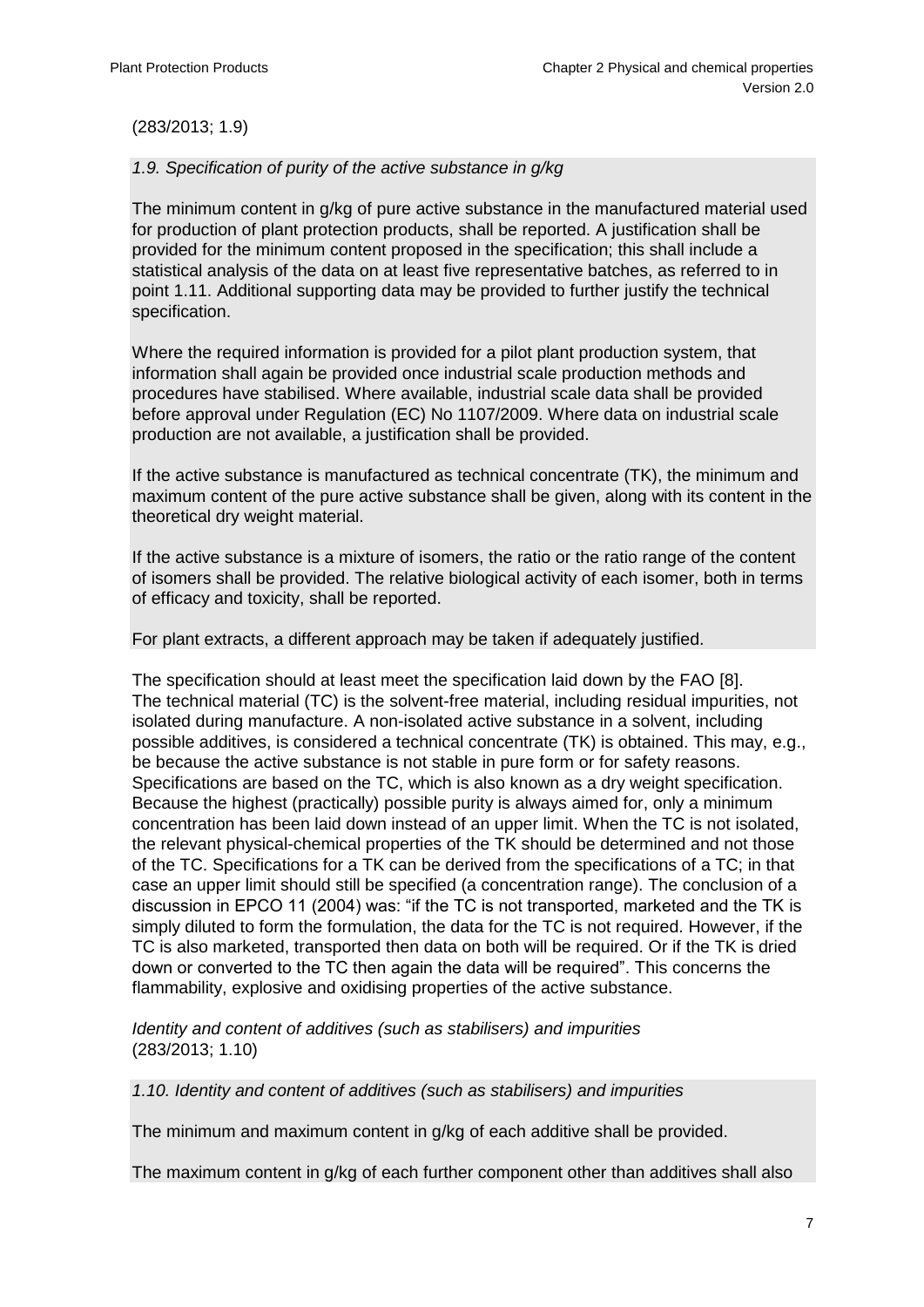be provided.

If the active substance is manufactured as technical concentrate (TK), the maximum content of each impurity shall be given, along with their content in the theoretical dry weight material.

Isomers that are not part of the ISO common name are considered as impurities.

Where the information provided does not fully identify a component (for example condensates), detailed information on the composition shall be provided for each such component.

Where the required information is provided for a pilot plant production system, that information shall again be provided once industrial scale production methods and procedures have stabilised. Where available, industrial scale data shall be provided before approval under Regulation (EC) No 1107/2009. Where data on industrial scale production are not available, a justification shall be provided.

For plant extracts, a different approach may be taken if adequately justified.

The 'non-active isomers' of the active substance should according to the guidelines also be considered as impurities.

A detailed composition of the active substance should be provided by submitting a specification that is used for production. All impurities exceeding 0.1% w/w (or 1 g/kg) should be specified and identified.

*Additives* (283/2013; 1.10.1)

# *1.10.1. Additives*

The trade name of components added to the active substance, prior to manufacture of the plant protection product, to preserve stability and facilitate ease of handling, hereinafter 'additives', shall also be provided. The following information shall, where relevant, be provided for such additives:

- (a) chemical name according to IUPAC and CA nomenclature;
- (b) ISO common name or proposed common name if available;
- (c) CAS number, EC number;
- (d) molecular and structural formula;
- (e) molecular mass;
- (f) minimum and maximum content in g/kg; and
- (g) function (for example stabiliser).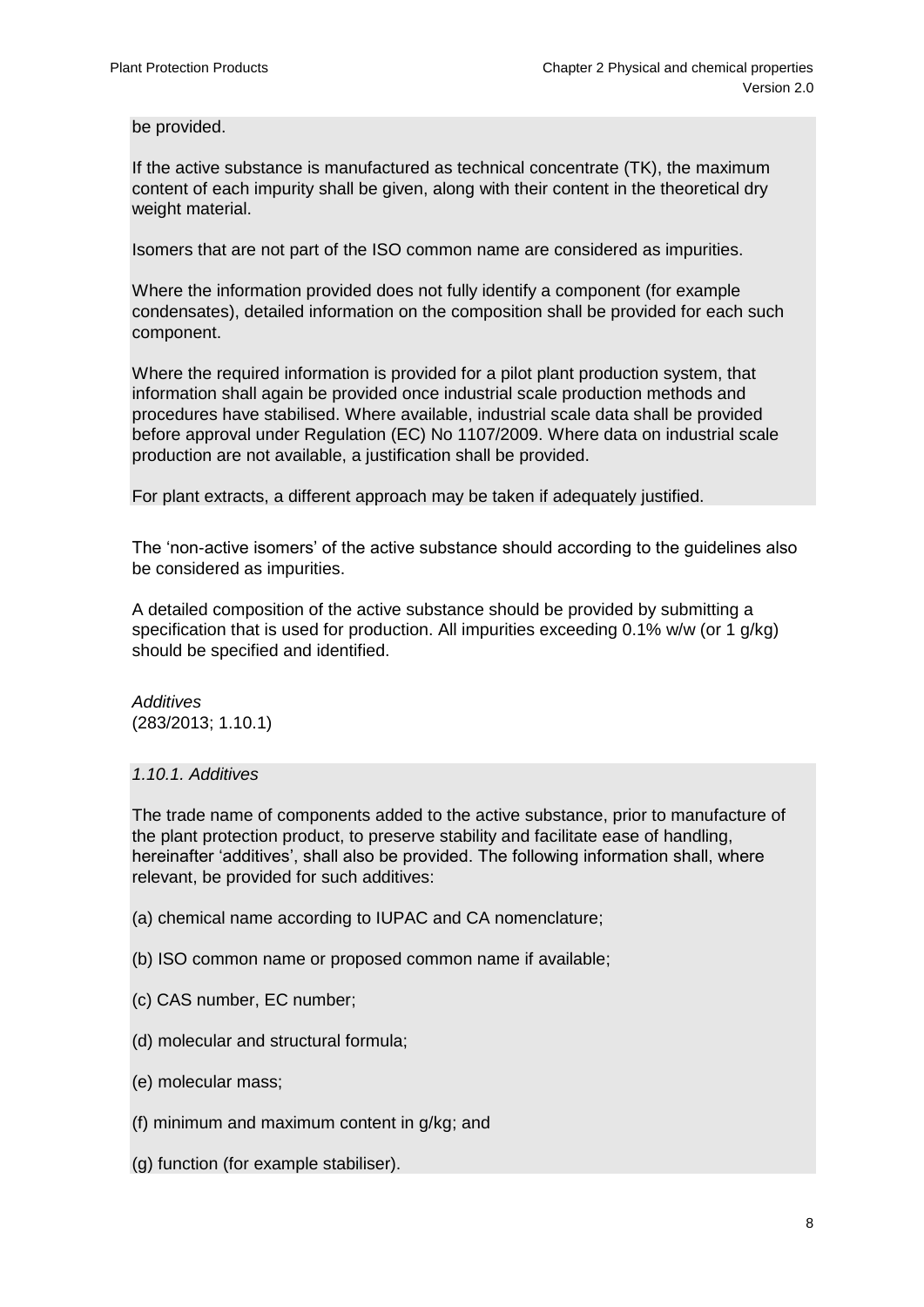*Significant impurities* (283/2013; 1.10.2)

*1.10.2. Significant impurities*

Impurities present in quantities of 1 g/kg or more shall be considered as significant. For significant impurities the following information, where relevant, shall be provided:

- (a) chemical name in accordance to IUPAC and CA nomenclature;
- (b) ISO common name or proposed common name, if available;
- (c) CAS number, EC number;
- (d) molecular and structural formula;
- (e) molecular mass; and
- (f) maximum content in g/kg.

Information on how the structural identity of the impurities was determined shall be given.

The specification should always meet the FAO specification. Where relevant impurities are present, these should be included in the specification with a realistic maximum. The specification should be a statistically based realistic reflection of the concentrations found in practice (mean value found in the batch analysis+ three times standard deviation) and should be representative for the batches used for toxicological and ecotoxicological testing. According to the FAO/WHO manual [\[4\]](#page-3-2) the content of impurities must be given in g/kg *in comparison with* the active substance content. The absolute as well as the relative presentation of the specification are accepted.

*Relevant impurities* (283/2013; 1.10.3)

#### *1.10.3. Relevant impurities*

Impurities that are particularly undesirable because of their toxicological, ecotoxicological or environmental properties, shall be considered as relevant. For relevant impurities the following information, where relevant, shall be provided:

- (a) chemical name according to IUPAC and CA nomenclature;
- (b) ISO common name or proposed common name if available,;
- (c) CAS number, EC number;
- (d) molecular and structural formula,;
- (e) molecular mass; and
- (f) maximum content in g/kg.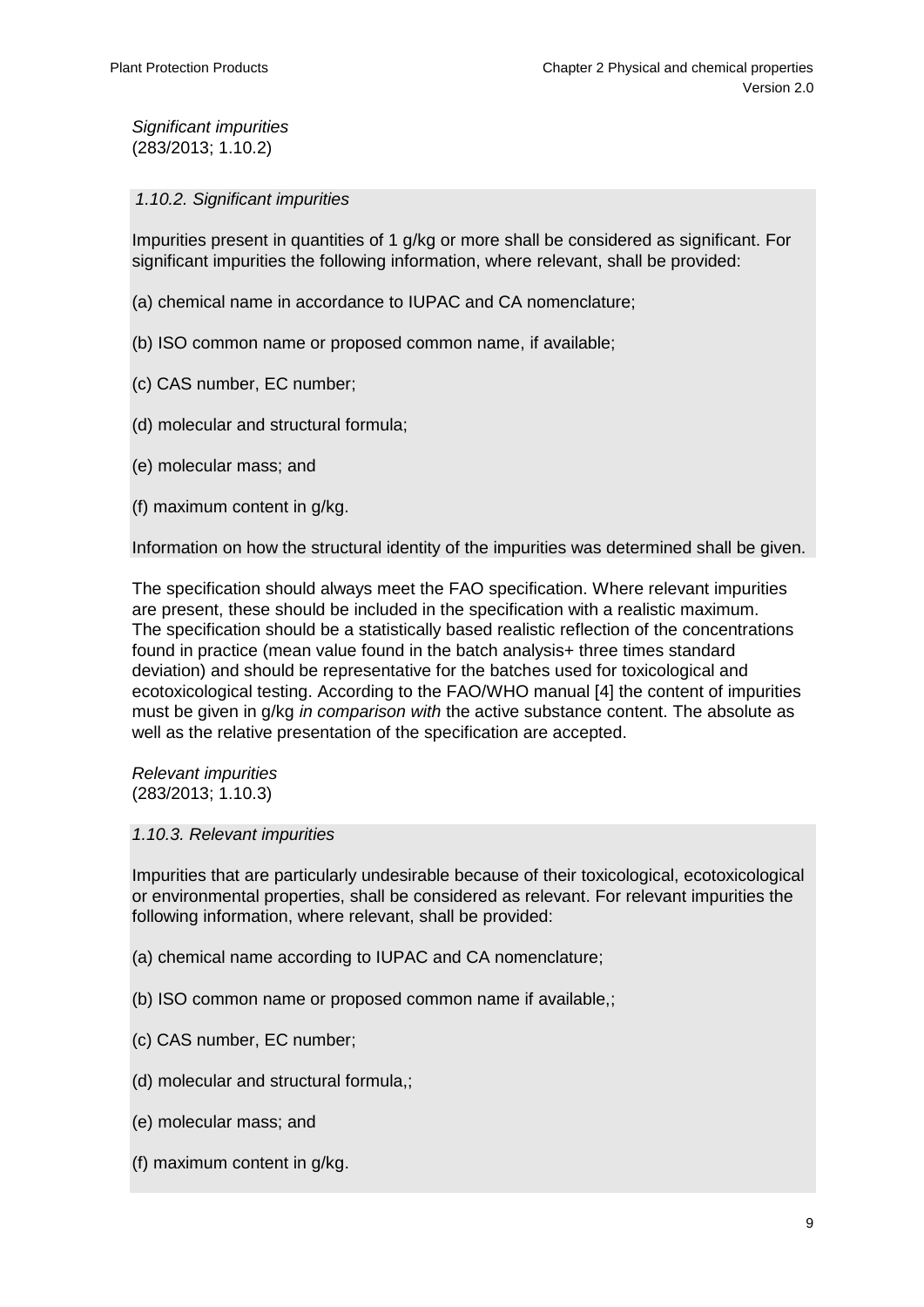Information on how the structural identity of the impurities was determined shall be reported.

Relevant impurities may, e.g., be formed during the production process or by degradation of the active substance, but can also be process solvents or additives.

Examples of relevant impurities are hexachlorobenzene in chlorothalonil, ETU (ethylene thiourea) in dithiocarbamates, but also impurities that are not directly related to the active substance such as dioxins and nitrosamines. Where on the basis of the production process relevant impurities can be expected, analysis of the active substance for these impurities may be requested.

The applicant should indicate whether relevant impurities are present in the active substance; if this is the case, these should be included in the specification, even if below the cut-off criterium of 1g/kg.

*Analytical profile of batches (283/2013; 1.11)*

#### *1.11. Analytical profile of batches*

At least five representative batches from recent and current industrial scale production of the active substance shall be analysed for content of pure active substance, impurities, additives and each further component other than additives, as appropriate. All of the representative batches shall be within the last five years of manufacture. Where data from the last five years of production are not available, a justification shall be provided. The analytical results reported shall include quantitative data, in terms of g/kg content, for all components present in quantities of 1 g/kg or more and typically should account for at least 980 g/kg of the material analysed. For plant extracts and semiochemicals (such as pheromones), justified exemptions can be made. The statistical basis for the content proposed in the technical specification shall be explained (for example: maximum level found in practice, average plus three standard deviations of levels found in practice, etc.). Supporting data may be provided to further justify the technical specification. The actual content of components which are particularly undesirable because of their toxicological, ecotoxicological or environmental properties shall be determined and reported even if present in quantities below 1 g/kg. Data reported shall include the results of the analysis of individual samples and a summary of that data, to show the minimum, maximum and mean content of each relevant component.

Where an active substance is produced in different plants this information shall be provided for each of the plants separately.

In addition, where relevant, samples of the active substance produced at laboratory scale or pilot production systems, shall be analysed, if such material was used in generating toxicological or ecotoxicological data. If this data is not available a justification shall be provided.

At least 5 representative batches should be analysed. These batches should be representative of the current production. The impurities content of the batches should meet the specification of the active substance as provided by the manufacturer and the FAO specification where available. The used analytical methods must meet the requirements laid down in Chapter 3 'Analytical methods'.

In addition to batch analysis data, quality control (QC) data can be used to support a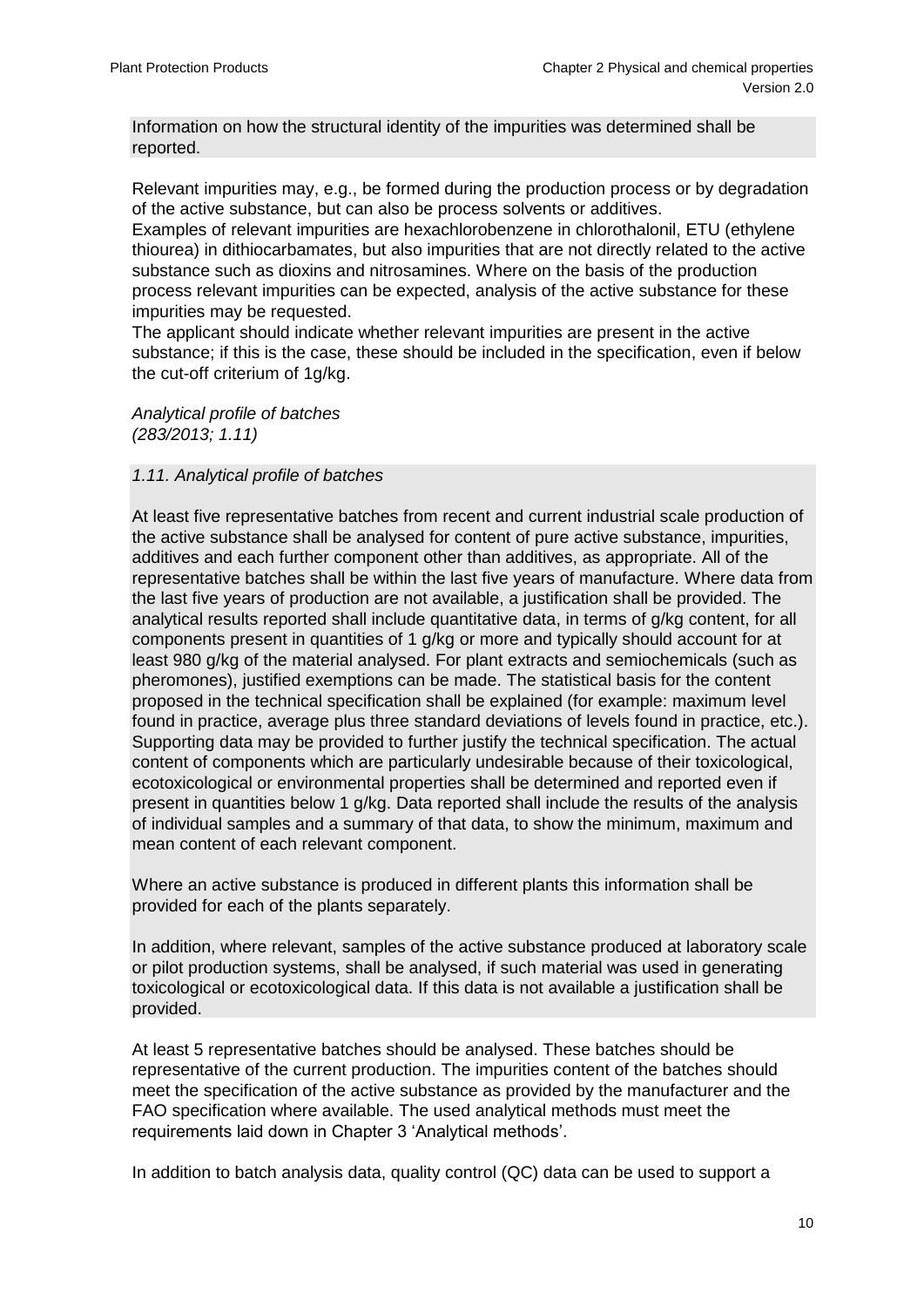proposed technical specification. The EFSA working document for PRAPeR meetings on section 1 mentions the following:

*If quality control data are to be relied on in support of a technical specification what are the minimum requirements for the submission of this data.* 

- *Only a summary of the data is required, not the raw data, although this should be available on request. For the active substance and the impurities the mean, minimum, maximum values and standard deviation should be provided for each production year as well as for the total batch data submitted.*
- *The number of batches analysed, the year of their production and the total number of batches produced in the respective years should be provided.*
- *The site of manufacture (source) must be identified.*

#### *Physical and chemical properties of active substance*

[FAO specifications](http://www.fao.org/agriculture/crops/thematic-sitemap/theme/pests/jmps/en/) can be obtained via the internet. In addition, [OECD](http://www.oecd.org/env/ehs/testing/) test methods are available. A large number of test methods (EEC methods A1 - A21) are available on the internet as well [9].

*Melting point and boiling point (283/2013; 2.1)*

#### *2.1. Melting point and boiling point*

The melting point or where appropriate the freezing or solidification point of purified active substance shall be determined and reported. Measurements shall be taken up to 360 °C.

The boiling point of purified active substance shall be determined and reported. Measurements shall be taken up to 360 °C.

Where melting point or boiling point cannot be determined because of decomposition or sublimation, the temperature at which decomposition or sublimation occurs shall be reported.

There are no clear European agreements about the minimum temperature down to which the freezing point should be determined. Testing down to -20°C is generally considered to be adequate.

*Vapour pressure, volatility (283/2013 ; 2.2)*

#### *2.2. Vapour pressure, volatility*

The vapour pressure of purified active substance at 20 or 25 °C shall be reported. Where vapour pressure is less than 10<sup>-5</sup> Pa at 20 °C the vapour pressure at 20 or 25 °C shall be estimated by a vapour pressure curve With measurements at higher temperatures.

In the case of active substances which are solids or liquids, volatility (Henry's law constant) of purified active substance shall be determined or calculated from its water solubility and vapour pressure and be reported (in Pa  $\times$  m<sup>3</sup>  $\times$  mol<sup>-1</sup>).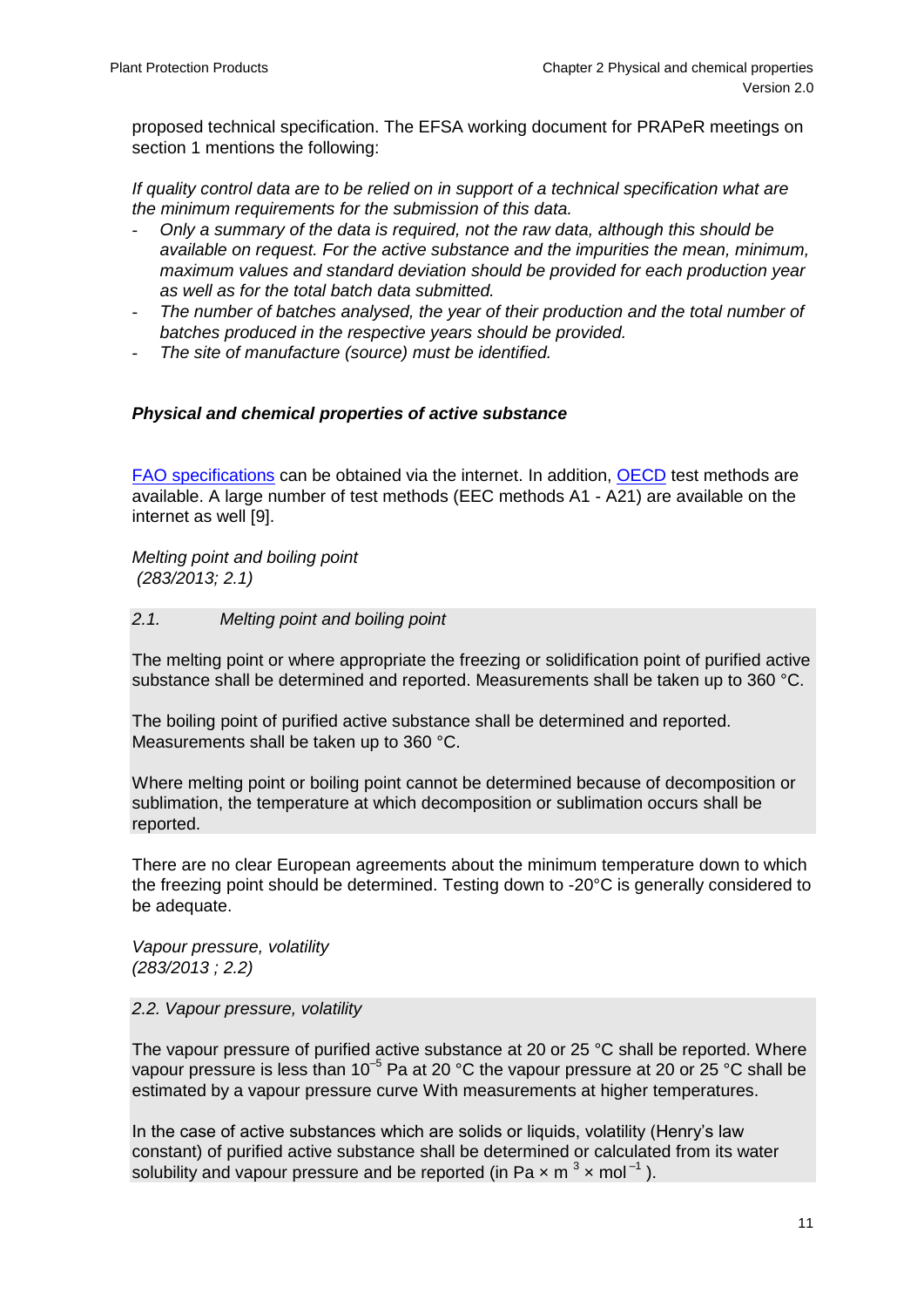*Appearance (physical state, colour) (283/2013; 2.3)*

*2.3. Appearance (physical state, colour and odour; if known)*

A description of both the colour, if any, and the physical state of both the active substance as manufactured and purified active substance, shall be provided.

*Spectra (UV/VIS, IR, NMR, MS), molecular extinction at relevant wavelengths, optical purity (283/2013; 2.4)*

*2.4. Spectra (UV/VIS, IR, NMR, MS), molecular extinction at relevant wavelengths, optical purity*

The following specta, including a table of signal characteristics needed for interpretation, shall be determined and reported: Ultraviolet/Visible (UV/VIS), infrared (R), nuclear magnetic resonance (NMR) and mass spectra (MS) of purified active substance.

Molecular extinction at relevant wavelengths shall be determined and reported ( $\epsilon$  in L  $\times$  $mol^{-1}$  x cm<sup>-1</sup>). Relevant wavelengths include all maxima in the UV/visible absorption spectrum, as well as the wavelength range of 290-700 nm.

In the case of active substances which are resolved optical isomers, the optical purity shall be determined and reported.

Where necessary for the identification of the impurities considered to be of toxicological, ecotoxicological or environmental significance, the UV/visible absorption spectra, IR, NMR and MS spectra, shall be determined and reported.

The spectra should be suitable for identification purposes.

*Solubility in water (283/2013; 2.5)*

#### *2.5. Solubility in water*

The water solubility of purified active substances under atmospheric pressure shall be determined and a value reported for 20 °C. These water solubility determinations shall be made in the neutral range (that is to say in distilled water in equilibrium with atmospheric carbon dioxide). If the pKa is between 2 and 12, water solubility shall also be determined in the acidic range (pH 4 to 5) and in the alkaline range (pH 9 to 10). Where the stability of the active substance in aqueous media is such that water solubility cannot be determined, a justification based on test data shall be provided.

*Solubility in organic solvents (283/2013; 2.6)*

*2.6. Solubility in organic solvents*

The solubility of the active substances as manufactured or purified active substance in the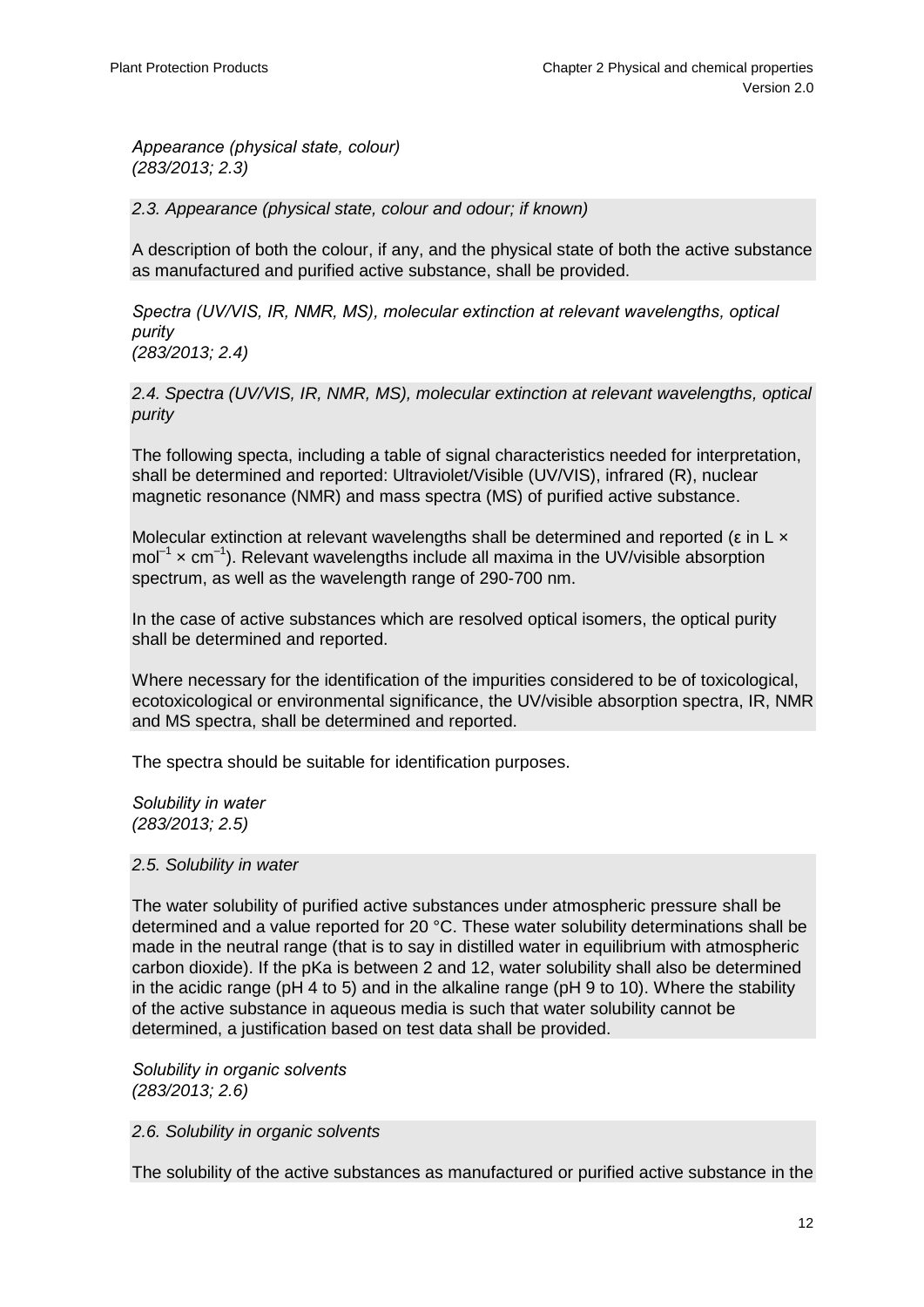following organic solvents at 15 to 25 °C shall be determined and reported if less than 250 g/L; the temperature applied shall be specified. Results shall be reported as g/L.

- (a) Aliphatic hydrocarbon: preferably heptane
- (b) Aromatic hydrocarbon: preferably toluene
- (c) Halogenated hydrocarbon: preferably dichloromethane,
- (d) Alcohol: preferably methanol or isopropyl alcohol
- (e) Ketone: preferably acetone
- (f) Ester: preferably ethyl acetate.

If for a particular active substance, one or more of these solvents is unsuitable (for example reacts with test material), alternative solvents may be used instead. In such cases, choices of solvents shall be justified in terms of their structure and polarity.

CIPAC method MT 181 ‗solubility in organic solvents' can be used where solubility exceeds 10 g/L. CIPAC method MT 157 (water solubility) can be amended and used for lower concentrations.

CIPAC methods can be used without validation. CIPAC methods can be obtained via [http://www.cipac.org/.](http://www.cipac.org/)

*Partition coefficient n-octanol/water (283/2013; 2.7)*

#### *2.7 Partition coefficient n-octanol/water*

The n-octanol/water partition coefficient (Kow or log Pow) of purified active substance and of all components of the residue definition for risk assessment shall be determined and reported for 20 °C or 25 °C. The effect of pH (4 to 10) shall be investigated when the active substance has a pKa value between 2 and 12.

According to the description the EC method (or in fact: the HPLC method as well as shake-flask method as described in EC method A8) cannot be used for surface active compounds (surface tension < 60mN/m tested at the appropriate concentration and temperature). During the EPCO 11 meeting (2004) the following was decided as regards the suitability of the method in case of a surface active compound: ‖It was thought that the shake-flask method could be used as long as there are no other problems encountered, e.g. phase separation.

The column elution method cannot be used for surface active compounds". For surface active compounds the report on the determination of the octanol/water partition coefficient should contain information about a possible phase separation to enable evaluation.

*Dissociation in water (283/2013; 2.8)*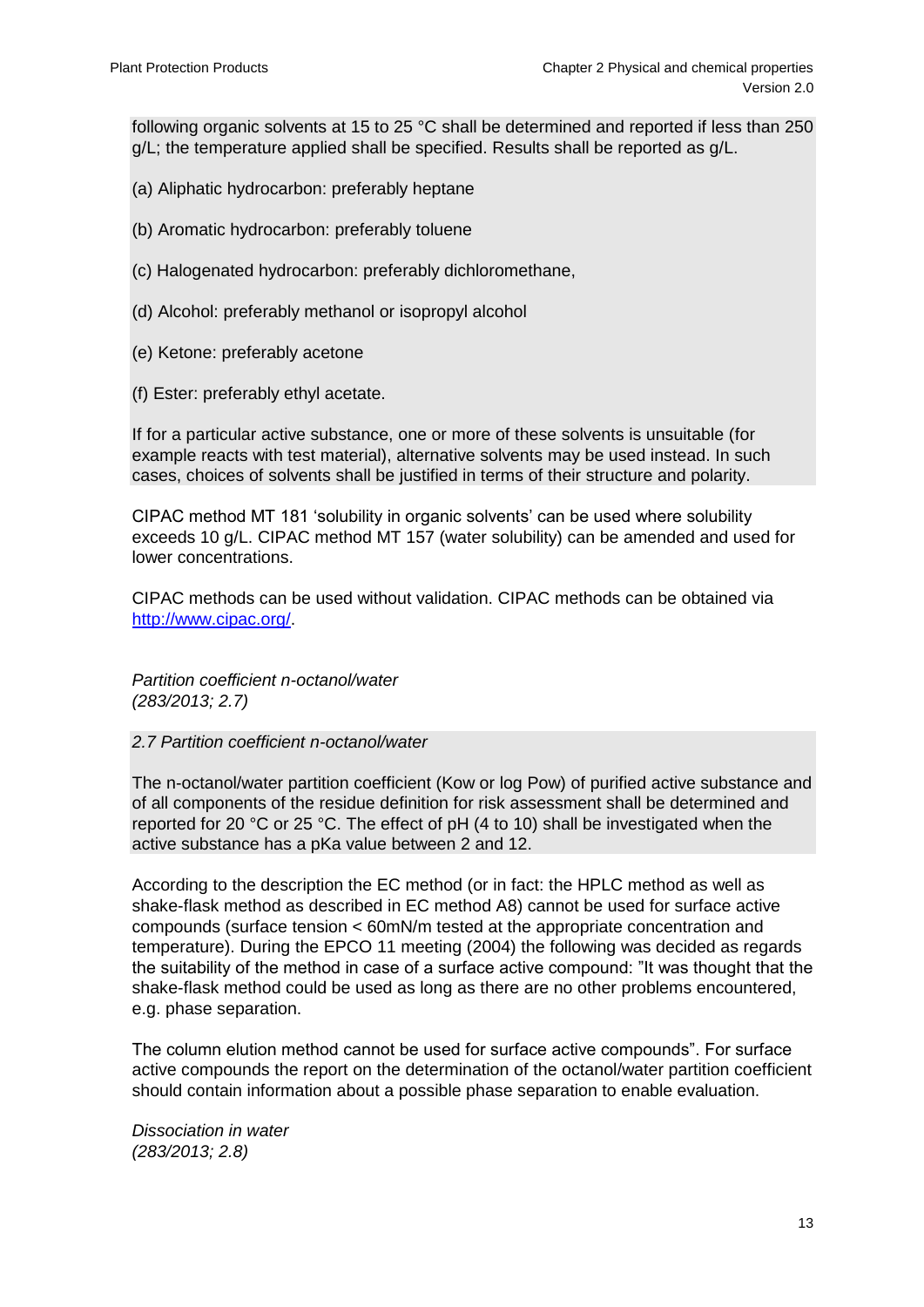#### *2.8..Dissociation in water*

Where dissociation in water occurs, the dissociation constants (pKa values) of the purified active substance shall be determined and reported for 20 °C. The identity of the dissociated species formed, based on theoretical considerations, shall be reported. If the active substance is a salt the pKa value of the non-dissociated form of the active substance shall be given.

*Flammability and self-heating (283/2013; 2.9)*

#### *2.9. Flammability and self-heating*

The flammability and self-heating of active substances as manufactured shall be determined and reported. A theoretical estimation based on structure shall be accepted if it meets the criteria set out in Appendix 6 of the United Nations' Recommendations on the Transport of Dangerous Goods Manual of Tests and Criteria ( 1 ). In justified cases, data for purified active substance may be used.

*Flash point (283/2013; 2.10)*

#### *2.10. Flash point*

The flash point of active substances as manufactured with a melting point below 40 °C shall be determined and reported . In justified cases, data for purified active substance may be used.

*Explosive properties (283/2013 ; 2.11)*

#### *2.11. Explosive properties*

The explosive properties of active substances as manufactured shall be determined and reported. A theoretical estimation based on structure shall be accepted if it meets the criteria set out in Appendix 6 of the United Nations ‗Recommendations on the Transport of Dangerous Goods, Manual of Tests and Criteria'. In justified cases, data for purified active substance may be used.

In the case a theoretical estimation is insufficient, the requirements for explosive properties as laid down in Regulation (EC) 1272/2008 shall be followed.

*Surface tension (283/2013; 2.12)*

#### *2.12. Surface tension*

The surface tension of purified active substance shall be determined and reported.

This concerns active substances such as these are produced.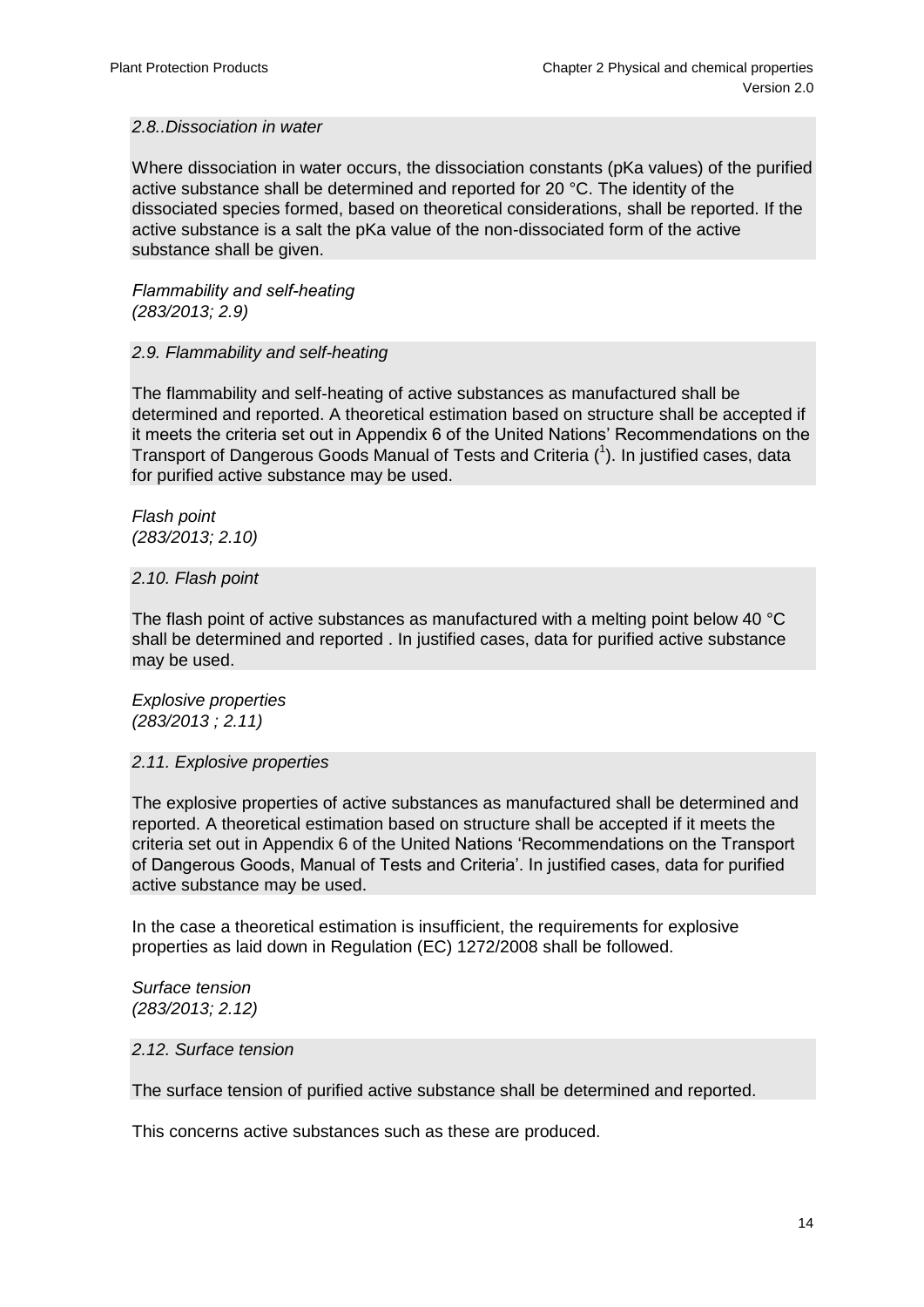*Oxidising properties (283/2013; 2.13)*

*2.13 Oxidising properties*

The oxidising properties of active substances as manufactured, shall be determined and reported. A theoretical estimation based on structure shall be accepted if it meets the criteria set out in Appendix 6 of the United Nations ‗Recommendations on the Transport of Dangerous Goods Manual of Tests and Criteria'. In justified cases data for purified active substance may be used.

In the case a theoretical estimation is insufficient, the requirements for oxidising properties as laid down in Regulation (EC) 1272/2008 shall be followed.

#### *Further information on the active substance*

Data referred to under (i) and the corresponding requirements 3.1 - 3.6 are discussed under the aspect efficacy, see Chapter 8, Efficacy (Plant Protection Products).

*Information on the occurrence or possible occurrence of the development of resistance and appropriate management strategies (293/2013; 3.7)*

*3.7. Information on the occurrence or possible occurrence of the development of resistance and appropriate management strategies*

Where available, information on the occurrence or possible occurrence of the development of resistance or cross- resistance shall be provided.

Appropriate risk management strategies shall be addressed for national/regional areas.

*Methods and precautions concerning handling, storage, transport or fire (293/2013; 3.8)*

*3.8. Methods and precautions concerning handling, storage, transport or fire*

A safety data sheet pursuant to Article 31 of Regulation (EC) No 1907/2006 of the European Parliament and of the Council  $(1)$  shall be provided for all active substances.

The studies, data and information submitted, together with other relevant studies, data and information, shall both specify and justify the methods and precautions to be followed in the event of fire. The possible products of combustion in the event of fire shall be estimated, based on the chemical structure and the chemical and physical properties of the active substance.

Safety data sheets must be prepared according to Regulation (EC) No 1907/2006.

*Procedures for destruction or decontamination (283/2013; 3.9)*

*3.9. Procedures for destruction or decontamination*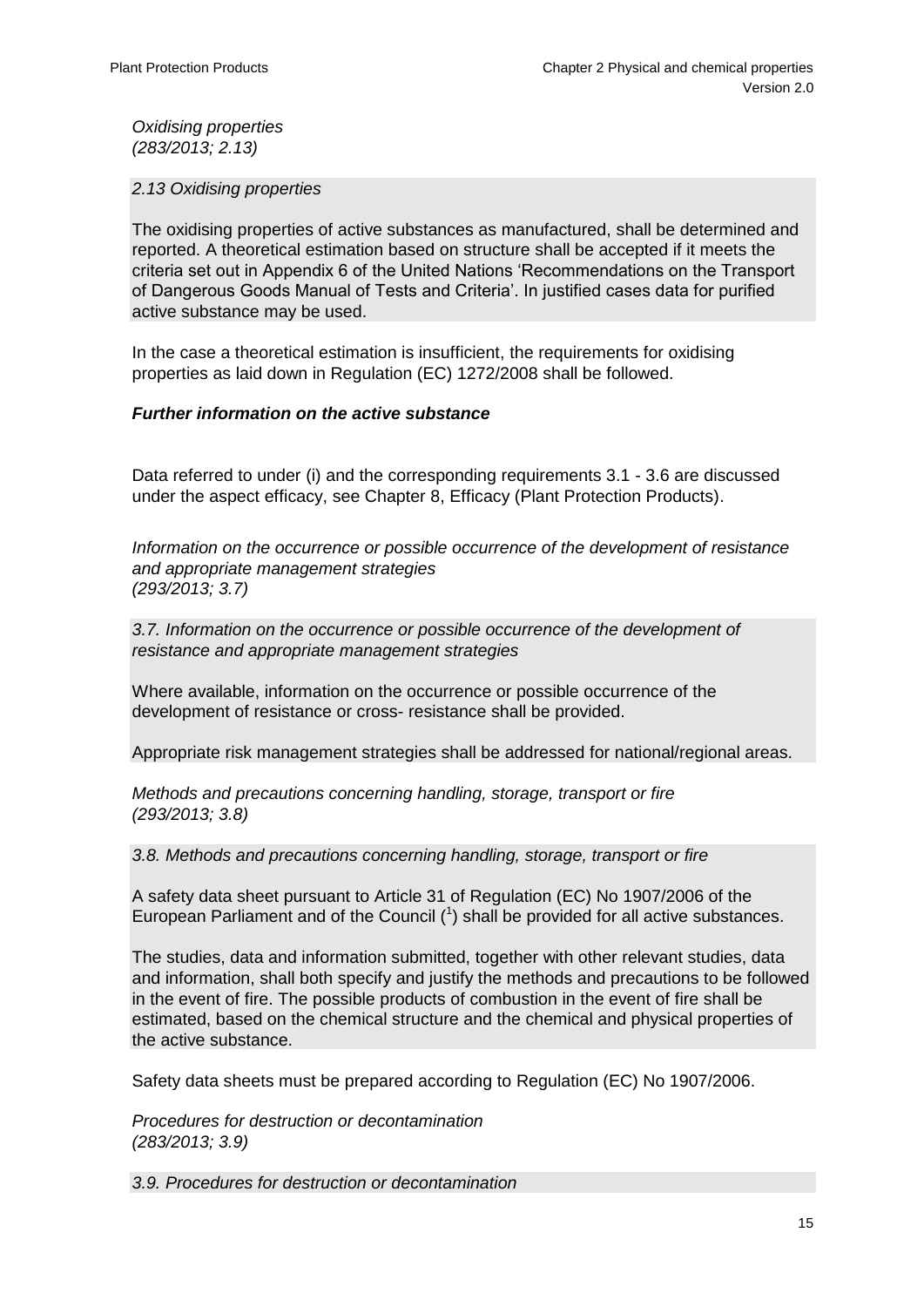#### *3.8.1. Controlled incineration*

In many cases the preferred or sole means to safely dispose of active substances, contaminated materials, or contaminated packaging, is through controlled incineration in a licensed incinerator. Such incineration shall be carried out in accordance with the criteria set out in Council Directive 94/67/EC  $(^2)$ .

Other methods to dispose of the active substance, contaminated packaging and contaminated materials, where proposed, shall be fully described. Data shall be provided for such methods, to establish their effectiveness and safety.

*Emergency measures in case of an accident (283/2013; 3.10)*

#### *3.10. Emergency measures in case of an accident*

Procedures for the decontamination of water in case of an accident shall be provided.

The studies, data and information submitted, together with other relevant studies, data and information, shall demonstrate the suitability of measures proposed for use in emergency situations.

#### <span id="page-15-0"></span>*1.2.2. Data requirements for the plant protection product*

The text below in grey frames has been taken from Commission Regulation (EU) No 284/2013. The numbering in these grey frames follows the section numbering in this Commission Regulation. Any necessary additions to the text have been added below the grey frames. Question numbers (NL as well as EU) are given below the headings.

Generally, EU and OECD guidelines for the protocol of experiments are mentioned in Commission Communications 2013/C 95/02 [10]

The date requirements regarding the physical-chemical properties of the plant protection product are described in part A of Commission Regulation (EU) No 284/2013, points 1 (identity of the plant protection product), 2 (physical-chemical and technical properties of the plant protection product), and 4 (further information on the plant protection product).

*Identity of the plant protection product*

#### **1. Identity of the plant protection product**

The information provided shall be sufficient to precisely identify the plant protection product and define it in terms of their specification and nature.

*Applicant (name and address, etc.)* (284/2013; 1.1)

#### *1.1. Applicant*

The name and address of the applicant shall be provided, as well as the name, position, telephone, e-mail address and telefax number of the contact point.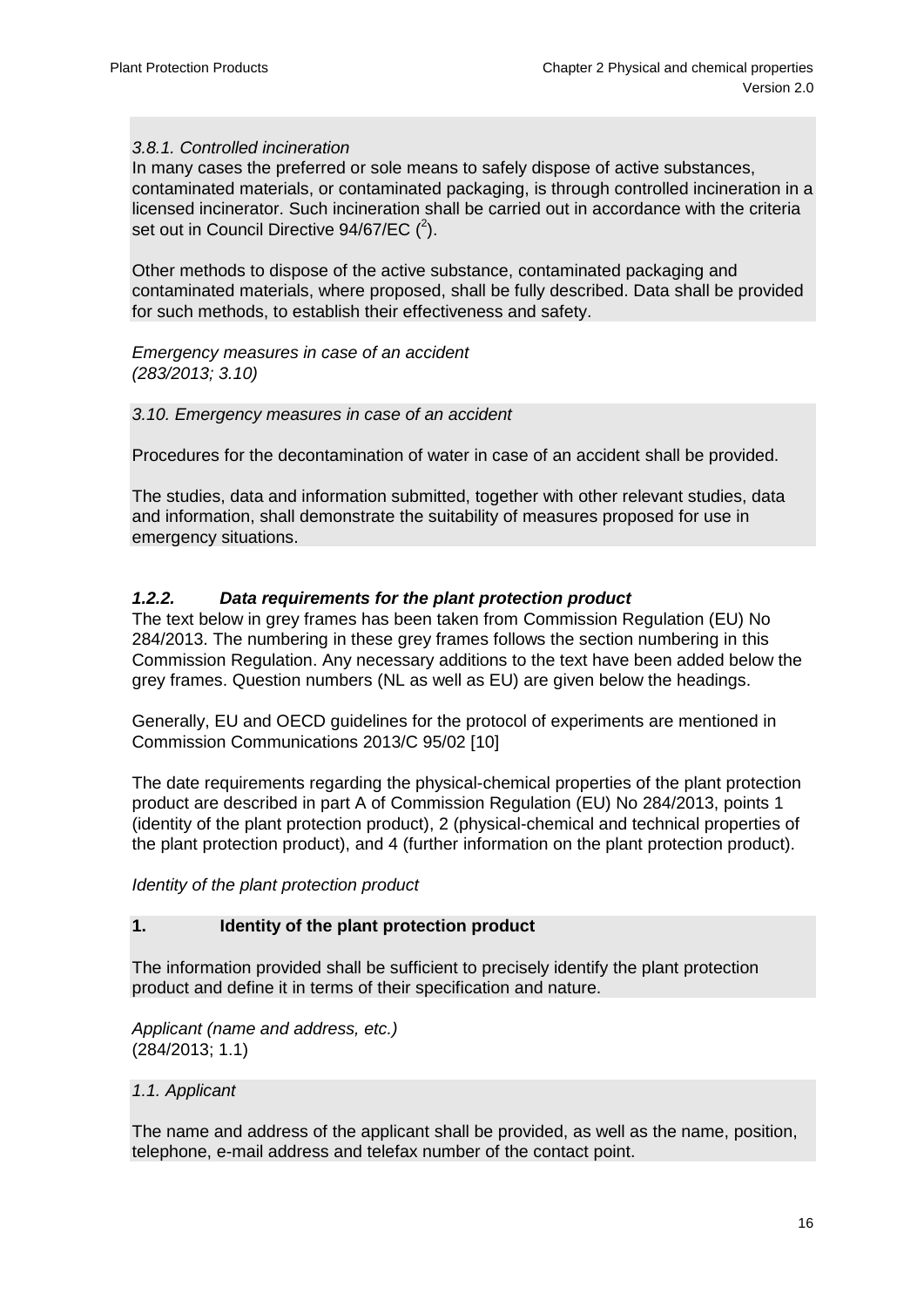*Producer of the plant protection product and of the active substances (names and addresses etc. including location of plants)*  (284/2013; 1.2)

#### *1.2. Producer of the plant protection product and of the active substances*

The name and address of the producer of the plant protection product and of each active substance in the plant protection product shall be provided, as well as the name and address of each manufacturing plant in which the plant protection product and active substance are manufactured. A contact point (name, telephone, e-mail address and telefax number) shall be provided.

If the active substance originates from a manufacturer from which data in accordance with Regulation (EU) 284/2013 have not been submitted previously, data to address those requirements shall be provided in order to establish equivalence of the active substance.

*Trade name or proposed trade name and producer's development code number of the plant protection product if appropriate* (284/2013; 1.3)

*1.3. Trade name or proposed trade name and producer's development code number of the plant protection product if appropriate*

All former and current trade names and proposed trade names and development code numbers of the plant protection product shall be provided. Where trade names and code numbers referred to, relate to similar but different plant protection product, full details of the differences shall be provided. The proposed trade shall be such that it does not give rise to confusion with the trade name of already authorised plant protection products. Each code number shall be specific to a unique plant protection product.

*Detailed quantitative and qualitative information on the composition of the plant protection product*

(284/2013; 1.4.1, 284/2013; 1.4.2, 284/2013; 1.4.3)

*1.4. Detailed quantitative and qualitative information on the composition of the plant protection product*

*1.4.1. Composition of the plant protection product*

For plant protection products the following information must be reported:

- the content of the technical active substances (based on the specified minimum purity) and the declared content of pure active substances and, where relevant, the corresponding content of the variant (such as salts and esters) of the active substances,

- the content of safeners, synergists and co-formulants,

- the maximum content of relevant impurities, where appropriate.

In addition to the total active substance content, for slow or controlled release plant protection products (such as capsule suspension, CS) the free (non-encapsulated) and encapsulated active substance content and the release rate shall be given. Where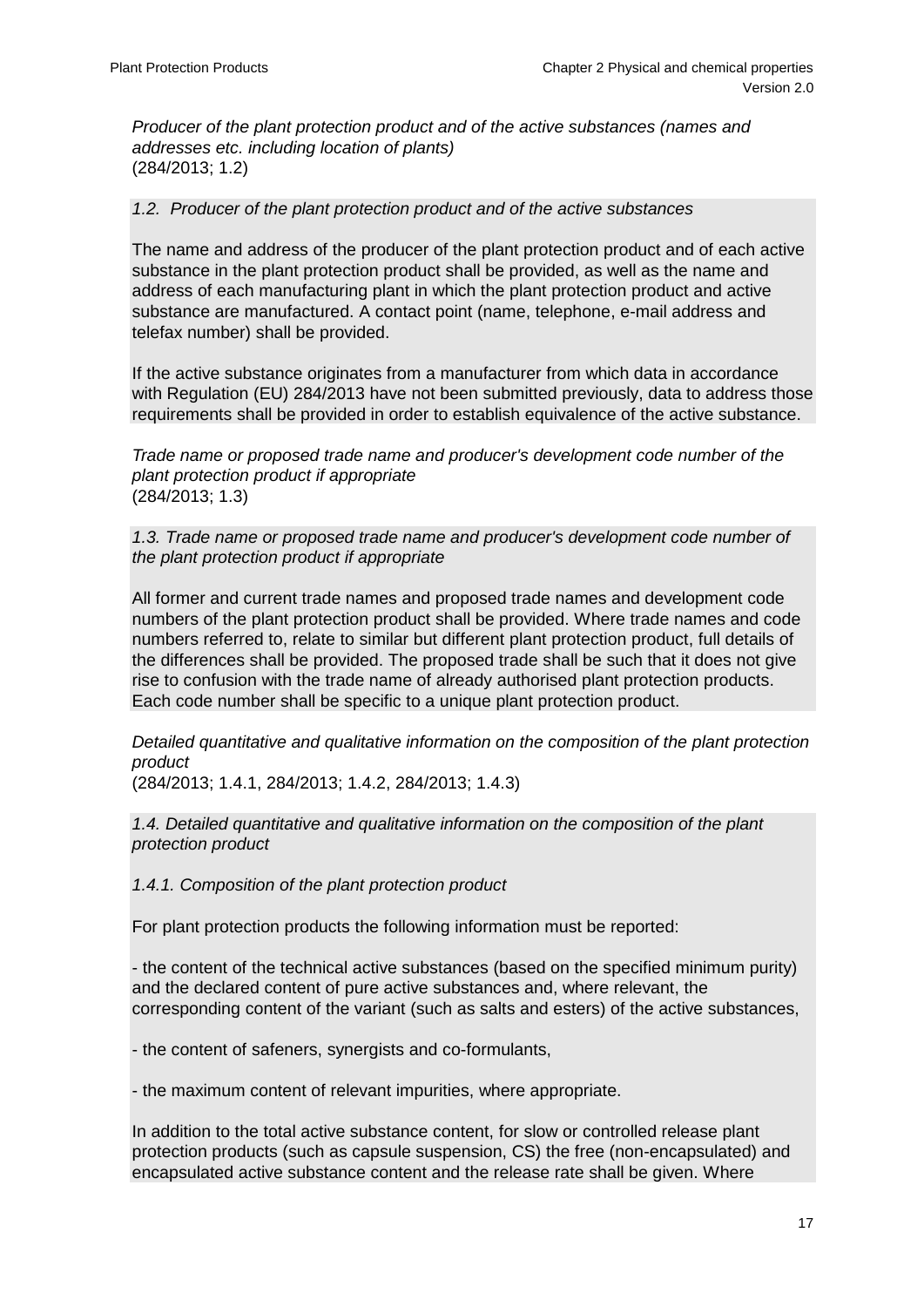possible, appropriate Collaborative International Pesticides Analytical Council (CIPAC) methods shall be used. If an alternative method is used this shall be justified by the applicant and a detailed description of the methodology used shall be given.

The concentration of each active substance shall be expressed As follows:

— for solids, aerosols, volatile liquids (maximum boiling point 50 °C) or viscous liquids (lower limit 1 Pa s at 20  $^{\circ}$ C), as % w/w and g/kg,

— for other liquids/gel formulations, as % w/w and g/l,

- for gases, as %  $v/v$  and %  $w/w$ .
- *1.4.2. Information on the active substances*

For active substances their International Organisation for Standardisation (ISO) common names or proposed ISO common names, their CIPAC numbers, and, where available, the European Commission (EC) numbers shall be provided. Where relevant it shall be stated which salt, ester, anion or cation is present.

#### *1.4.3. Information on the safeners, synergists and co-formulants*

Safeners, synergists and co-formulants shall, where possible, be identified both by their chemical name as given in Part 3 of Annex VI to Regulation (EC) No 1272/2008 of the European Parliament and of the Council or, if not included in that Regulation, in accordance with both the International Union of Pure and Applied Chemistry (IUPAC) and Chemical Abstracts (CA) nomenclature. Their structural formula shall be provided. For each component of the safeners, synergists and co-formulants the relevant EC number and Chemical Abstracts Service (CAS) number, where they exist, shall be provided. For co-formulants which are mixtures, the composition shall be provided. Where the information provided does not fully identify the safener, synergist or co-formulant, an appropriate specification shall be provided. The trade name, where available, shall also be provided. Safety data sheets pursuant to Article 31 of Regulation (EC) No 1907/2006 (\*) shall be provided. They shall be up to date and in accordance with other Union legislation.

For co-formulants the function shall be specified from among the following:

- (a) adhesive (sticker);
- (b) antifoaming agent;
- (c) antifreeze;
- (d) binder;
- (e) buffer;
- (f) carrier;
- (g) deodorant;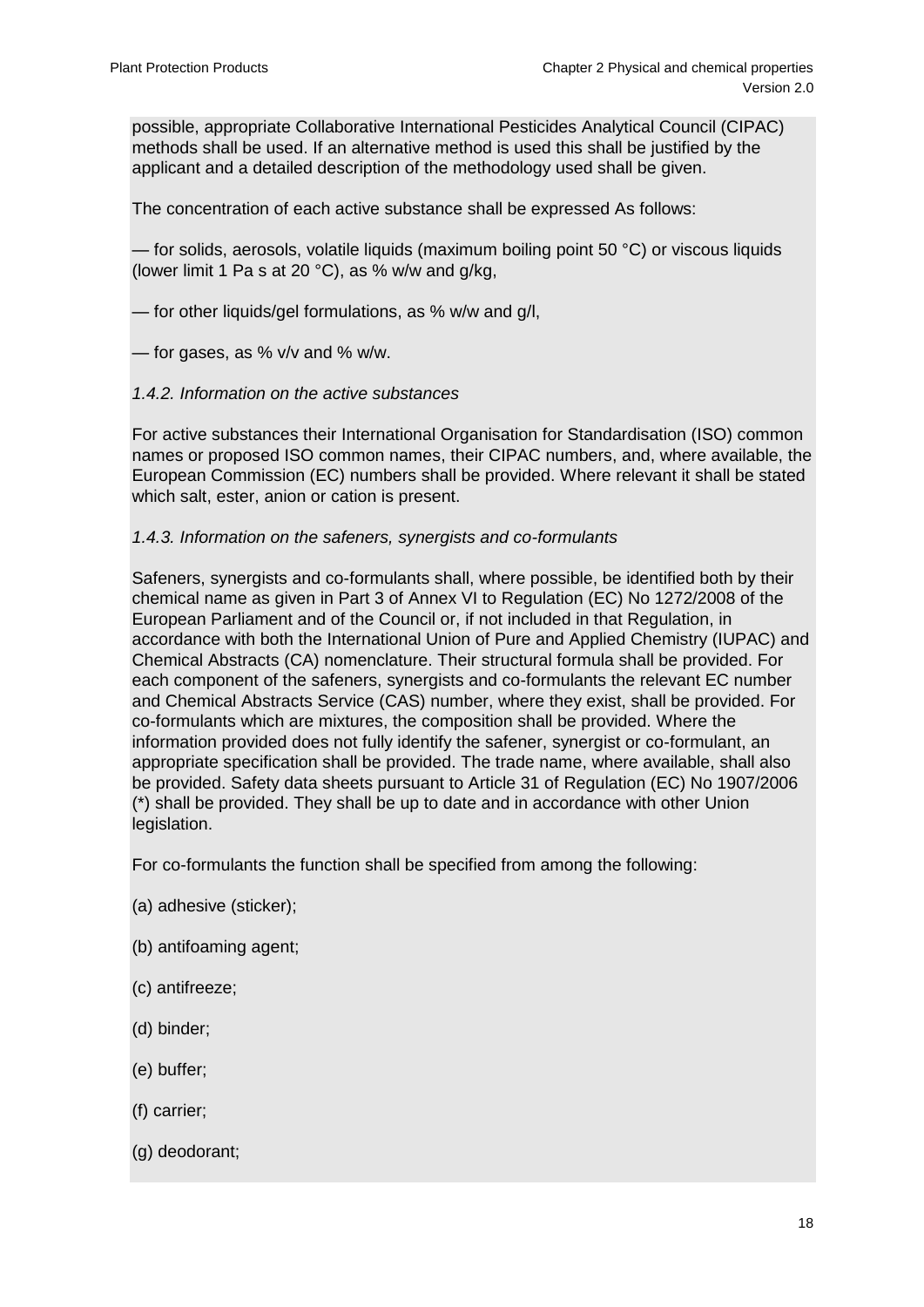- (h) dispersing agent;
- (i) dye;
- (j) emetic;
- (k) emulsifier;
- (l) fertiliser;
- (m) preservative;
- (n) odourant;
- (o) perfume;
- (p) propellant;
- (q) repellent;
- (r) solvent;
- (s) stabiliser;
- (t) thickener;
- (u) wetting agent;
- (v) miscellaneous (shall be specified by the applicant).
- A description of the formulation process shall be provided.
- If the product contains a total of more than 10% ‗aliphatic, alicyclic and aromatic hydrocarbons' the risk phrase R65 (1999/45/EC) or hazard statement H304 (1272/2008/EC) should be assigned, depending on viscosity and/or surface tension of the product. The term ‗aliphatic, alicyclic and aromatic hydrocarbons' refers to solvents that consist only of carbon and hydrogen atoms.
- The active substance is only included in the summation if it falls under this definition (e.g. mineral oils).
- According to Council Directive 76/769/EEC of 27 July 1976 on the approximation of the laws, regulations and administrative provision of the Member States relating to restrictions on the marketing and use of certain dangerous substances and preparations (and supplements) certain substances are forbidden or are subjected to restrictions. The REACH Regulation (EC) No 1907/2006 replaced this guideline, as well as Reg (EC) No 793/93/EEC and Directive 91/155/EEC.
- At European level there is no agreement when a safety data sheet is up to date. For safety data sheet evaluation the Netherlands uses the criteria as described in §2.2.2, NL part.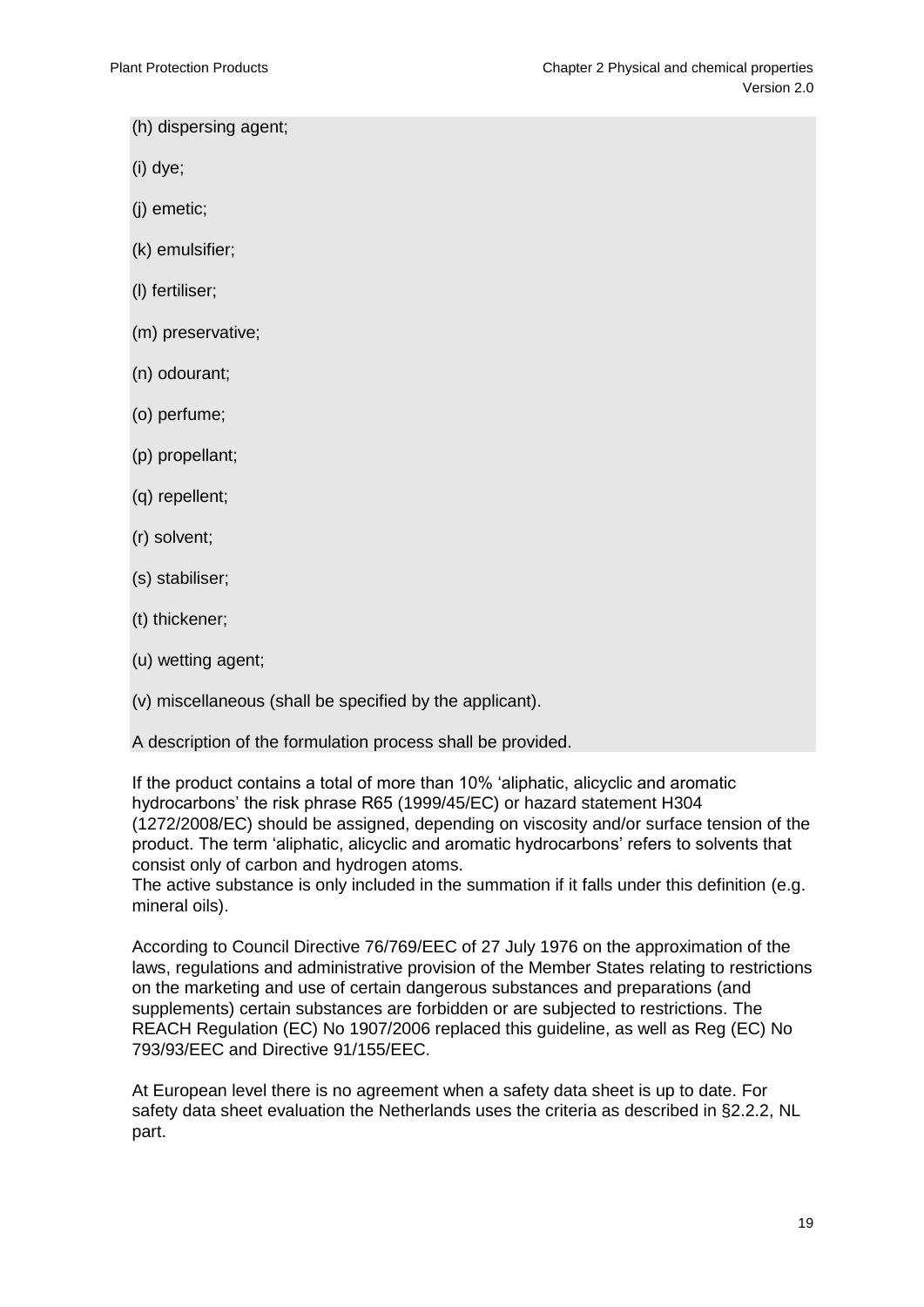*Type and code of the plant protection product (284/2013; 1.5)*

*1.5.* Type and code of the plant protection product

The type and code of plant protection product shall be designated according to the latest edition of the 'Manual on development and use of FAO and WHO specifications for pesticides' prepared by the FAO/WHO Joint Meeting on Pesticide Specifications (JMPS).

Where a plant protection product is not defined precisely in this publication, a full description of the physical nature and state of the plant protection product shall be provided, together with a proposal for a suitable description of the type of plant protection product and a proposal for its definition.

See also FAO/WHO manual (which replaced the GIFAP monograph) or Appendix 3 for type and code.

*Function (284/2013 ; 1.6)*

*1.6. Function* 

The function shall be specified from among the following:

- acaricide,
- bactericide,
- fungicide,
- herbicide
- insecticide,
- molluscicide,
- nematicide,
- plant growth regulator,
- repellant,
- rodenticide,
- semio-chemicals,
- talpicide,
- viricide,
- other (shall be specified by the applicant).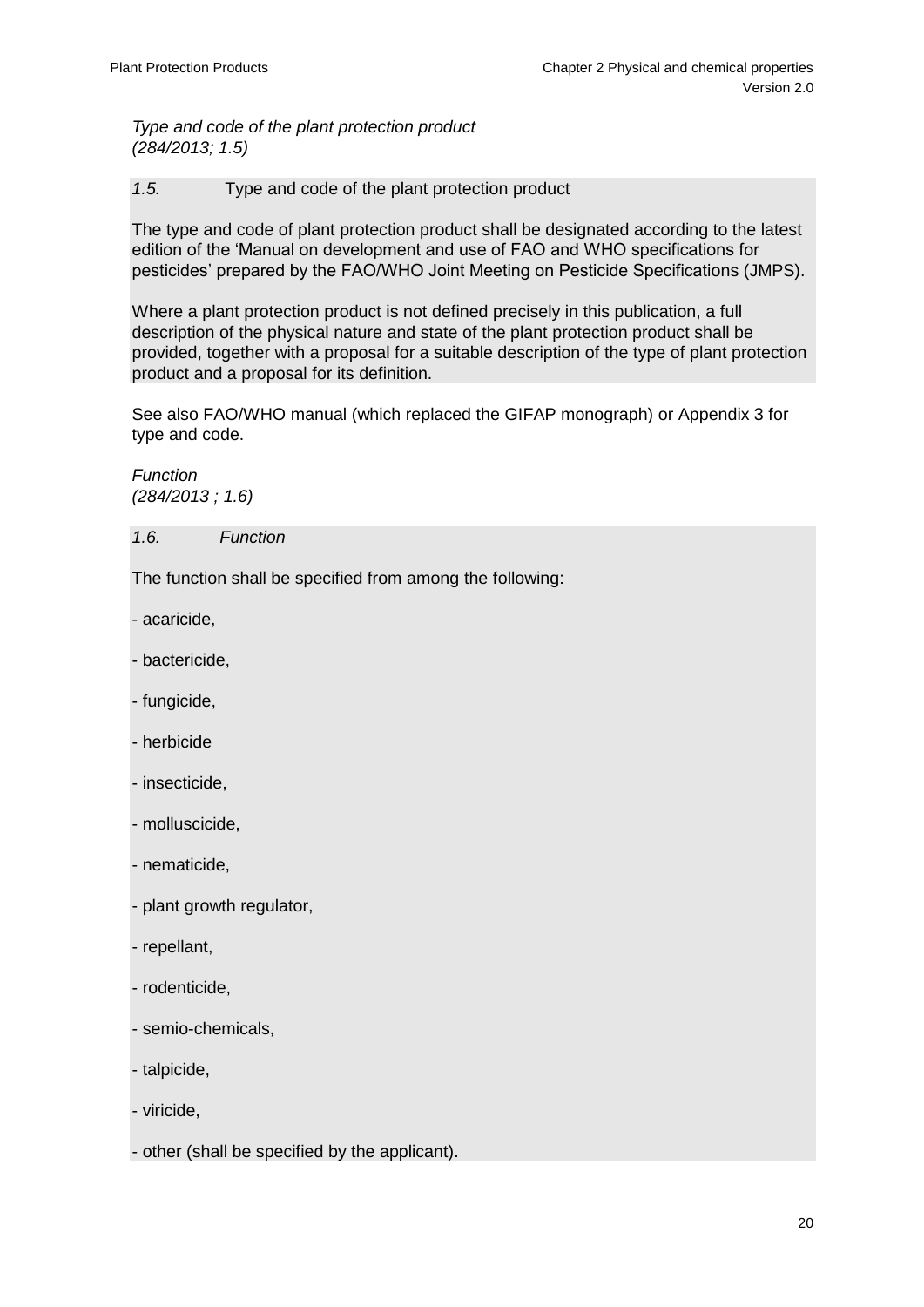*Physical, chemical and technical properties of the plant protection product* (284/2013; 2)

Physical, chemical and technical properties of the plant protection product

The extent to which plant protection products for which authorisation is sought, comply with relevant FAO/WHO specifications, shall be stated. Divergences from these specifications shall be described in detail, and justified by the applicant.

*Appearance (284/2013; 2.1)*

#### *2.1. Appearance*

A description of both the colour and of the physical state of the preparation shall be provided*.*

*Explosive and oxidizing properties*  (284/2013; 2.2

#### *2.2.* Explosive and oxidizing properties

The explosive and oxidising properties of plant protection products shall be determined and reported. A theoretical estimation based on structure shall be accepted if it meets the criteria set out in Appendix 6 of the United Nations' Recommendations on the Transport of Dangerous Goods Manual of Tests and Criteria  $(^1)$ 

Method A21 is available for determination of the oxidising properties of liquid formulations, which can also be found in Regulation (EC) No. 440/2008.

Extrapolation of the test methods EC A14, EC A17 and EC A21 to the UN tests, as prescribed by Regulation (EC) 1272/2008 is not possible. It is advisable to use the screening procedures as much as possible.

*Flammability and self-heating (284/2013; 2.3)*

*2.3.* Flammability and self-heating

The flash point of liquids which contain flammable solvents shall be determined and reported. The flammability of solid plant protection products and gases shall be determined and reported. A theoretical estimation based on structure shall be accepted if it meets the criteria set out in Appendix 6 of the United Nations' Recommendations on the Transport of Dangerous Goods Manual of Tests and Criteria.

The self-heating shall be determined and reported.

Extrapolation of the test methods EC A10, EC A15 and EC A16 to the UN tests, as prescribed by Regulation (EC) 1272/2008, is not possible. It is advisable to use the screening procedures as much as possible.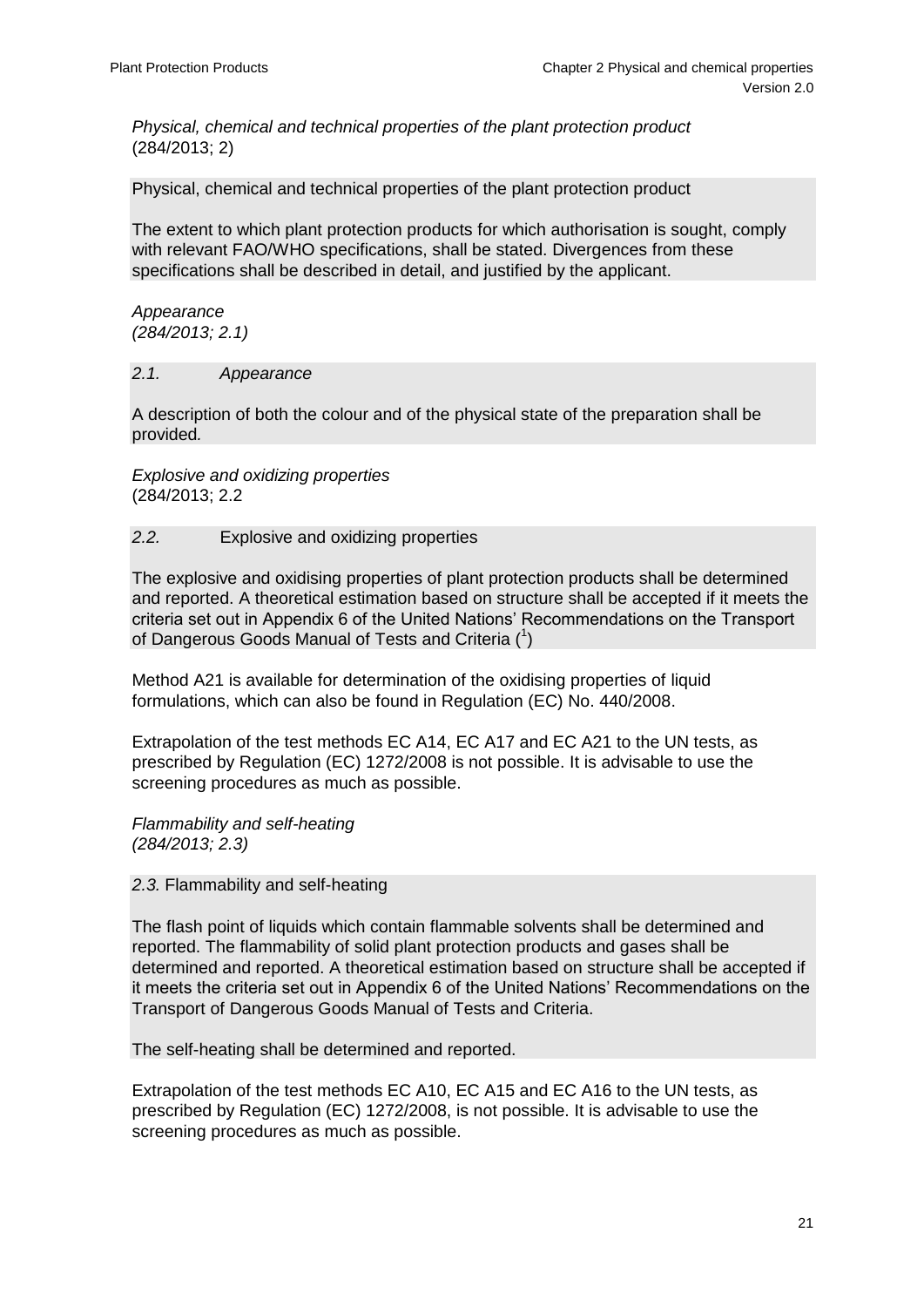*Acidity/alkalinity and pH value*  (284/2013; 2.4,)

#### 2.4. Acidity/alkalinity and pH value

In the case of aqueous plant protection products, the pH value of the neat plant protection product shall be determined and reported.

In the case of solid and non-aqueous liquid plant protection products which are to be applied as aqueous dilutions the pH of a 1 % dilution of the plant protection product shall be determined and reported.

In the case of plant protection products which are acidic ( $pH < 4$ ) or alkaline ( $pH > 10$ ) the acidity or alkalinity shall be determined and reported.

The pH of the undiluted preparation should always be determined for an aqueous preparation.

CIPAC MT 75.3 is a revised method for determination of the pH.

The acidity (pH<4) or alkalinity (ph>10) is to be determined using CIPAC method MT 191 or a comparable method.

*Viscosity and surface tension*  (284/2013; 2.5)

#### 2.5. Viscosity and surface tension

For liquid formulations the viscosity shall be determined at two shear rates and at 20°C and 40°C and reported together with the test conditions. The surface tension shall be determined at the highest concentration.

For liquid plant protection products containing  $\geq 10$  % hydrocarbons and for which the kinematic viscosity is less than  $7 \times 10 - 6$  m 2 /sec at 40 °C the surface tension of the neat formulation shall be determined at 25 °C and reported.

Only the rotational viscometer can be used for determination of the (dynamic) viscosity of non-newtonian liquids. CIPAC method MT 192, based op OECD114, is the preferred method. CIPAC MT192 requires two shear rates to be reported, covering the range of 20 to  $100$ s<sup>-1</sup>.

In case the viscosity is required for classification and labelling (assignment risk phrase R65 or H304), viscosity shall be determined at 40°C.

*Relative density and bulk density*  (284/2013; 2.6)

2.6. Relative density and bulk density

The relative density of liquid plant protection products shall be determined and reported.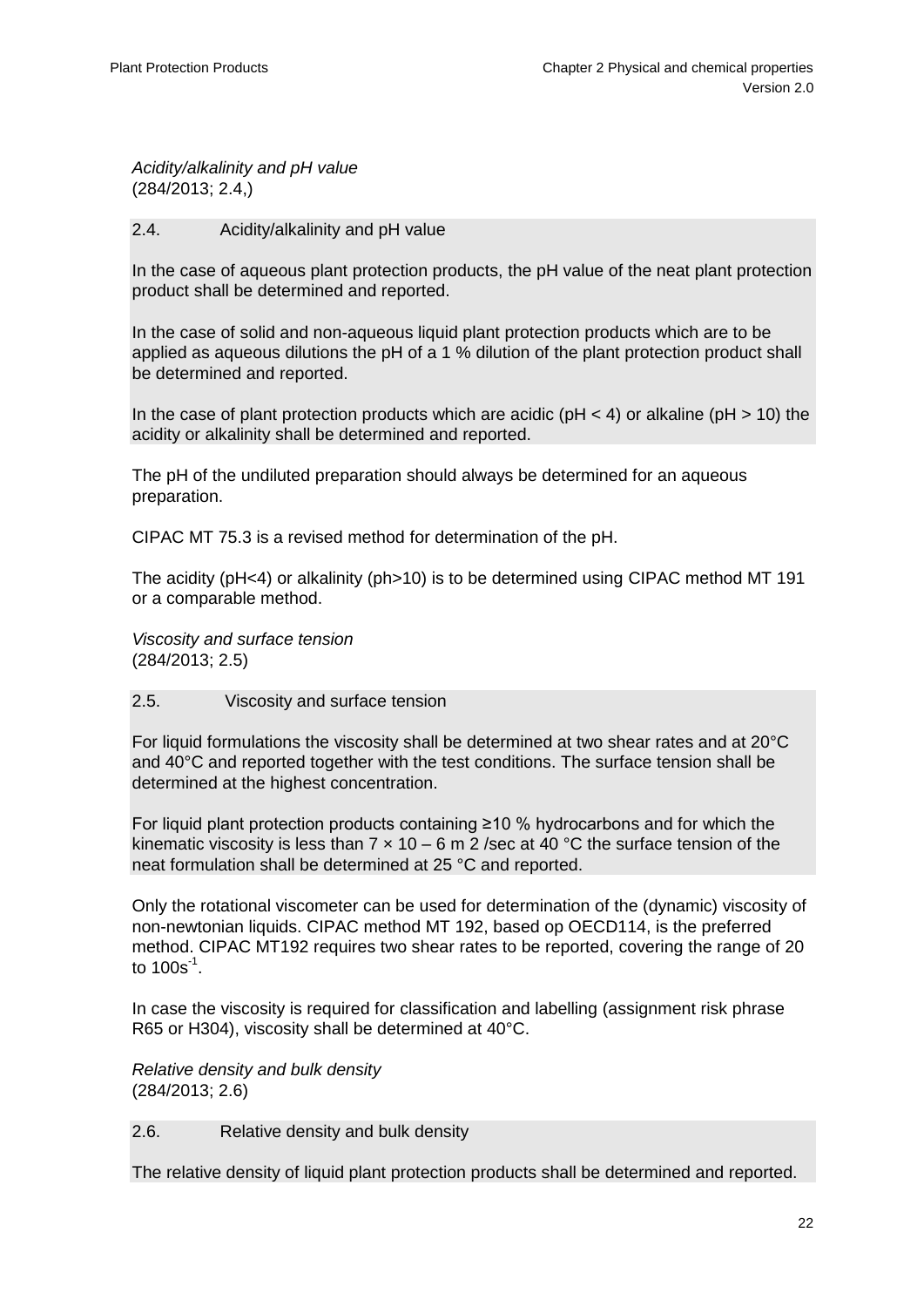The bulk density (pour and tap) of plant protection products which are powders or granules shall be determined and reported.

*Storage stability and shelf-life: effects of temperature on technical characteristics of the plant protection product*  (284/2013; 2.7)

2.7. Storage stability and shelf-life: effects of temperature on technical characteristics of the plant protection product

The stability of the plant protection product after accelerated storage for 14 days at 54 °C shall be determined and reported. Data generated from alternative time/temperature combinations (for example 8 weeks at 40 °C, 12 weeks at 35 °C or 18 weeks at 30 °C) may be submitted as alternative accelerated storage data. Consideration shall be given to performing this test in packaging made of the same material as the commercial packaging.

If the active substance content after the heat stability test has decreased by more than 5 % from the initial value, then information on the breakdown products shall be supplied.

For liquid plant protection products, the effect of low temperatures on stability shall be determined and reported.

The shelf life of the plant protection product at ambient temperature shall be determined and reported. Where shelf life is less than two years, the shelf life in months, with appropriate temperature specifications, shall be reported. The ambient temperature stability test shall be performed in packaging made of the same material as the commercial packaging. Where appropriate, data on the content of relevant impurities, before and after storage, shall be provided.

<span id="page-22-0"></span>MT 46.3 is a new revised method for the accelerated storage test. GIFAP monograph 17 can be obtained from Croplife International [11]. The revised monograph no. 17 refers to the WHO/FAO pesticide specification manual for information on which properties are to be determined before and after storage [4]

If the product shows a decrease of more than 10% of the active substance, it may be necessary to state the shelf-life of the product on the label (e.g. in months). This depends on the actual decrease, the fact whether or not the specifications are met after the decrease, and the efficacy of the product after storage.

For aerosols it should be demonstrated that the nozzle is not blocked after storage. No corrosion of the nozzle may be visible after storage. The aerosol must sometimes be opened for determination of the properties of its content.

This can, e.g., be done according to the method described in the FAO/WHO manual under 8.11 (aerosol dispensers). More methods for determination of the physical properties of an aerosol can be obtained from the ‗European Aerosol Federation' [12] in Belgium.

Besides the stability of the active substance, the physical stability of the product must also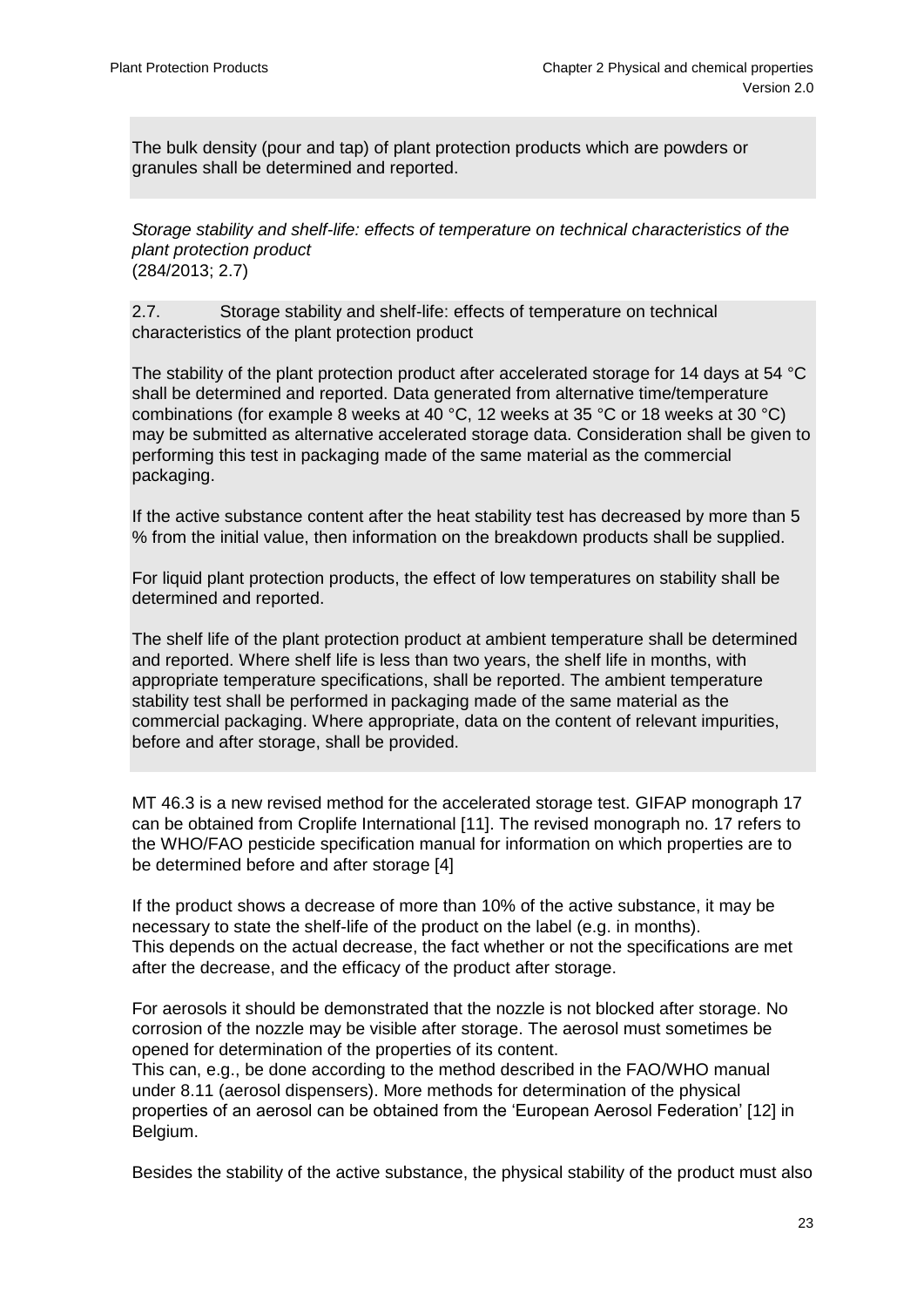be studied in the storage tests.

The test method used, including test conditions where necessary, and if applicable the analytical method, should in any case be given for each result. See Appendix 4 for the details of the tests to be carried out.

It should also be checked in the storage tests whether the trade pack is suitable for its content (e.g. by checking for: corrosion, leakage, malformation, closure). This means that the test must be carried out with the trade pack or a pack of comparable material. Where different packaging materials are used, these should all be investigated and described in the test, insofar as these show essential mutual differences (to be indicated by the applicant).

*Technical characteristics of the plant protection product*  (284/2013; 2.8)

#### *2.8. Technical characteristics of the plant protection product*

The technical characteristics of the preparation shall be determined and reported at appropriate concentrations

The requirements for determination of the technical characteristics of the plant protection product are formulation type specific. Appendix 4 lists the specific requirements for frequently used formulation types.

FAO specifications are not yet available for new formulation types. In such cases, the criteria are derived from known formulation types, giving an explication of the choices that have been made.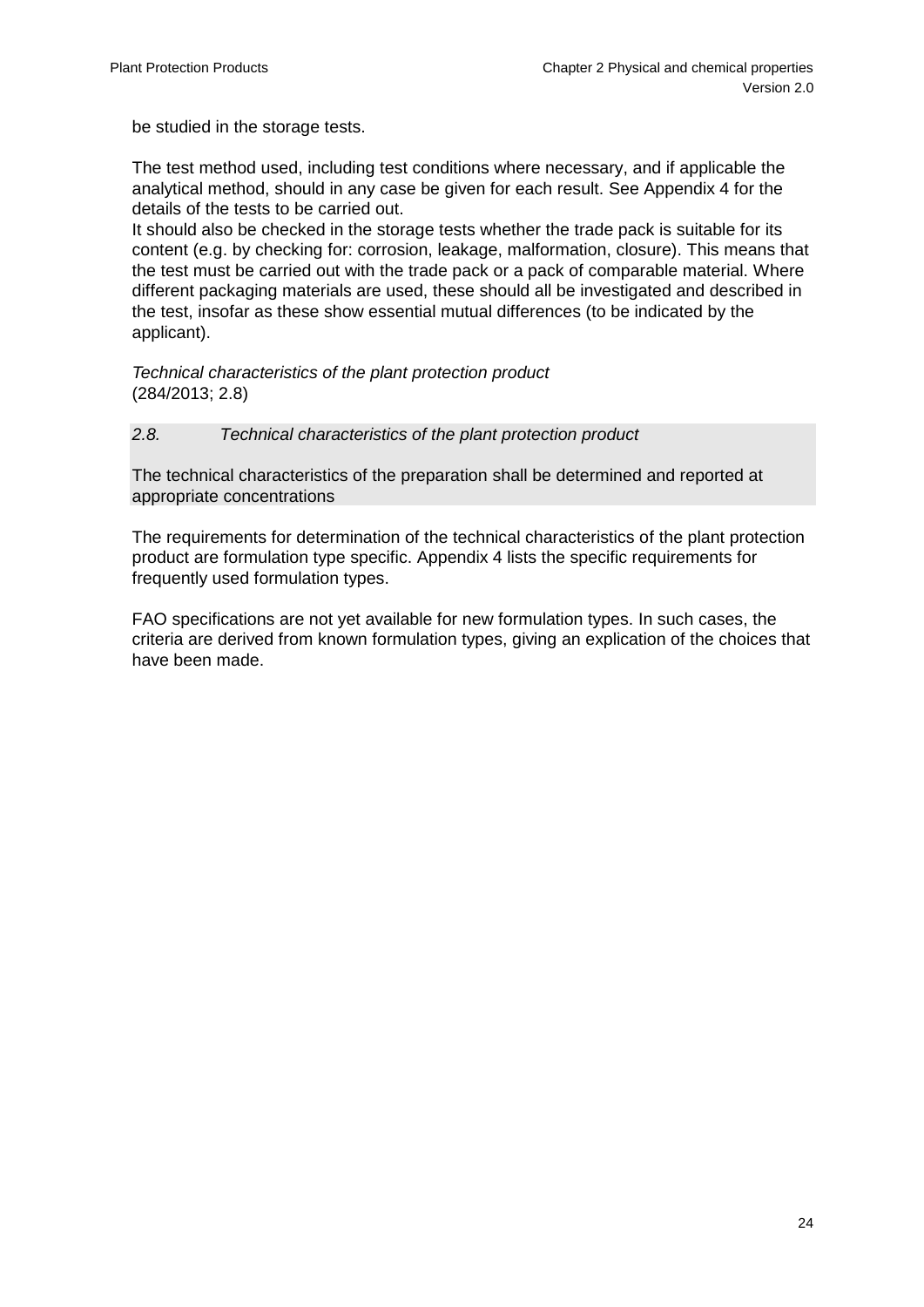# **CIPAC standard water**

The hardness of the water used in the test is relevant for a number of properties. Water types A and C were recommended in the previous FAO guideline, revision 4, but as from FAO guideline, revision 5, water type D is recommended as standard ('hard') water, even if the CIPAC methods recommend a different water type. Standard water A and D must be used for the emulsion and dispersion tests because the properties may be affected by soft as well as by hard water. The type of water used must be clearly indicated for all tests.

*Wettability* (284/2013; 2.8.1)

#### 2.8.1. Wettability

The wettability of solid preparations, which are diluted for use shall be determined and reported.

*Persistent foaming* (284/2013; 2.8.2)

#### 2.8.2. Persistent foaming

The persistence of foaming of plant protection products to be diluted with water, shall be determined and reported.

*Suspensibility, spontaneity of dispersion and dispersion stability*  (545/2011 2.8.3)

#### 2.8.3. Suspensibility, spontaneity of disperion and dispersion stability

The suspensibility and the spontaneity of dispersion of water dispersible products shall be determined and reported.

The dispersion stability of plant protection products such as aqueous suspo-emulsions (SE), oil-based suspension concentrates (OD) or emulsifiable granules (EG) shall be determined and reported.

The new CIPAC method MT 184 is a harmonised method of MT 15, 161 and 168 suitable for all formulations and is preferred over the old methods. A test for tablets is not yet available.

*Degree of dissolution and dilution stability*  (284/2013; 2.8.4)

#### 2.8.4. Degree of dissolution and dilution stability

The degree of dissolution and the dilution stability of water soluble products shall be determined and reported.

CIPAC method MT 41 is suitable for liquid formulations such as SL and LS. CIPAC method MT 179 is suitable for solid formulations such as SS, ST, SG and SP.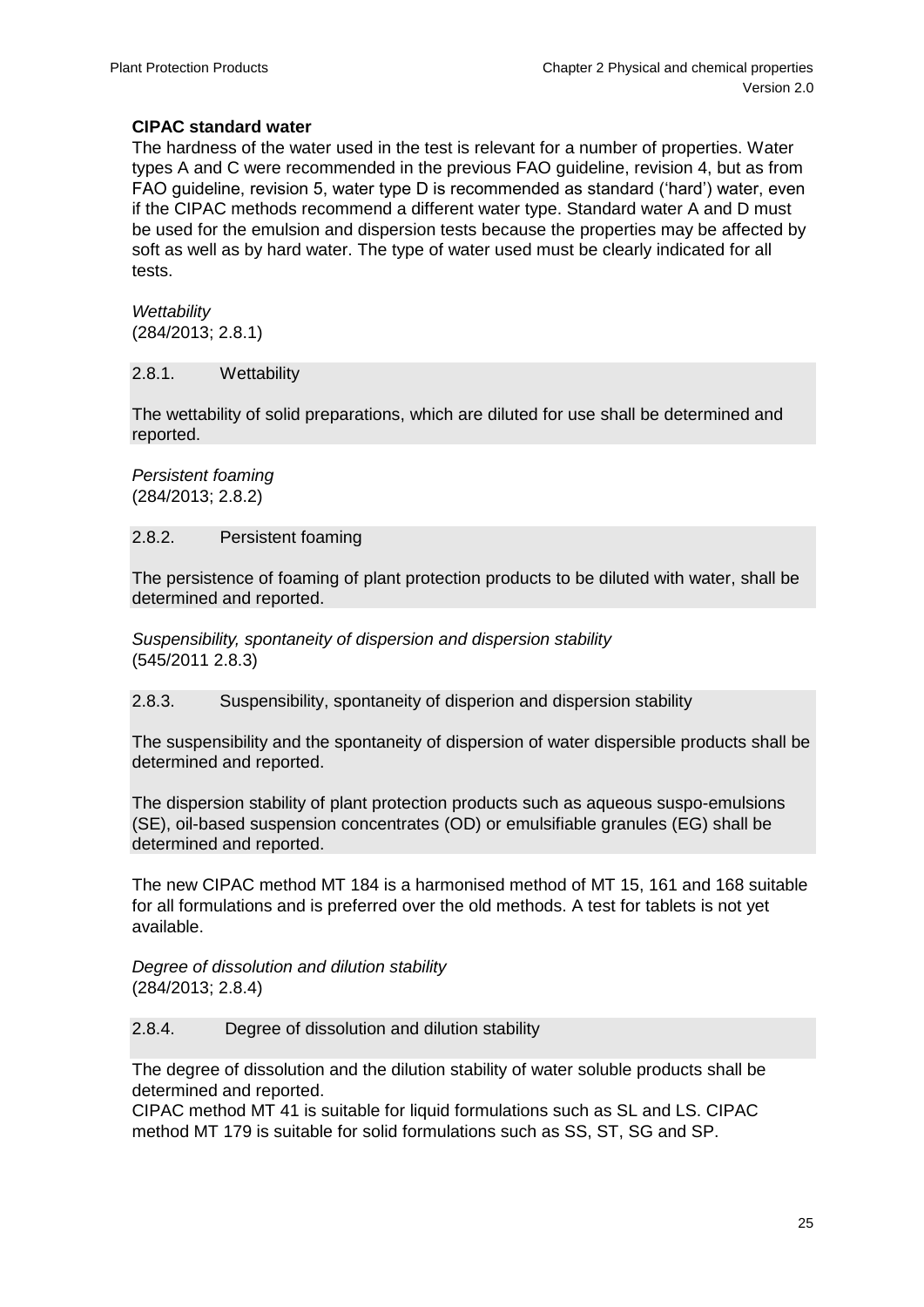*Particle size distribution, dust content, attrition and mechanical stability* (284/2013; 2.8.5

*Particle size distribution* (284/2013; 2.8.5.1)

2.8.5. Particle size distribution, dust content, attrition and mechanical stability

2.8.5.1. Particle size distribution

In the case of water dispersible products, a wet sieve test shall be conducted and reported.

The size distribution of particles in the case of powders and suspension concentrates shall be determined and reported.

The nominal size range of granules shall be determined and reported.

*Dust content* (284/2013; 2.8.5.2)

2.8.5.2. Dust content

The dust content of granular plant protection products shall be determined and reported.

If results show > 1 % w/w dust then the particle size of the dust generated shall be determined and reported.

*Attrition* (284/2013; 2.8.5.3)

2.8.5.3. Attrition

The attrition characteristics of granules and tablets which are loose packed shall be determined and reported.

*Hardness and integrity* (284/2013; 2.8.5.4.)

2.8.5.4. Hardness and integrity

The hardness and integrity of tablets shall be determined and reported.

For powders method CIPAC MT 187 can also be used. CIPAC methods MT 178 (for granules in general) and MT 178.2 (for water dispersible granules) can be used to determine attrition and friability characteristics of granules. CIPAC method MT 193 must be used for tablets.

*Emulsifiability, re-emulsifiability, emulsion stability* (284/2103; 2.8.6)

2.8.6. Emulsifiability, Re-emulsifiability, emulsion stability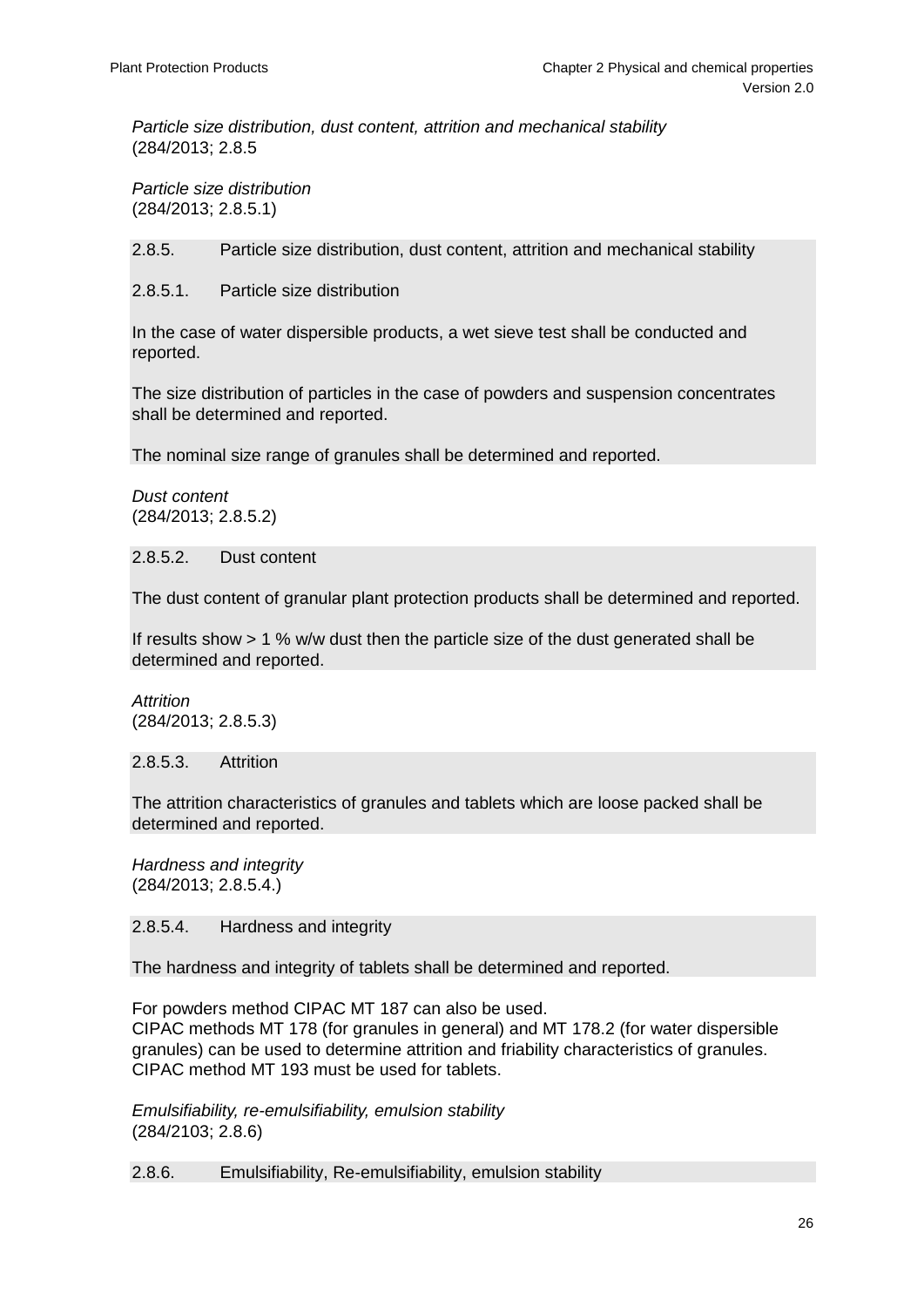The emulsifiability, emulsion stability and re-emulsifiability of plant protection products, which exist as emulsions in the spray tank, shall be determined and reported.

CIPAC method MT 183 is also suitable for emulsifiability, emulsion stability and reemulsifiability of preparations that form emulsions.

CIPAC method MT 180 has been developed for evaluation of the dispersibility of suspoemulsions.

*Flowability, pourability and dustability*  (284/2013; 2.8.7

2.8.7. Flowability, pourability and dustability

The following characteristics shall be determined and reported:

— the flowability of granular plant protection products,

— the pourability of suspensions, and

— the dustability of dustable powders following accelerated storage according to point 2.7.

*Physical and chemical compatibility with other products including plant protection products with which its use is to be authorised*  (284/2013; 2.9)

2.9. Physical and chemical compatibility with other products including plant protection products with which its use is to be authorized

The physical and chemical compatibility of recommended tank mixes shall be determined and reported. Known non-compatibility shall be reported.

The method according to which the physical and chemical compatibility must be determined has not been laid down at EU level. Any European evaluation by the Netherlands will be carried out according to §2.2.2 of the NL part of the evaluation manual.

*Adherence and distribution to seeds*  (284/2013; 2.10)

2.10. Adherence and distribution to seeds

In the case of plant protection products for seed treatment, both distribution and adhesion shall be determined and reported.

CIPAC method MT 83 can be used for adhesion of powder formulations to seeds.

*Other studies* (284/2013; 2.11)

2.11. Other studies

Supplementary studies necessary for the classification of the plant protection product by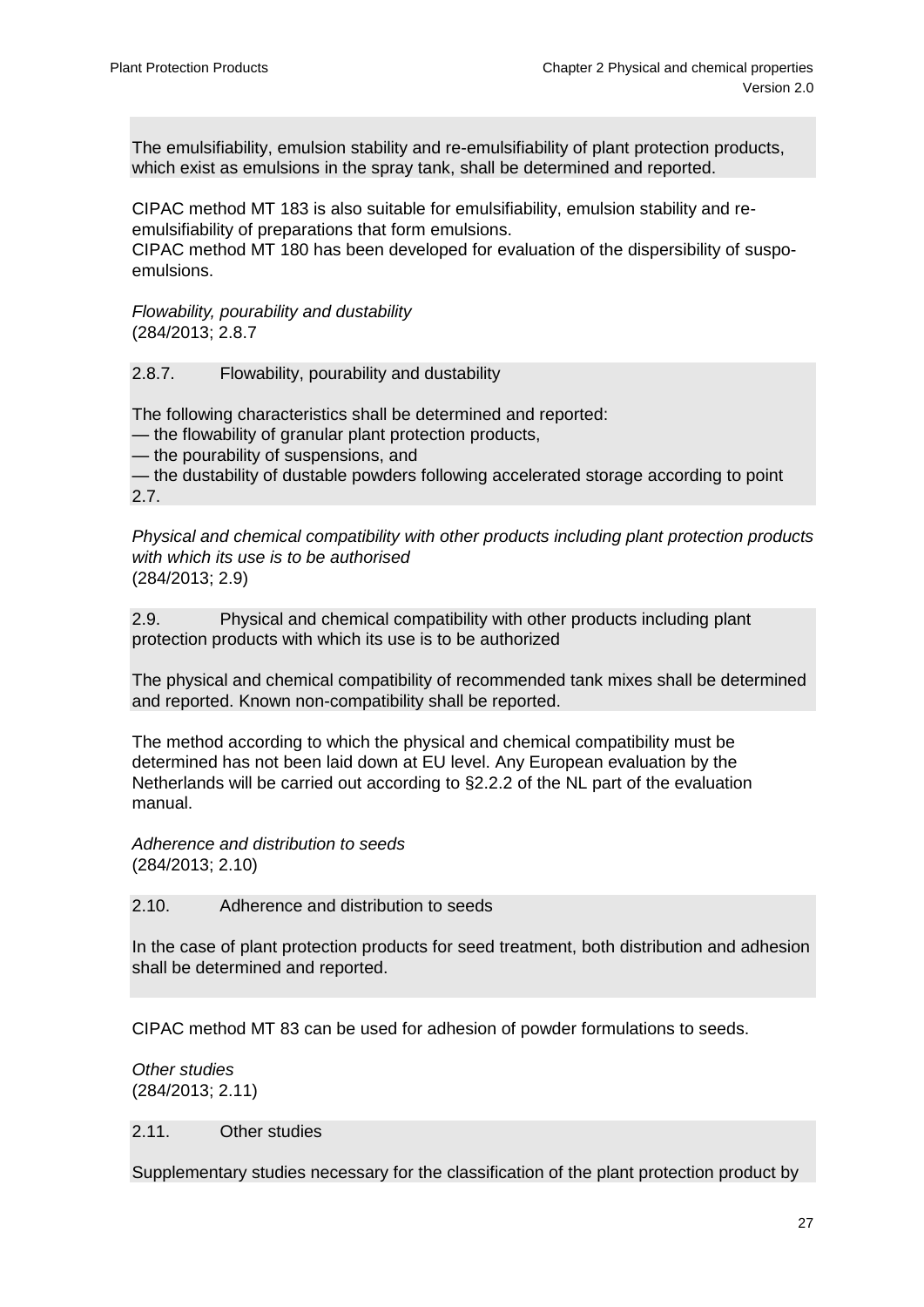hazard shall be carried out in accordance with Regulation (EC) 1272/2008.

*Further information on the plant protection product* (284/2013; 4)

*Safety intervals and other precautions to protect humans, animals and the environment* (284/2031; 4.1)

4.1. Safety intervals and other precautions to protect humans, animals and the environment

This part is described under the aspect efficacy, see Chapter 8, efficacy (crop protection) of the HTB.

*Recommended methods and precautions*  (545/2011 4.2)

#### 4.2. Recommended methods and precautions

The recommended methods and precautions concerning washing/cleaning of machinery and protective equipment, detailed handling procedures for the storage, at both warehouse and user level of plant protection products, for their transport and in the event of fire shall be provided by the applicant. The effectiveness of cleaning procedures shall be described in detail. Where available, information on combustion products shall be provided. The risks likely to arise and the methods and procedures to minimise the hazards arising, shall be specified. Procedures to preclude or minimise the generation of waste or leftovers shall be provided.

Where appropriate, the nature and characteristics of protective clothing and equipment proposed shall be provided. The data provided shall be sufficient to evaluate the suitability and effectiveness under realistic conditions of use (for example field or glasshouse circumstances).

*Emergency measure is the case of an accident* (284/2103; 4.3)

4.3. Emergency measures in the case of an accident

Detailed procedures to be followed in the event of an emergency, whether arising during transport, storage or use, shall be provided and include:

- (a) containment of spillages;
- (b) decontamination of areas, vehicles and buildings;
- (c) disposal of damaged packaging, absorbents and other materials;
- (d) protection of emergency workers and residents, including bystanders;
- (e) first aid measures.

Packaging, compatibility of the plant protection product with proposed packaging *materials*  (284/2013; 4.4 )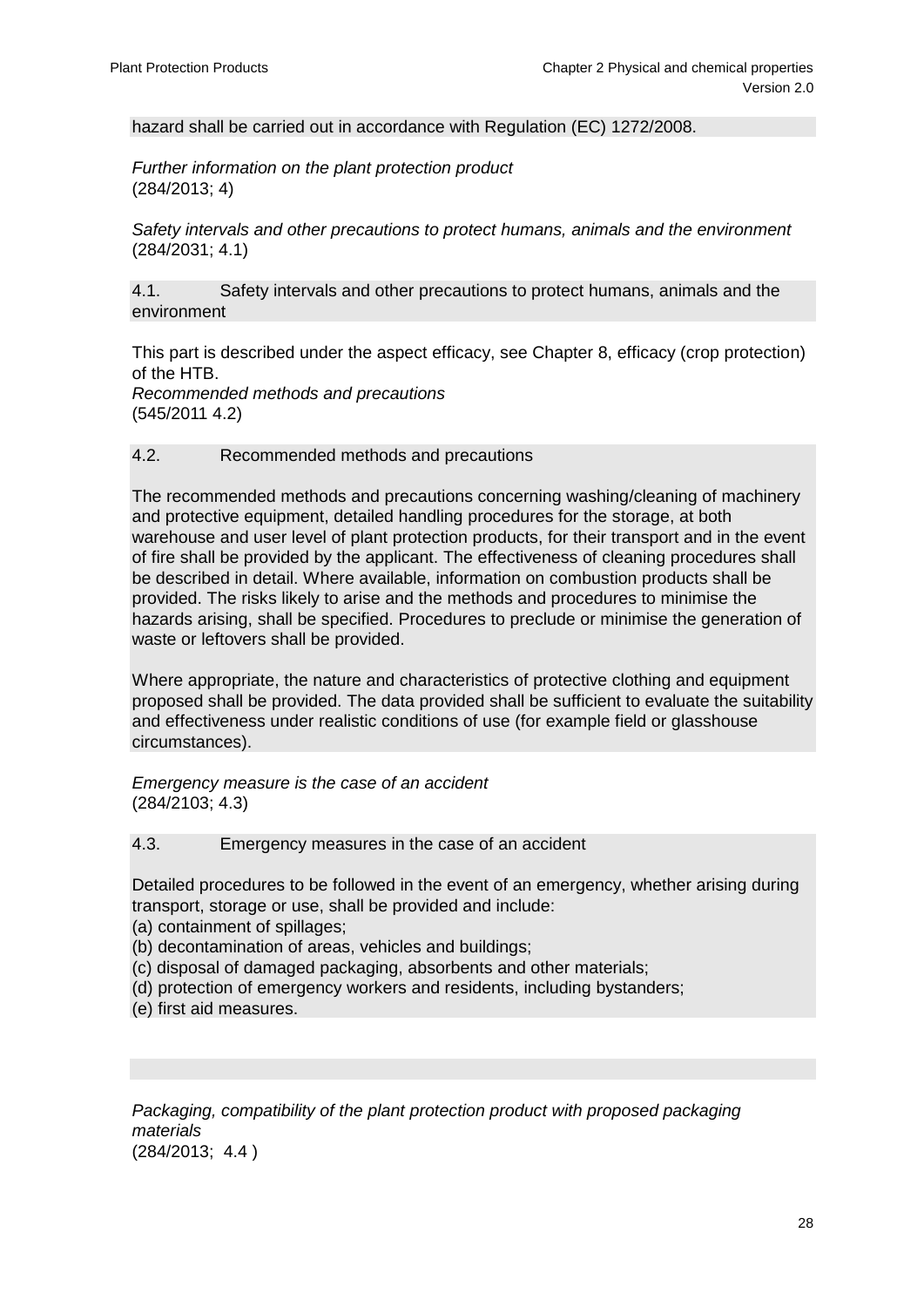4.4. Packaging, compatibility of the plant protection product with proposed packaging materials

Packaging to be used shall be fully described and specified in terms of the materials used, manner of construction (for example extruded, welded), size and capacity, wall thickness, size of opening, type of closure and seals. Packaging shall be designed in order to limit as much as possible exposure of operators and of the environment.

All packaging used shall comply with the relevant Union legislation on transportation and safe handling.

Packaging must be described with at least the following data:

- material of the pack (inner and outer)
- material of an additional barrier, if any
- details of the closure
- diameter of the opening
- minimum and maximum size of the pack
- minimal thickness of the pack
- whether the packaging is intended for re-use
- outer pack, if applicable
- other details, if applicable

In case a product is applied by professional and non-professional users, it is required to indicate which pack sizes are intended for which type of user. Packaging sizes for nonprofessional users are limited to a maximum content for treatment of a 500m<sup>2</sup> area.

Packaging of a pesticide and its closure must meet the following requirements:

- a. they must be designed and manufactured in such a way that nothing of the content can escape
- b the material of the packaging and of the closure must be of such composition that it cannot be attacked by its content or react to form a harmful content
- c packaging and closure must in all parts be so durable that they cannot become loose and they must be sufficiently robust to withstand any normal handling
- d packaging fitted with a multi-use closure should be designed in such a way that users can reclose the packaging several times without unwanted loss of its content.
- e packaging must be sealed in such a way that it cannot be opened without damaging the seal.

It should be demonstrated that the applicable ADR [13] tests have been carried out or that the packaging has been certified by the UN and meets the transport classification of the product.

The FAO guidelines for packaging [14] can be obtained via the internet. The description of the packaging should clearly state when water-soluble packaging is used. CIPAC method MT 176 should be used for testing the suitability of water-soluble packaging.

More information is given in the "Recommendations for the Transport of Dangerous Goods" of the UN.

*Procedures for destruction or decontamination of the plant protection product and its packkaging* (284/2013; 4.5)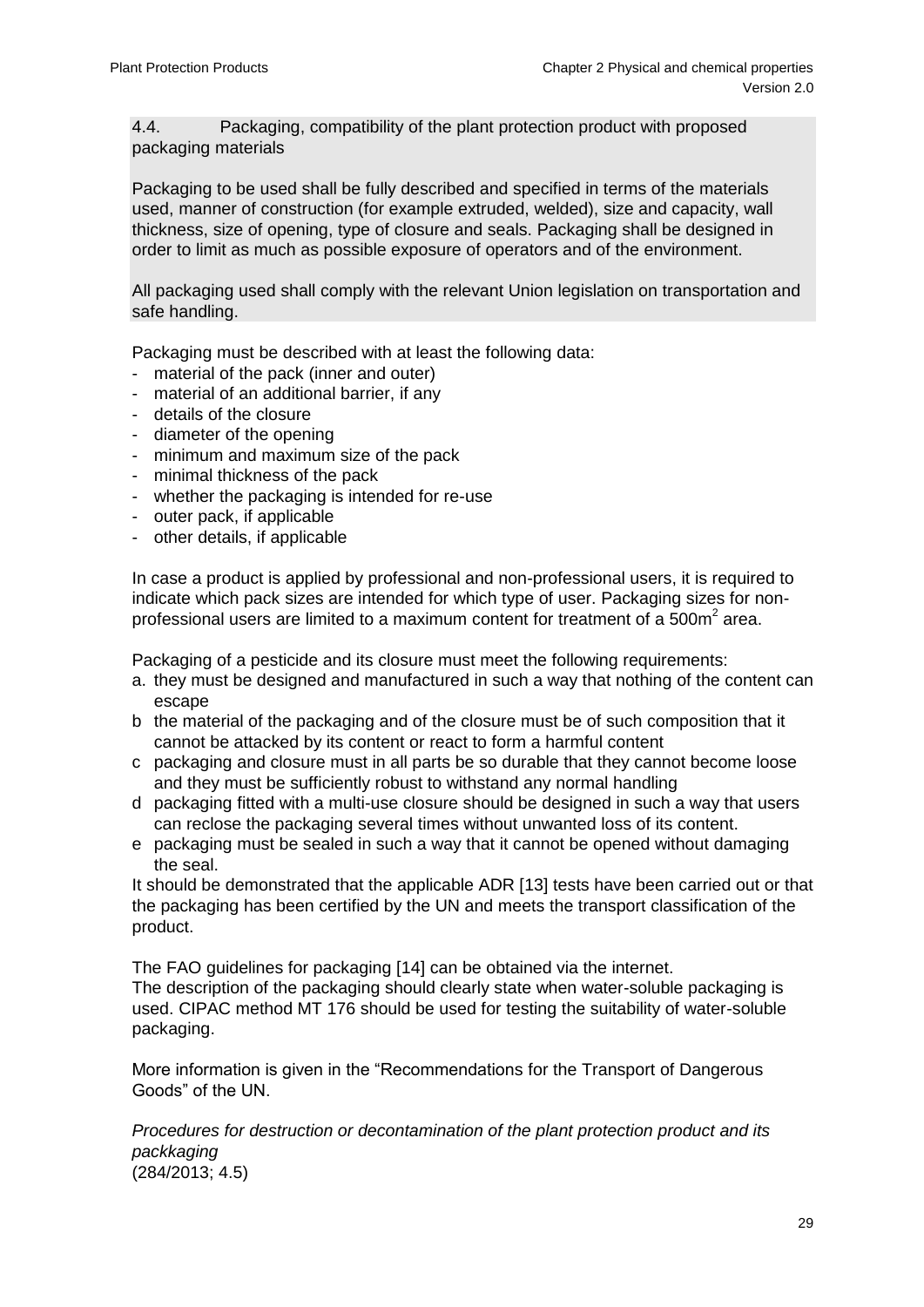4.5. Procedures for destruction or decontamination of the plant protection product and its packaging

Procedures for destruction and decontamination shall be developed for both small quantities (user level) and large quantities (warehouse level). The procedures shall be consistent with provisions in place relating to the disposal of waste and of toxic waste. The proposed means of disposal shall be without unacceptable influence on the environment and be the most cost effective and feasible.

*Neutralisation procedures* (284/2103; 4.5.1)

#### 4.5.1. Neutralisation procedures

Neutralisation procedures (such as by reaction with other substances to form less toxic compounds) for use in the event of accidental spillages shall be described, where such procedures can be applied. The products produced after neutralisation shall be practically or theoretically evaluated and reported.

*Controlled incineration* (284/2103; 4.5.2.)

#### 4.5.2. Controlled incineration

Chemical active substances as well as plant protection products containing them, contaminated materials, or contaminated packaging shall be disposed of through controlled incineration in a licensed incinerator in accordance with the criteria laid down in Directive 94/67/EC of the Council  $(^1)$ .

If controlled incineration is not the preferred method of disposal, full information on the alternative method of safe disposal used shall be provided. Data shall be provided for such methods, to establish their effectiveness and safety.

More information about incineration of dangerous substances is given in Directive 2000/76/EC.

#### <span id="page-29-0"></span>*1.2.3. Supplementary data requirements*

In addition to the requirements described in Commission Regulation (EU) No 283/2013 and Commission Regulation (EU) No 284/2013 of Regulation (EC) No 1107/2009, there are supplementary requirements arising from overlap with other European guidelines or from the Uniform Principles (2.7.2).

#### **Aerosols**

For aerosols, the supplementary requirements as described in Directive 75/324/EC [15] are also applicable.

#### **"Free" content active substance**

For capsule suspensions (CS) and encapsulated granules intended as slow release formulations the content free, unbound, active substance should according to FAO also be determined. Methods are still under development. Requirements have not yet been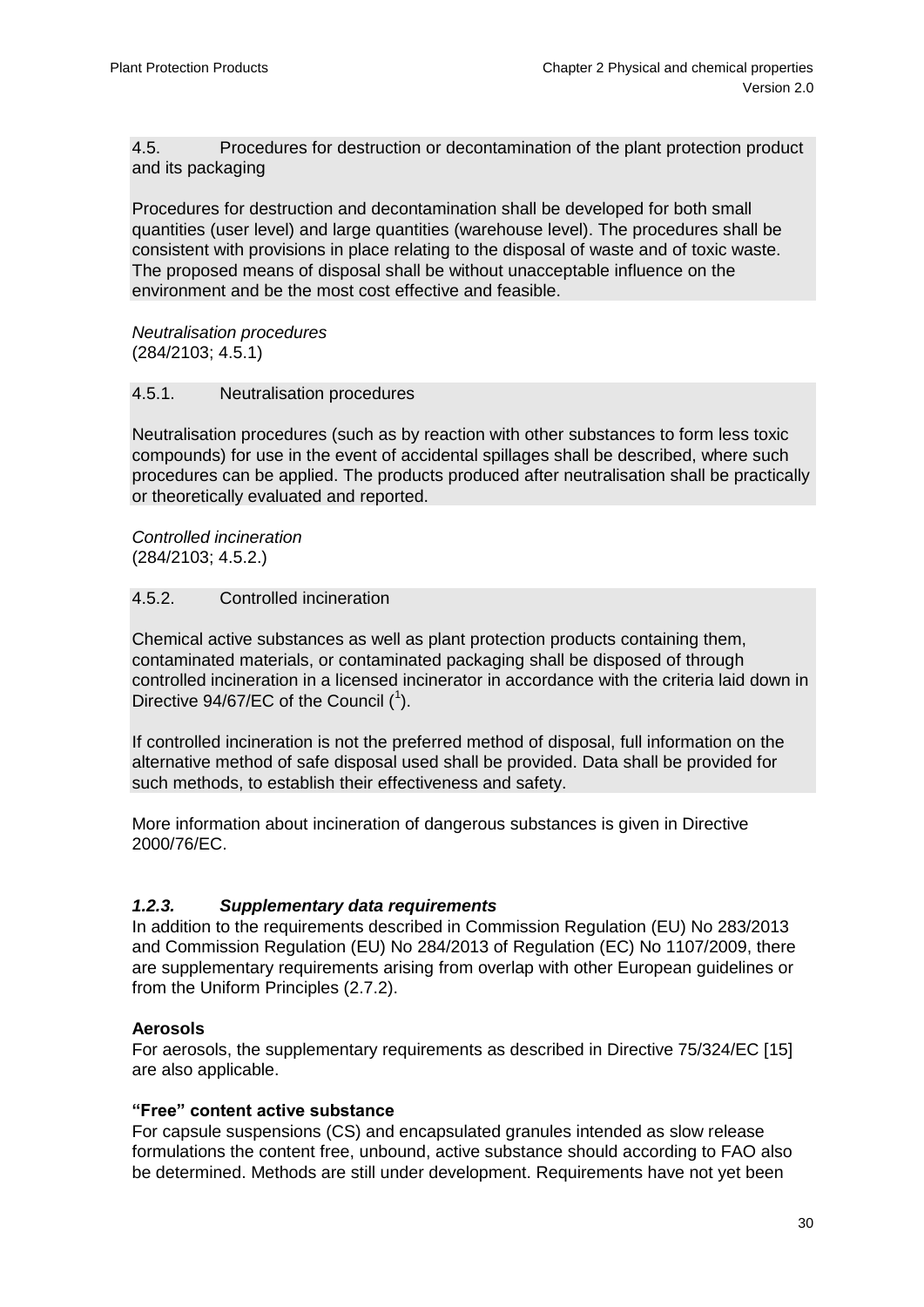laid down.

#### **Water-soluble packaging**

Where the formulation is used in water-soluble packaging, the relevant physical-chemical tests should be carried out with the water-soluble packaging because this may affect the physical properties.

The test must be carried out with the water-soluble packaging in the same ratio as for the use as proposed. The table of Appendix 4 shows which tests are required.

#### <span id="page-30-0"></span>**1.3. Assessment**

An endpoint (such as, e.g., melting point, boiling point, vapour pressure etc) is derived from each study. These are presented in a list of endpoints (appendix 5).

The methods/guidelines from the table in Appendix 1 and 2 should be followed when performing the studies. Where a different method is used, a complete description of the method used should be provided, with a description of the differences in comparison with the required method. The reason for using a different method instead of the required method must be justified.

The following guidance documents are relevant for the evaluation:

- Sanco/10597/2003 "Guidance document on the assessment of the equivalence of technical materials of substances regulated under Regulation (EC) No 1107/2009" [16]
- FAO/WHO manual "Manual on Development and Use of FAO and WHO Specifications for Pesticides" [\[4\]](#page-3-2)
- Croplife International (formerly GIFAP): Technical Monograph No. 17 [\[11\]](#page-22-0)

#### <span id="page-30-1"></span>**1.4.Approval**

This section describes the approval criteria for active substances (section 1.4.1) and plant protection products (section 1.4.2 and 1.4.3). For the EU approval procedure of active substances a representative formulation has to be included in the dossier. Therefore section 1.4.1 to 1.4.3 apply. For the zonal applications of plant protection products only section 1.4.2 and 1.4.3 apply.

#### *1.4.1. Approval of the active substace*

Regulation (EC) No 1107/2009 Annex II Directive 91/414/EEC provides the procedure and criteria for the approval of an active substances, safeners and synergists pursuant to Chapter II of Regulation (EC) No 1107/2009.

Point 3 of Annex II of Regulation (EC) No 1107/2009 gives the criteria for the approval of an active substance. The texts specifically applicable to the aspect physical and chemical properties are presented below.

- 3. Criteria for the approval of an active substance
- 3.4. Composition of the active substance, safener or synergist
- 3.4.1. The specification shall define the minimum degree of purity, the identity and maximum content of impurities and, where relevant, of isomers/diastereo-isomers and additives, and the content of impurities of toxicological, ecotoxicological or environmental concern within acceptable limits.
- 3.4.2. The specification shall be in compliance with the relevant Food and Agriculture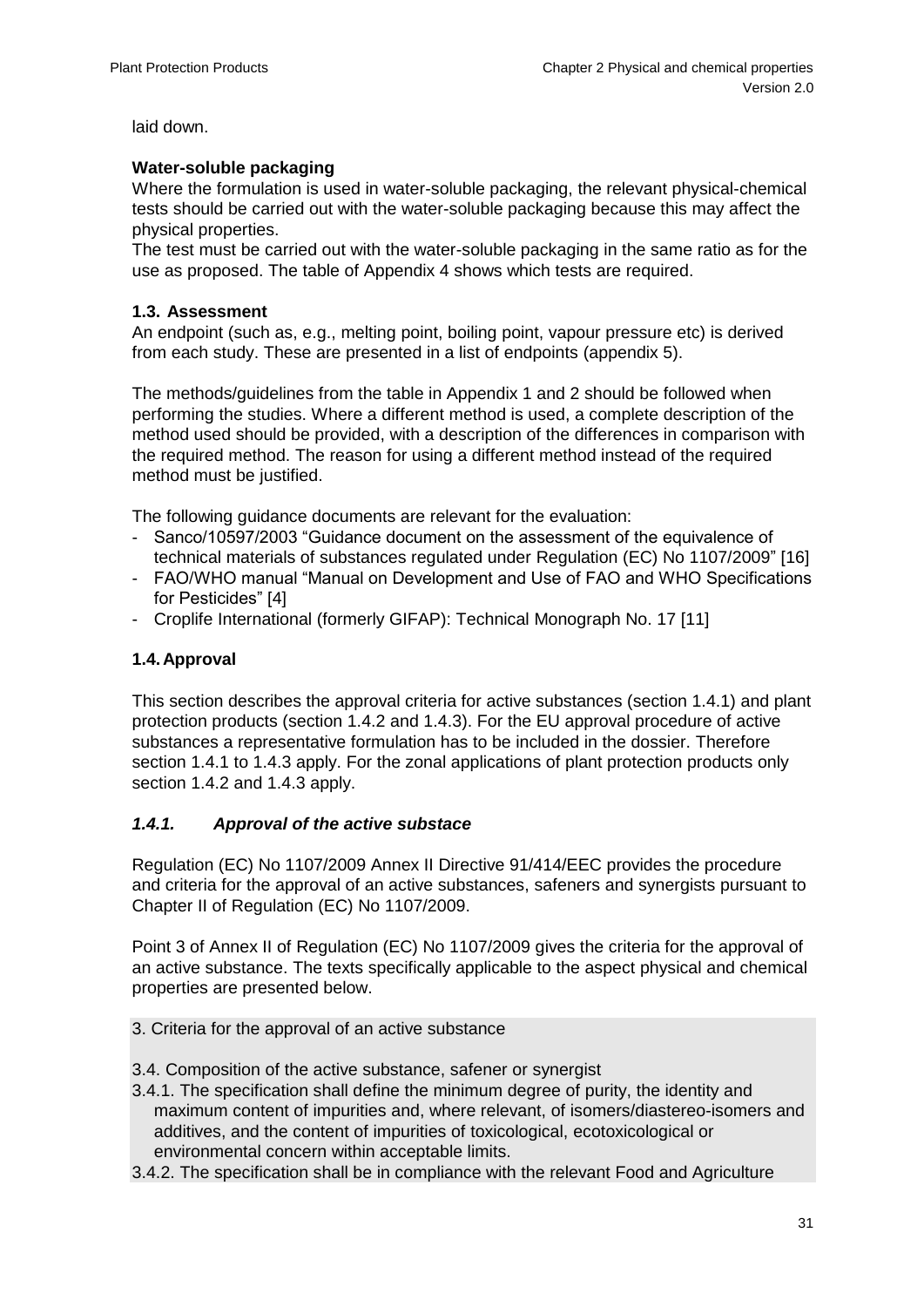<span id="page-31-2"></span>Organisation specification as appropriate, where such specification exists. However, where necessary for reasons of protection of human or animal health or the environment, stricter specifications may be adopted.

# <span id="page-31-0"></span>*1.4.2. Evaluation of plant protection products*

The principles for the evaluation (the Uniform Principles) regarding physical and chemical properties are presented in Commission Regulation (EU) No 546/2011 [17]. These concern the relevant sections of the introductory principles, the general principles and the specific principles Physical and chemical properties.

The specific principles Physical and chemical properties are in the text below printed in a grey frame. This text, including numbering, is the literal text from Commission Regulation (EU) No 546/2011.

# *2.7 Physical and chemical properties*

2.7.1. Member States shall evaluate the actual active substance content of the plant protection product and its stability during storage.

2.7.2. Member States shall evaluate the physical and chemical properties of the plant protection product and in particular:

- where a suitable FAO (Food and Agriculture Organisation of the United Nations) specification exists, the physical and chemical properties addressed in that specification, - where no suitable FAO specification exists, all the relevant physical and chemical properties for the formulation as referred to in the "Manual on the development and use of FAO and WHO specifications for plant protection products".

This evaluation will take into consideration the following information:

(i) the data on the physical and chemical properties of the active substance as provided for in the Annex to Regulation (EU) No 544/2011 and the results of the evaluation thereof; (ii) the data on the physical and chemical properties of the plant protection product as provided for in the Annex to Regulation (EU) No 545/2011.

2.7.3. Where proposed label claims include requirements or recommendations for use of the plant protection product with other plant protection products or adjuvants as a tank mix, the physical and chemical compatibility of the products in the mixture must be evaluated.

#### **Specific requirements of the technical characteristics of the product**

Appendix 2 of this document shows the requirements to be met for each physicalchemical property; these requirements have been taken from the FAO/WHO manual and other appropriate guidance.

There are no requirements for the physical and chemical substance properties. Only the determination of the properties themselves is subject to testing. The properties may, however, have an effect on labelling.

# <span id="page-31-1"></span>*1.4.3. Decision making of plant protection products*

The principles for the evaluation for decision making as regards physical and chemical properties are presented in Commission Regulation (EU) No 546/2011 [\[17\]](#page-31-2). These concern the relevant sections of the introductory principles, the general principles and the specific principles Physical and chemical properties.

The specific principles Physical and chemical properties are in the text below printed in a grey frame. This text, including numbering, is the literal text from Commission Regulation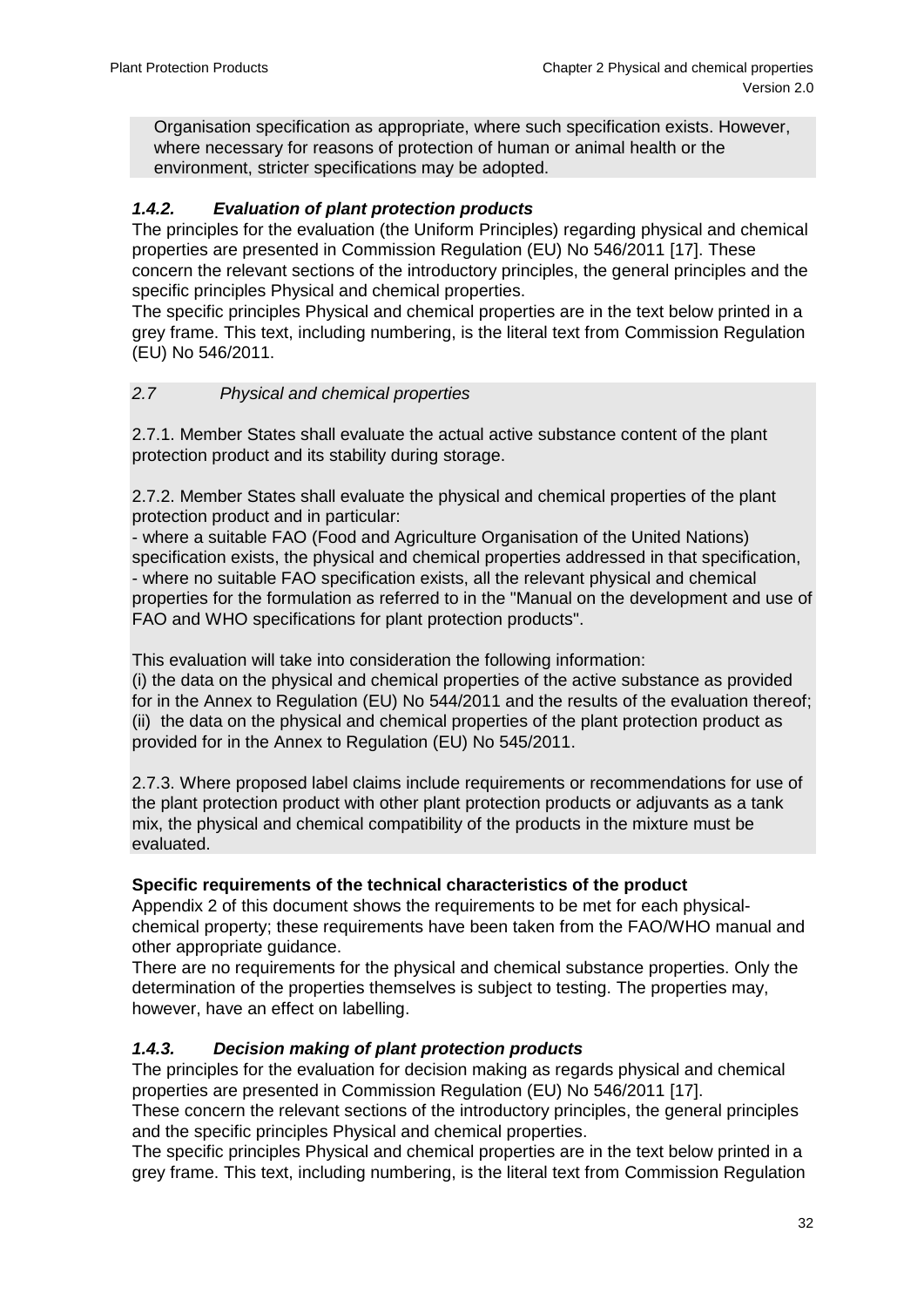#### (EU) No 546/2011.

#### *2.7. Physical and chemical properties*

2.7.1. Where an appropriate FAO specification exists, that specification must be met.

2.7.2. Where no appropriate FAO specification exists, the physical and chemical properties of the product must meet the following requirements

(a) Chemical properties:

Throughout the shelf-life period, the difference between the stated and the actual content of the active substance in the plant protection product must not exceed the following values:

| Declared content in g/kg or g/l at 20 °C | <b>Tolerance</b>                  |
|------------------------------------------|-----------------------------------|
|                                          |                                   |
| up to $25$                               | $\pm$ 15% homogeneous formulation |
|                                          | ± 25% non-homogeneous formulation |
| more than 25 up to 100                   | ± 10%                             |
| more than 100 up to 250                  | $+6%$                             |
| more than 250 up to 500                  | $+5%$                             |
| more than 500                            | $\pm$ 25 g/kg or $\pm$ 25 g/l     |

#### b) Physical properties:

The plant protection product must fulfil the physical criteria (including storage stability) specified for the relevant formulation type in the 'Manual on the development and use of FAO and WHO specifications for plant protection products'.

2.7.3. Where the proposed label claims include requirements or recommendations for use of the preparation with other plant protection products or adjuvants as a tank mix and/or where the proposed label includes indications on the compatibility of the preparation with other plant protection products as a tank mix, those products or adjuvants must be physically and chemically compatible in the tank mix.

#### <span id="page-32-0"></span>**1.5.Developments**

Directive 91/414/EEC is replaced by Regulation (EC) No 1107/2009.

The FAO is working on clarification of the term 'relevant impurity'.

A discussion would have to be held at European level about the manner in which to deal with the requirements for active substances (included in Commission Implementing Regulation (EU) No 540/2011) where these are used in a different form (such as salts, esters and/or hydrates).

#### *Classification and labelling*

Regulation (EC) 1272/2008 will influence the requirements for physical and chemical testing regarding classification in the future. From 1 June 2015, Directive 67/548/EEC and 1999/45/EC will be repealed.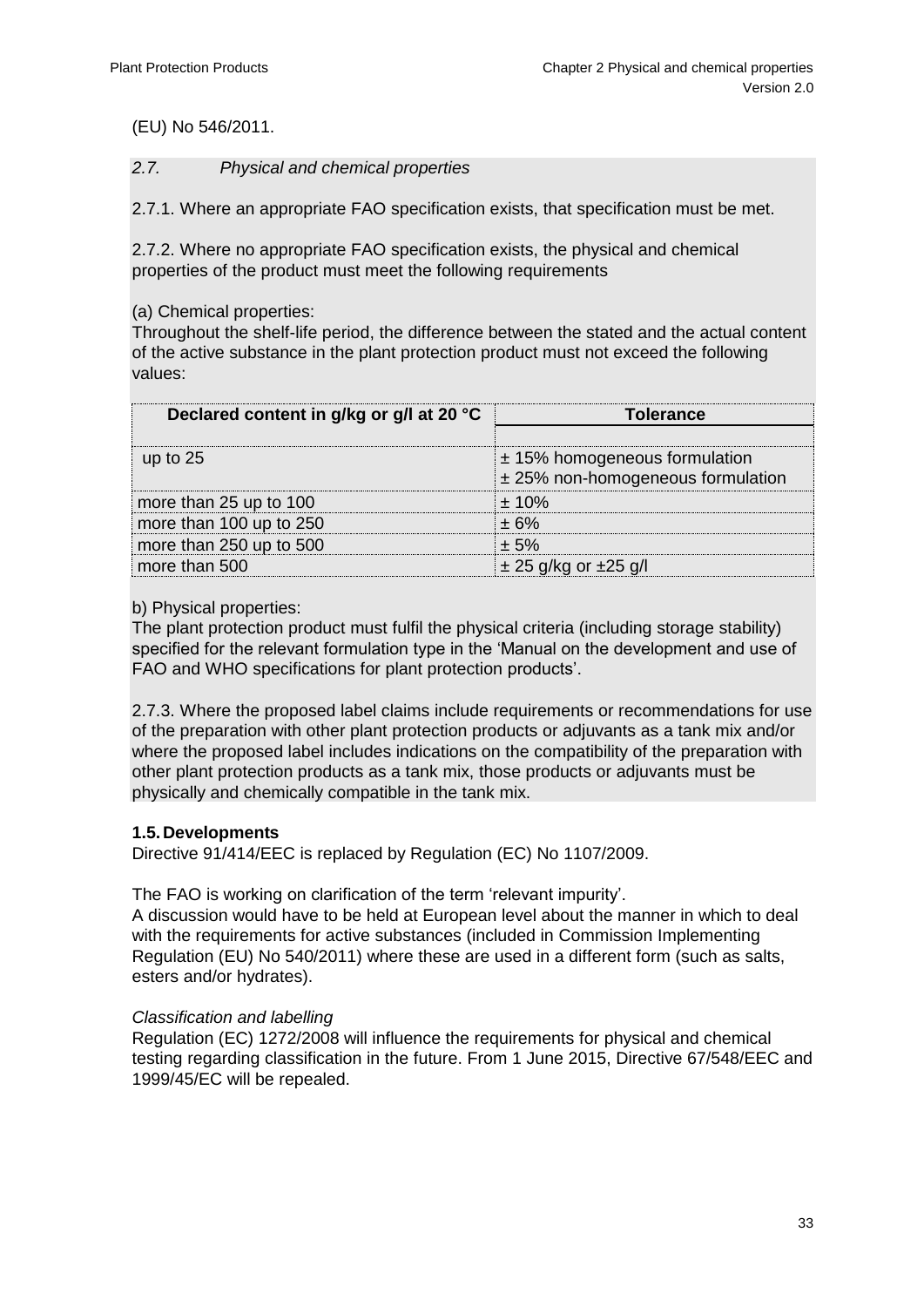# <span id="page-33-0"></span>**2. APPENDICES**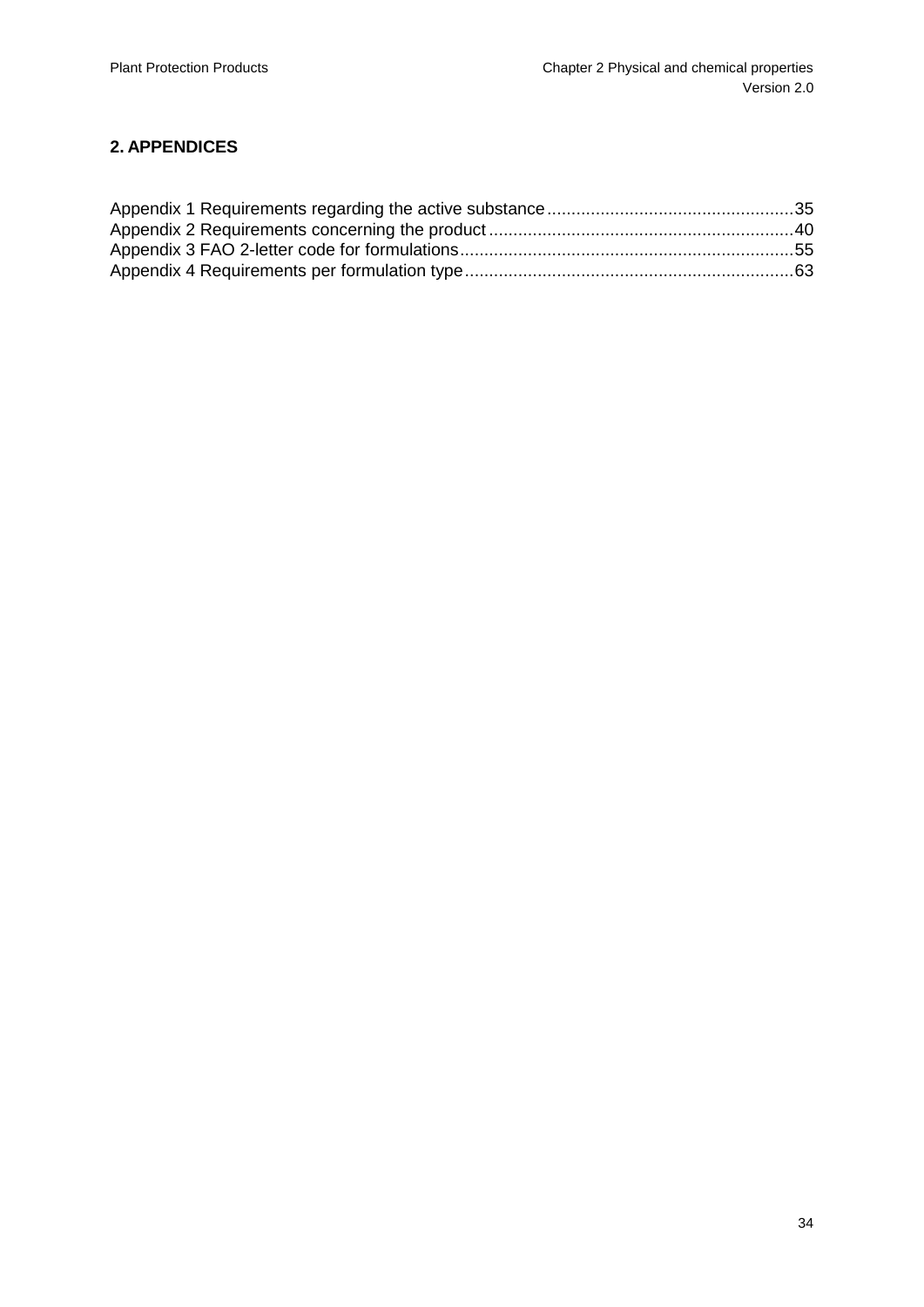# **Appendix 1 Requirements regarding the active substance**

<span id="page-34-0"></span>

| EU<br>question   | <b>Description</b>                                                                                                                   | <b>Explanatory notes</b>                                                                                                                                                                                                                                                                                                                                                                                      | Method /<br>guideline | <b>GLP</b> |
|------------------|--------------------------------------------------------------------------------------------------------------------------------------|---------------------------------------------------------------------------------------------------------------------------------------------------------------------------------------------------------------------------------------------------------------------------------------------------------------------------------------------------------------------------------------------------------------|-----------------------|------------|
| 283/2013<br>1.1  | Applicant (name, address, etc.)                                                                                                      |                                                                                                                                                                                                                                                                                                                                                                                                               |                       | <b>NA</b>  |
| 283/2013<br>1.2  | Producer (name, address, including location of plant)                                                                                | New data should be submitted as soon as possible after a change of location<br>and/or manufacturer.                                                                                                                                                                                                                                                                                                           |                       | <b>NA</b>  |
| 283/2013<br>1.3  | Common name proposed or ISO-accepted, and synonyms                                                                                   |                                                                                                                                                                                                                                                                                                                                                                                                               |                       | <b>NA</b>  |
| 283/2013<br>1.4  | Chemical name (IUPAC and CA nomenclature)                                                                                            | Name of the compound as included in 67/548/EC or, if not included there, the<br>corresponding (proposed) IUPAC and CA name.                                                                                                                                                                                                                                                                                   |                       | <b>NA</b>  |
| 283/2013<br>1.5  | Producer's development code active substance                                                                                         |                                                                                                                                                                                                                                                                                                                                                                                                               |                       | <b>NA</b>  |
| 283/2013<br>1.6  | CAS, EC and CIPAC number (if available)                                                                                              | CAS (Chemical Abstracts), EEC (EINECS or ELINCS) and CIPAC number<br>should be given where they exist.                                                                                                                                                                                                                                                                                                        |                       | <b>NA</b>  |
| 283/2013<br>1.7  | Molecular and structural formula, and molecular mass                                                                                 | Also, where relevant, for each stereo isomer and optical isomer of the active<br>substance.<br>Molecular mass is used by toxicology for evaluation of dermal absorption.                                                                                                                                                                                                                                      |                       | <b>NA</b>  |
| 283/2013<br>1.8  | Method of manufacture (synthesis pathway) of the active<br>substance                                                                 | It should be indicated for each production site which manufacturing method is<br>used, including identity and purity raw materials, chemical synthesis routes,<br>identity of the by-products and impurities present in the end product. Where<br>data originate from a pilot installation the required data must be re-submitted<br>once industrial scale production methods and procedures have stabilised. |                       | <b>NA</b>  |
| 283/2013<br>1.9  | Specification of purity of the active substance in g/kg                                                                              | Minimum purity active substance, excluding inactive isomers. If data originate<br>from a pilot installation the required data must be re-submitted once industrial<br>scale production methods and procedures have stabilised.                                                                                                                                                                                |                       | <b>NA</b>  |
| 283/2013<br>1.10 | Identity of isomers, impurities and additives (e.g.<br>stabilisers), together with the structural formula and the<br>content in g/kg | The maximum content inactive isomers and the ratio between isomer and<br>diastereo isomer content must, where relevant, be stated. The maximum<br>content of each component, including by-products and impurities, should be<br>stated as well. For significant impurities, the identity must have been<br>determined by the analytical method used for the 5 batch analysis. For                             |                       | NA         |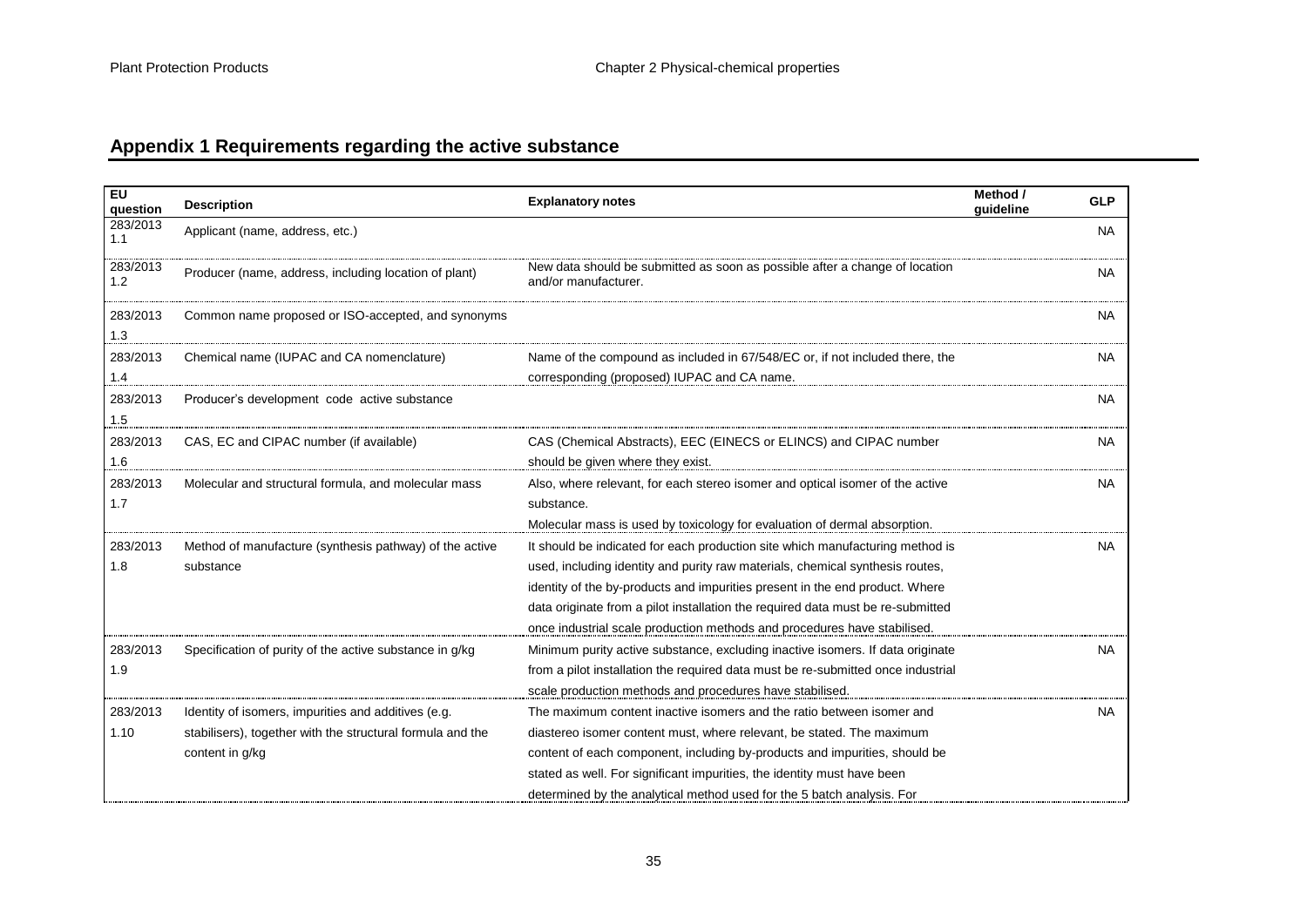| EU<br>auestion | <b>Description</b>                                         | <b>Explanatory notes</b>                                                            | Method /<br>quideline | <b>GLP</b> |
|----------------|------------------------------------------------------------|-------------------------------------------------------------------------------------|-----------------------|------------|
|                |                                                            | additives, the content should be given in g/kg.                                     |                       |            |
| 283/2013       | Analytical profile of batches                              | Representative samples (at least 5 'batches') of active substance must be           |                       | Yes        |
| 1.11           |                                                            | analysed for their concentration pure active substance, inactive isomers,           |                       |            |
|                |                                                            | impurities and additives, where present. At least 98% of the analysed material      |                       |            |
|                |                                                            | must be accounted for. If an active substance is manufactured at different          |                       |            |
|                |                                                            | locations and/or by different companies, this information should be given           |                       |            |
|                |                                                            | separately per location or company. Where active substance samples from a           |                       |            |
|                |                                                            | laboratory environment or an experimental installation have been used for           |                       |            |
|                |                                                            | obtaining toxicological or ecotoxicological data, these samples must be             |                       |            |
|                |                                                            | analysed as well.                                                                   |                       |            |
| 283/2013       | Melting point and boiling point                            | Measurements should be carried out up to 360 °C.                                    | EEC method A1         | Yes        |
| 2.2            |                                                            |                                                                                     | OECD 102              |            |
|                |                                                            |                                                                                     |                       | Yes        |
|                |                                                            |                                                                                     |                       | Yes        |
|                |                                                            |                                                                                     |                       | Yes        |
| 283/2013       | Vapour pressure, volatility, purified active substance     | Where vapour pressure is lower than 10 <sup>-5</sup> Pa, vapour pressure at 20°C or | EEC method A4         | Yes        |
| 2.2            |                                                            | 25°C may also be estimated from a vapour pressure curve                             | OECD 104              |            |
|                |                                                            | This parameter is used for evaluation of environmental behaviour and for the        |                       |            |
|                |                                                            | toxicological evaluation of the respiratory risk                                    |                       |            |
|                |                                                            |                                                                                     |                       |            |
|                |                                                            |                                                                                     |                       | <b>No</b>  |
| 283/2013       | Description of colour and physical form of purified active | Colour and physical form of purified active substance as well as active             |                       | No         |
| 2.3            | substance as well as active substance as produced          | substance as produced must be described.                                            |                       |            |
|                |                                                            |                                                                                     |                       | No         |
| 283/2013       | Spectra (UV/VIS, IR, NMR, MS), molar extinction at         | The spectra (ultraviolet/visible light (UV/VIS), infrared (IR), nuclear magnetic    | For UV/VIS:           | Yes        |
| 2.4            | relevant wavelength, optical purity                        | resonance (NMR) and mass spectra (MS)) should be provided with a table              | OECD <sub>101</sub>   |            |
|                |                                                            | with signal characteristics and with the molecular extinction at relevant           |                       |            |
|                |                                                            | wavelengths. For the UV/VIS spectrum, wavelength and molecular extinction           |                       |            |
|                |                                                            | should be given for each maximum above 290 nm. The UV spectrum must (if             |                       |            |
|                |                                                            | the active substance dissociates in water) be recorded at 3 pH conditions           |                       |            |
|                |                                                            | (acid, neutral and alkaline conditions)                                             |                       |            |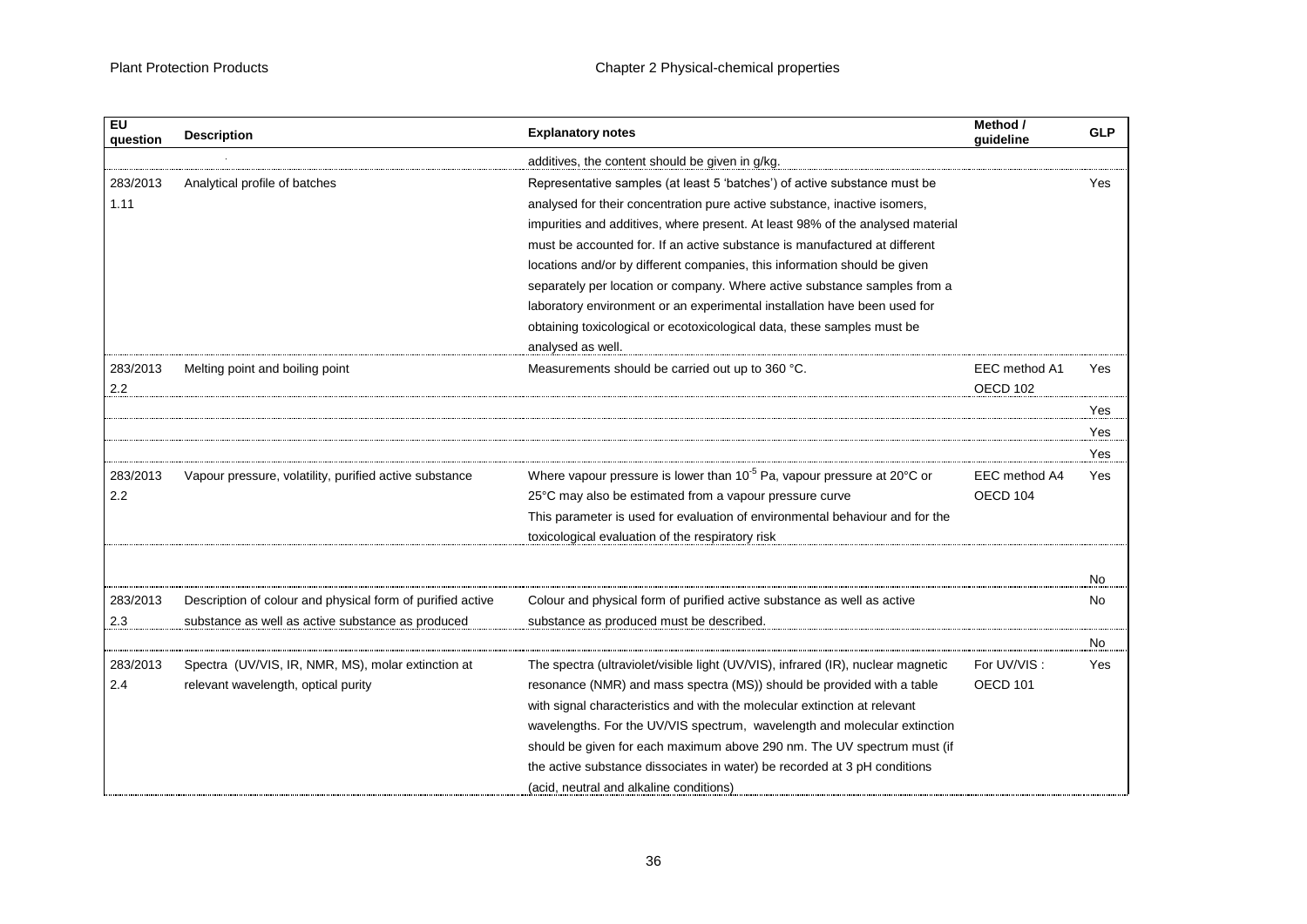| EU<br>question  | <b>Description</b>                                                                                   | <b>Explanatory notes</b>                                                                                                                                                                                                                                                                                                                                                                                                                                                                                                                                                                         | Method /<br>quideline                                                                                                    | <b>GLP</b> |
|-----------------|------------------------------------------------------------------------------------------------------|--------------------------------------------------------------------------------------------------------------------------------------------------------------------------------------------------------------------------------------------------------------------------------------------------------------------------------------------------------------------------------------------------------------------------------------------------------------------------------------------------------------------------------------------------------------------------------------------------|--------------------------------------------------------------------------------------------------------------------------|------------|
|                 |                                                                                                      | For optical isomers, optical purity should also be determined.                                                                                                                                                                                                                                                                                                                                                                                                                                                                                                                                   |                                                                                                                          |            |
|                 |                                                                                                      |                                                                                                                                                                                                                                                                                                                                                                                                                                                                                                                                                                                                  |                                                                                                                          | Yes        |
| 283/2013<br>2.5 | Solubility of purified active substance in water, including<br>effect of $pH(4-10)$                  | Where the active substance is capable to form ions in water, solubility must<br>also be determined in the acid range (pH 4-6) and in the alkaline range (pH 8-<br>10); otherwise in the neutral pH range only.<br>This parameter is -also- used in the evaluation of the risk of leaching to<br>aroundwater.                                                                                                                                                                                                                                                                                     | EEC method A6<br>OECD 105<br>CIPAC MT 157                                                                                | Yes        |
| 283/2013<br>2.6 | Solubility of active substance as produced in organic<br>solvents                                    | Solubility must be determined between 15 and 25°C, to a minimum of 250 g/L<br>in the following solvents:<br>- aliphatic hydrocarbon (preferably n-heptane)<br>- aromatic hydrocarbon (preferably xylene)<br>- halogenated hydrocarbon (preferably 1,2-dichloroethane)<br>- alcohol (preferably methanol or 2-propanol)<br>- ketone (preferably acetone)<br>- ester (preferably ethyl acetate)                                                                                                                                                                                                    | E.g. CIPAC MT<br>181                                                                                                     | No.        |
| 283/2013<br>2.7 | Partition coefficient n-octanol/water, including effect of pH<br>(4-10) of purified active substance | If the dissociation constant (pKa) of active substance is between 2 and 12, the<br>effect of pH must be studied between pH 4 and pH 10. The correct method<br>must be used to determine the partition coefficient (see OECD method<br>description) because each method has its own range. If the active substance<br>is surface active (see 544/2011 2.14), the partition coefficient must be<br>calculated from the solubility in n-octanol and water separately.<br>This parameter is used for evaluation of environmental behaviour and the<br>toxicological evaluation of dermal absorption. | EEC method A8<br>OECD <sub>107</sub><br>OECD <sub>117</sub><br>Calculation (when<br>other methods are<br>not applicable) | Yes        |
|                 |                                                                                                      |                                                                                                                                                                                                                                                                                                                                                                                                                                                                                                                                                                                                  |                                                                                                                          | Yes        |
|                 |                                                                                                      |                                                                                                                                                                                                                                                                                                                                                                                                                                                                                                                                                                                                  |                                                                                                                          | Yes        |
|                 |                                                                                                      |                                                                                                                                                                                                                                                                                                                                                                                                                                                                                                                                                                                                  |                                                                                                                          | Yes        |
| 283/2013<br>2.8 | Dissociation constant of purified active substance in water                                          | The dissociation constant is required if dissociation in water occurs. The<br>dissociation products that are formed must be identified, if necessary on the<br>basis of theoretical grounds.<br>This parameter is used for the evaluation of environmental behaviour.                                                                                                                                                                                                                                                                                                                            | OECD <sub>112</sub>                                                                                                      | Yes        |
|                 |                                                                                                      |                                                                                                                                                                                                                                                                                                                                                                                                                                                                                                                                                                                                  |                                                                                                                          | No         |
|                 |                                                                                                      |                                                                                                                                                                                                                                                                                                                                                                                                                                                                                                                                                                                                  |                                                                                                                          |            |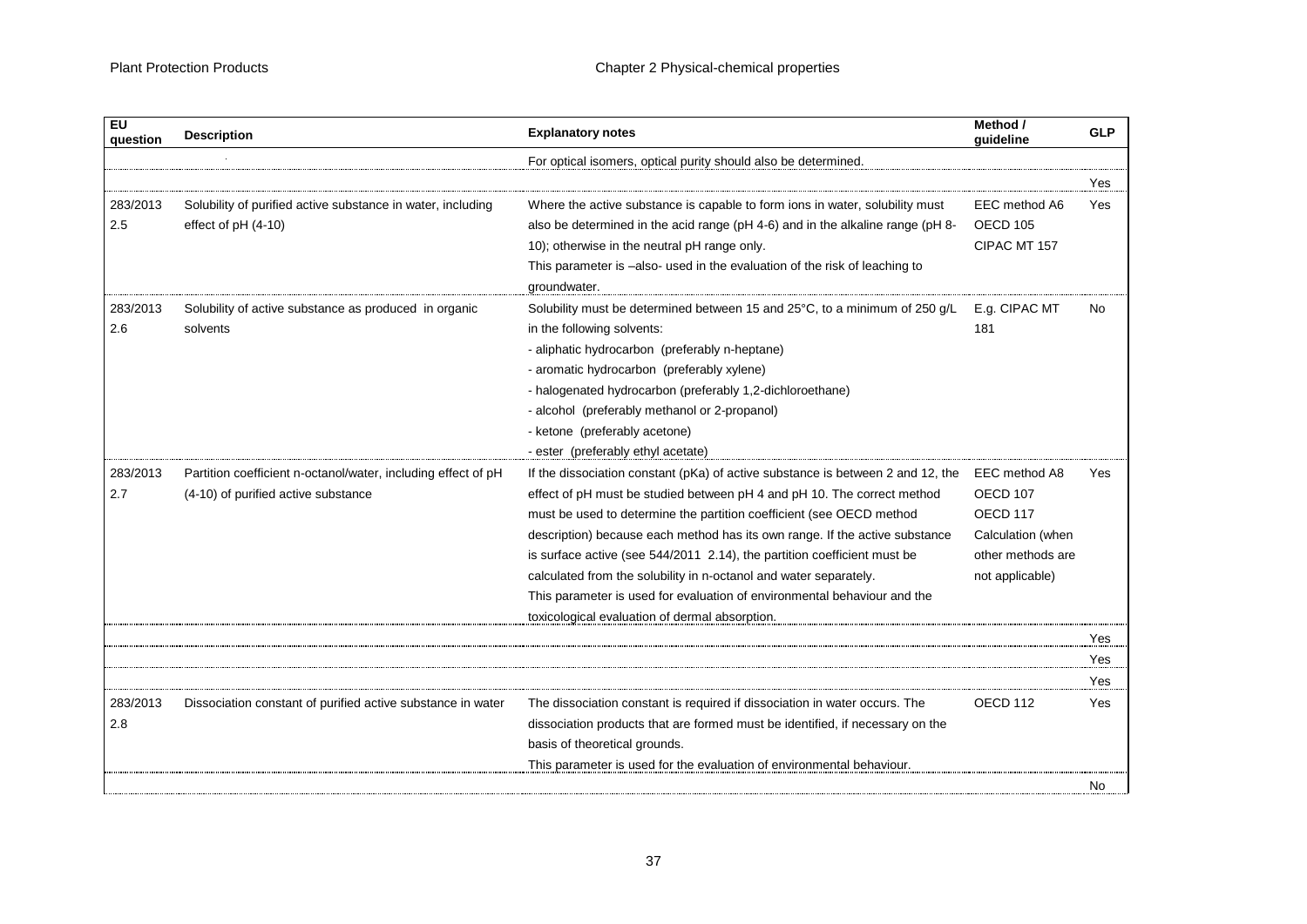| $E$ U<br>question | <b>Description</b>                                               | <b>Explanatory notes</b>                                                                                                                             | Method /<br>quideline      | <b>GLP</b> |
|-------------------|------------------------------------------------------------------|------------------------------------------------------------------------------------------------------------------------------------------------------|----------------------------|------------|
| 283/2013<br>2.9   | Flammability and self-heating of active substance as<br>produced | Flammability of solids or gases must be determined according to method A10<br>and A11, respectively. For substances that develop extremely flammable | EEC method A10<br>(solids) | Yes        |
|                   |                                                                  | gases, flammability should be studied after reaction with water according to                                                                         | EEC method A11             |            |
|                   |                                                                  | method A12                                                                                                                                           | (gases)                    |            |
|                   |                                                                  |                                                                                                                                                      | EEC method A12             |            |
|                   |                                                                  |                                                                                                                                                      | (reaction with             |            |
|                   |                                                                  |                                                                                                                                                      | water)                     |            |
|                   |                                                                  |                                                                                                                                                      |                            | Yes        |
| 283/2013          | Flash point of active substance as produced                      | Required for liquids (with a melting point below 40°C)                                                                                               | EEC method A9.             | Yes        |
| 2.10              |                                                                  |                                                                                                                                                      | only closed-cup            |            |
|                   |                                                                  |                                                                                                                                                      | methods are                |            |
|                   |                                                                  |                                                                                                                                                      | permitted                  |            |
| 283/2013          | Explosion risk of active substance as produced                   | The friction test is not required for liquids. The flame test is not required if a                                                                   | EEC method A14             | Yes        |
| 2.11              |                                                                  | liquid has a flash point (is flammable).                                                                                                             | The screening              |            |
|                   |                                                                  | If no explosive properties are expected on theoretical grounds (on the basis of                                                                      | methods serving            |            |
|                   |                                                                  | the decomposition energy, the absence of certain groups of the oxygen                                                                                | as basis for the           |            |
|                   |                                                                  | balance) the question can be answered in the form of a sufficiently justified                                                                        | statement are              |            |
|                   |                                                                  | expert statement.                                                                                                                                    | described in               |            |
|                   |                                                                  |                                                                                                                                                      | 'Recommendation            |            |
|                   |                                                                  |                                                                                                                                                      | s on the transport         |            |
|                   |                                                                  |                                                                                                                                                      | of dangerous               |            |
|                   |                                                                  |                                                                                                                                                      | goods' (UN) p 398          |            |
| 283/2013          | Surface tension                                                  | Surface tension is an important parameter for physical behaviour of the                                                                              | EEC method A5              | Yes        |
| 2.12              |                                                                  | product in aqueous solvents. Penetration through membranes and pores (skin)                                                                          | OECD 115                   |            |
|                   |                                                                  | is, e.g., also determined by surface tension.                                                                                                        |                            |            |
|                   |                                                                  | Surface tension is determined with a concentration of 90% of the solubility,                                                                         |                            |            |
|                   |                                                                  | with a maximum of 1 g/l. Determination is not required if solubility is lower than                                                                   |                            |            |
|                   |                                                                  | 1 mg/L. Surface tension of the active substance is used to be able to establish                                                                      |                            |            |
|                   |                                                                  | whether the method used to determine the partition coefficient n-octanol/water                                                                       |                            |            |
|                   |                                                                  | (see 544/2011 2.8) is correct. Substances with a value below 60 mN/m are                                                                             |                            |            |
|                   |                                                                  | considered surface active.                                                                                                                           |                            |            |
| 283/2013          | Oxidising properties of active substance as produced             | Here it is established whether the substance may show exothermic reactions                                                                           | EEC method A17             | Yes        |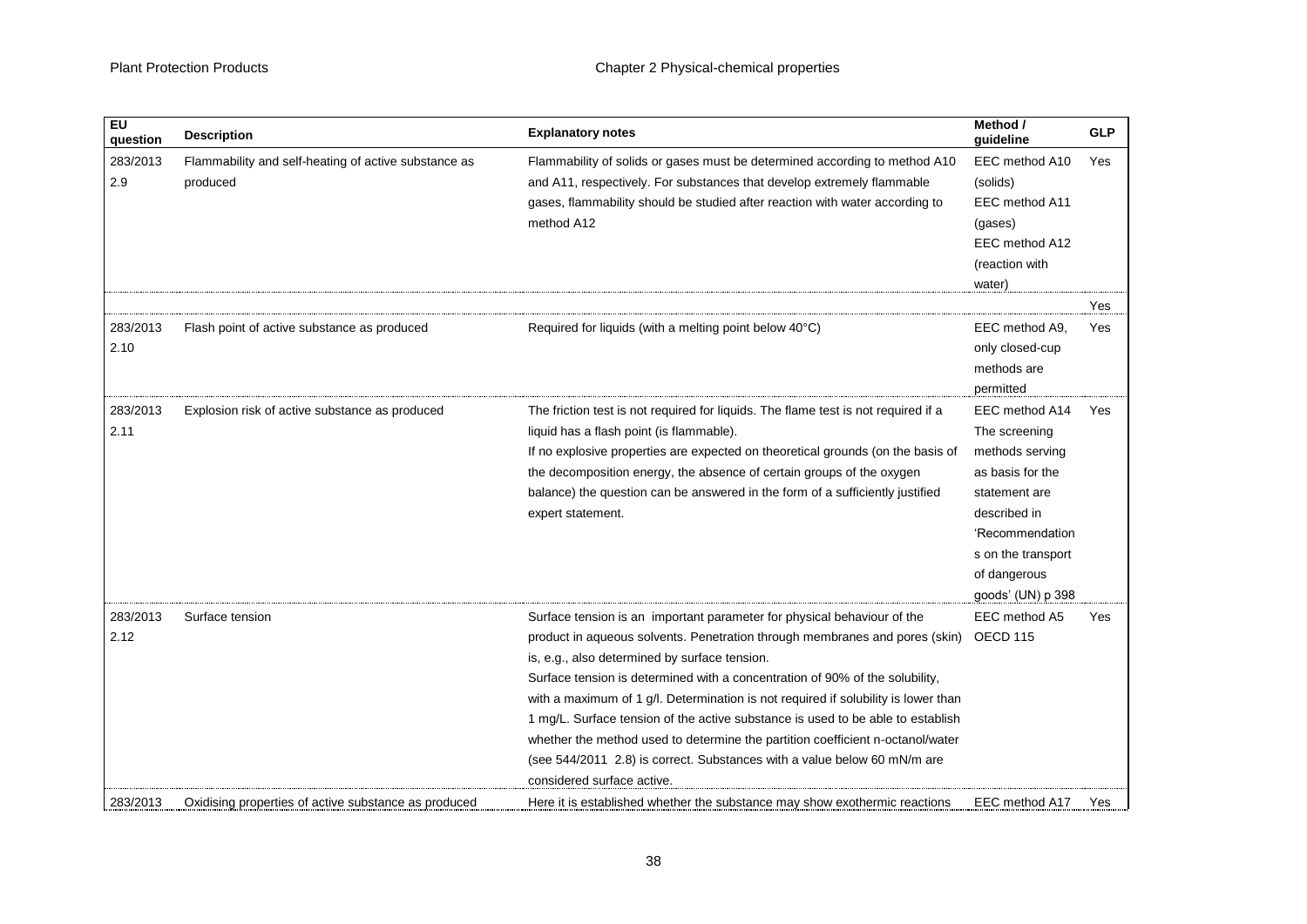| <b>EU</b><br>question | <b>Description</b>                             | <b>Explanatory notes</b>                                                     | Method /<br>guideline | <b>GLP</b> |
|-----------------------|------------------------------------------------|------------------------------------------------------------------------------|-----------------------|------------|
| 2.13                  |                                                | with flammable material.                                                     | (solids)              |            |
|                       |                                                | Where no oxidising properties are expected on theoretical grounds (such as   | EEC method A21        |            |
|                       |                                                | the absence of certain elements or groups) the question can be answered in   | (liquids)             |            |
|                       |                                                | the form of a sufficiently justified expert statement.                       | The screening         |            |
|                       |                                                |                                                                              | method serving as     |            |
|                       |                                                |                                                                              | basis for the         |            |
|                       |                                                |                                                                              | statement is          |            |
|                       |                                                |                                                                              | described in          |            |
|                       |                                                |                                                                              | 'Recommendation       |            |
|                       |                                                |                                                                              | s on the transport    |            |
|                       |                                                |                                                                              | of dangerous          |            |
|                       |                                                |                                                                              | goods' (UN) p 401     |            |
| 283/2013              | Recommended methods and precautions concerning | A Material Safety Data Sheet prepared in accordance with Directive 91/155/EC |                       | No.        |
| 3.8                   | handling, storage, transport and fire          | and amendments thereof, 93/112/EC and 01/58/EC, must be submitted for all    |                       |            |
|                       |                                                | active substances.                                                           |                       |            |
| 283/2013              | Procedures for destruction or decontamination  | If the halogen content of the active substance is higher than 60 % data must |                       |            |
| 3.9                   |                                                | be submitted about the pyrolytic behaviour of the active substance under     |                       |            |
|                       |                                                | controlled conditions at 800 °C, as well as about the concentration multiple |                       |            |
|                       |                                                | halogenated dibenzo-p-dioxins and dibenzofurans in the pyrolysis products.   |                       |            |
|                       |                                                | The applicant should submit detailed instructions for safe disposal.         |                       |            |
|                       |                                                |                                                                              |                       |            |
| 283/2013              | Emergency measures in case of an accident      | Procedures for decontamination of water in case of an accident should be     |                       |            |
| 3.10                  |                                                | determined.                                                                  |                       |            |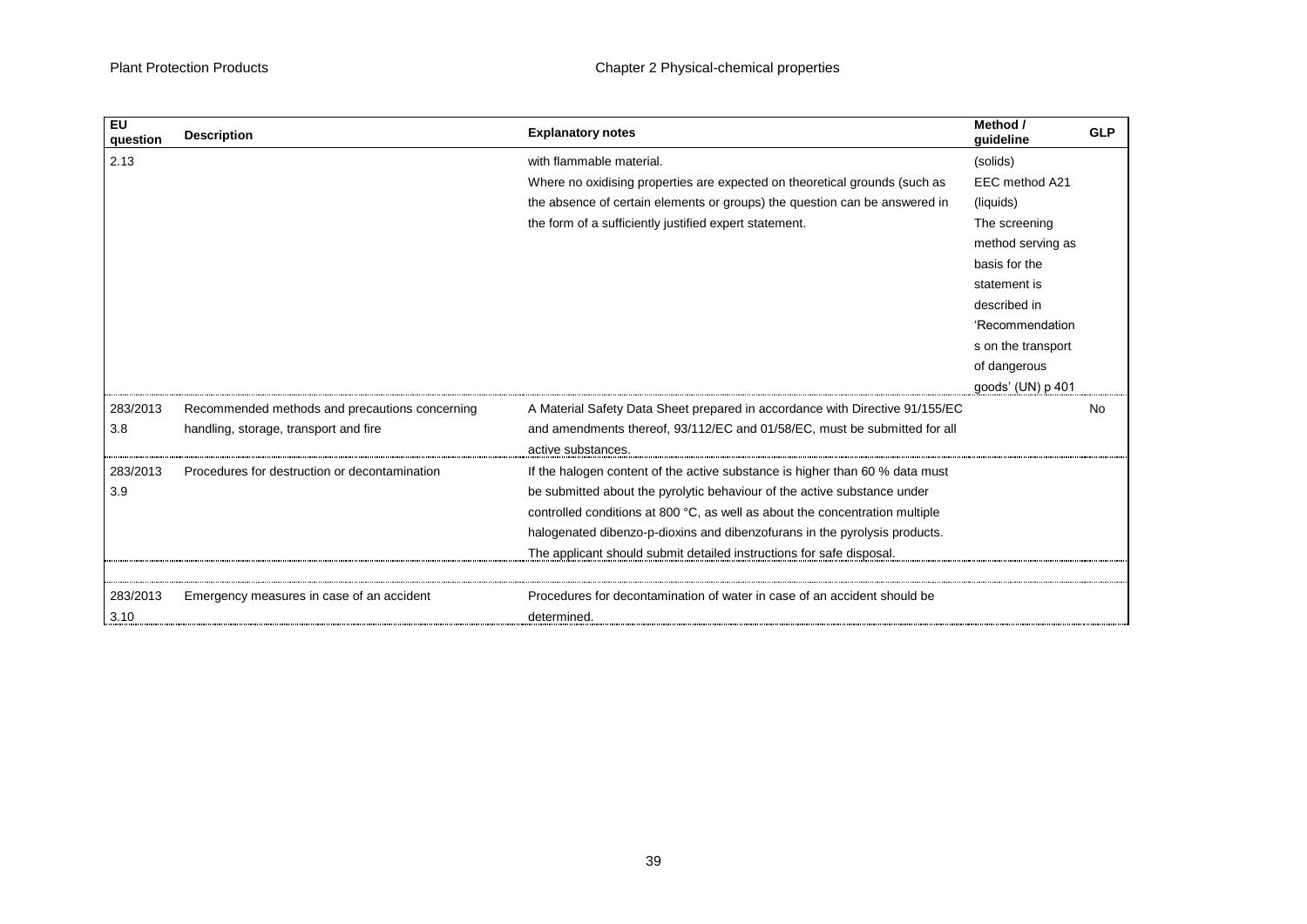# **Appendix 2 Requirements concerning the product**

# Unless indicated otherwise, the question must always be answered.

<span id="page-39-0"></span>

| <b>EU</b><br>question | <b>Description</b>                                    | <b>Explanatory notes</b>                                                                          | Method /<br>guideline | <b>GLP</b> |
|-----------------------|-------------------------------------------------------|---------------------------------------------------------------------------------------------------|-----------------------|------------|
| 284/2103<br>1.1       | Applicant (name, address, etc)                        |                                                                                                   |                       |            |
| 284/2013<br>1.2       | Producer (name, address, including location of plant) | Changes should be reported as soon as possible after a change of location<br>and/or manufacturer. |                       |            |
| 284/2013              | Trade name or proposed name trade name and            |                                                                                                   |                       |            |
| 1.3                   | manufacturers code number of the preparation          |                                                                                                   |                       |            |
| 284/2013              | Concentration technical active substance(s) and       | The concentration should at all times meet the tolerances in relation to the                      |                       |            |
| 1.4.1                 | concentrations co-formulants in preparation           | stated concentration as laid down by FAO (see 1.4.2).                                             |                       |            |
| 284/2013              | ISO name or proposed ISO of active substance(s),      | Where relevant, it should be stated which salt, which ester, which anion or                       |                       |            |
| 1.4.2                 | including CIPAC and EEC number                        | which cation is present.                                                                          |                       |            |
| 284/2013              | Chemical name of co-formulants including structure or | CAS (Chemical Abstracts) and EEC (EINECS or ELINCS) should be given                               |                       |            |
| 1.4.3                 | structural formula, EEC and CAS number and trade name | where they exist.                                                                                 |                       |            |
|                       |                                                       | The function of all co-formulants must be described by using the standard                         |                       |            |
|                       |                                                       | functions as described in § 1.2.3.                                                                |                       |            |
|                       |                                                       |                                                                                                   |                       |            |
| 284/2013              | Type and code of the plant protection product         | Type of formulation according to GIFAP technical monograph no 2 of 1989                           |                       |            |
| 1.5                   |                                                       | (also in FAO manual and Appendix 3). E.g., emulsifiable concentrate,                              |                       |            |
|                       |                                                       | wettable powder, etc.                                                                             |                       |            |
| 284/2013              | Function                                              | Herbicide, fungicide, etc                                                                         |                       |            |
| 1.6                   |                                                       |                                                                                                   |                       |            |
| 284/2013              | Appearance                                            | The physical state (solid, liquid, gas) of the preparation and colour shall be                    |                       | No         |
| 2.1                   |                                                       | reported. The odour does not need to be determined in case of possible harm                       |                       |            |
|                       |                                                       | to the analyst.                                                                                   |                       |            |
|                       |                                                       |                                                                                                   |                       |            |
|                       |                                                       | Requirements: temperature at which the (visual) examination was performed                         |                       |            |
|                       |                                                       | should be indicated if other than room temperature                                                |                       |            |
| 284/2013              | Explosivity of preparation                            | Where no explosive properties are expected on theoretical grounds, this data                      | EEC method 14         | Yes        |
| 2.2.                  |                                                       | requirement may be addressed by a sufficiently justified expert statement.                        | The screening         |            |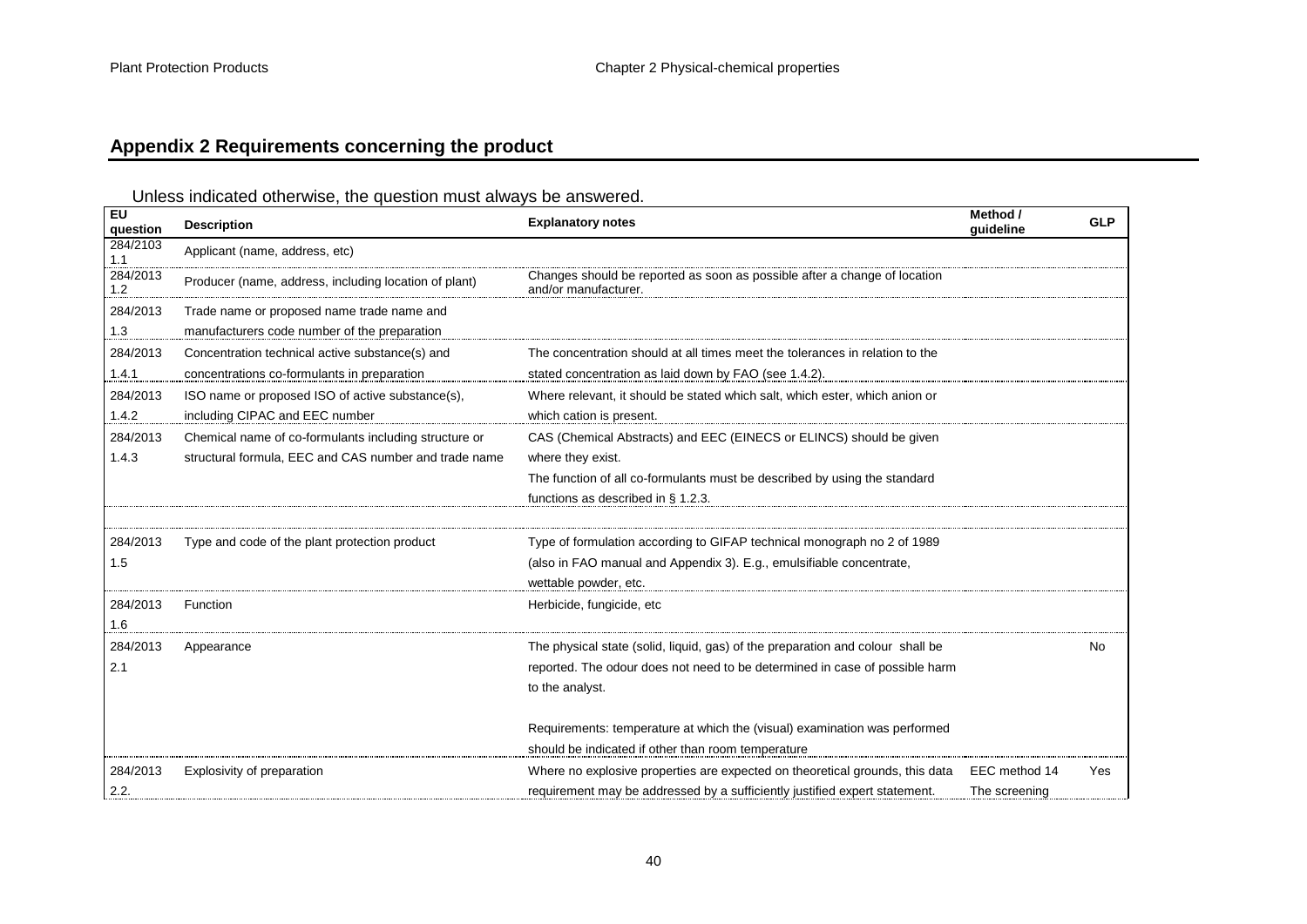| EU<br>question | <b>Description</b>                                   | <b>Explanatory notes</b>                                                      | Method /<br>guideline | <b>GLP</b> |
|----------------|------------------------------------------------------|-------------------------------------------------------------------------------|-----------------------|------------|
|                |                                                      | Where a statement is submitted, this should either be based on the basis of   | methods serving as    |            |
|                |                                                      | decomposition energy (< 500 J/g by DSC analysis), the absence of functional   | basis for the         |            |
|                |                                                      | groups or the oxygen balance, based on all components of the product.         | statement are         |            |
|                |                                                      |                                                                               | described in          |            |
|                |                                                      | This data requirement may also be waived if none of the components in the     | 'Recommendations      |            |
|                |                                                      | formulation is classified as explosive.                                       | on the transport of   |            |
|                |                                                      |                                                                               | dangerous goods'      |            |
|                |                                                      | In order to classify based on Regulation (EC) 1272/2008, the EC test          | (UN) p 398 (annex     |            |
|                |                                                      | methods can no longer be used.                                                | 6)                    |            |
|                |                                                      | Requirements: none                                                            |                       |            |
| 284/2013       | Oxidising properties                                 | Serving to establish whether the preparation can show an exothermic reaction  | EEC method A17        | Yes        |
| 2.2            |                                                      | with flammable material.                                                      | (solids)              |            |
|                |                                                      | Where no oxidising properties are expected on theoretical grounds, the data   | EEC method A21        |            |
|                |                                                      | requirement may be waived by a sufficiently justified expert statement. Where | (liquids)             |            |
|                |                                                      | a statement is submitted, this should be based on the absence of functional   | The screening         |            |
|                |                                                      | elements/ groups based on all components of the product.                      | methods serving as    |            |
|                |                                                      |                                                                               | basis for the         |            |
|                |                                                      | In order to classify based on Regulation (EC) 1272/2008, the EC test          | statement are         |            |
|                |                                                      | methods can no longer be used.                                                | described in          |            |
|                |                                                      |                                                                               | 'Recommendations      |            |
|                |                                                      | Requirements: none                                                            | on the transport of   |            |
|                |                                                      |                                                                               | dangerous goods'      |            |
|                |                                                      |                                                                               | (UN) p 401            |            |
| 284/2013       | Flash point and other indications of flammability or | For liquid preparations flash point (method A9) and spontaneous ignition      | EEC method A9,        | Yes        |
| 2.3            | spontaneous ignition                                 | (method A15) must be investigated. The flash point of the product only needs  | only closed-cup       |            |
|                |                                                      | to be studied if it contains flammable components (e.g. solvents).            | methods are           |            |
|                |                                                      | For solid preparations flammability (method A10) and spontaneous ignition     | permitted             |            |
|                |                                                      | (method A16 and/or the UN-Bowes-Cameron test) should be studied.              | EEC method A10,       |            |
|                |                                                      | For gaseous preparations flammability (method A11) and self ignition (method  | EEC method A11        |            |
|                |                                                      | A15) must be investigated.                                                    | EEC method A12,       |            |
|                |                                                      | Flammability of aerosols must be determined according to the method           | EEC method A15,       |            |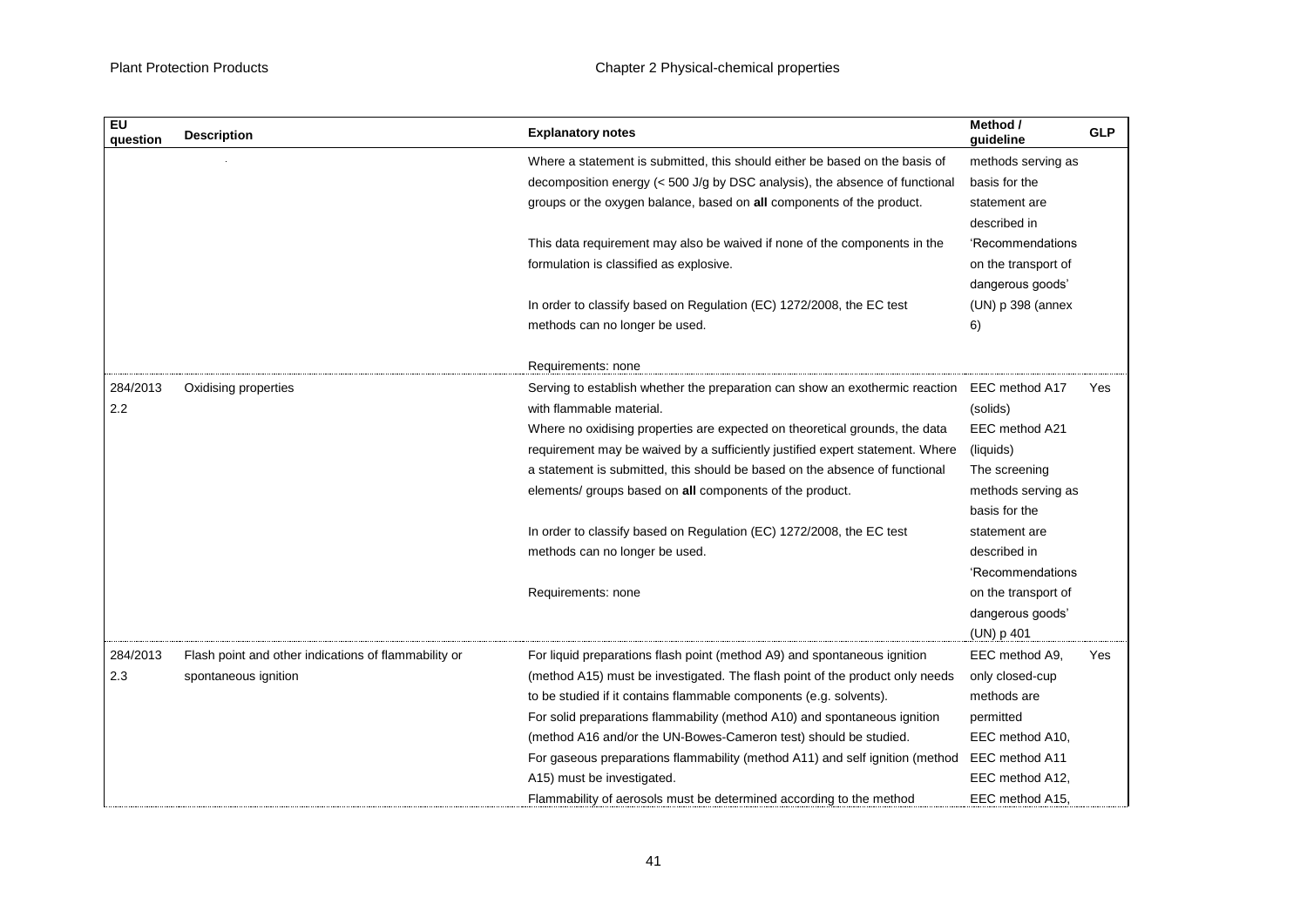| EU<br>question | <b>Description</b>                                        | <b>Explanatory notes</b>                                                                          | Method /<br>quideline | <b>GLP</b> |
|----------------|-----------------------------------------------------------|---------------------------------------------------------------------------------------------------|-----------------------|------------|
|                |                                                           | described in Directive 73/146/EC or FEA method 607 or 608 in case of foam                         | EEC method A16,       |            |
|                |                                                           | formation, and also FEA method 609 (ignition distance)                                            | UN-Bowes-             |            |
|                |                                                           |                                                                                                   | Cameron-Cage          |            |
|                |                                                           | Formation of flammable gases after contact with water should be investigated                      | test                  |            |
|                |                                                           | for liquid as well as for solid preparations or in case the product is diluted with               | FEA-606, 607, 609     |            |
|                |                                                           | water (method A12). This is not required for aqueous preparations.                                |                       |            |
|                |                                                           | Spontaneous ignition of a product does not need to be studied if the product<br>is explosive.     |                       |            |
|                |                                                           | Statements for the non-execution of the required tests should be well justified.                  |                       |            |
|                |                                                           | EC A10, EC A15 and EC A16 cannot be used for classification purposes                              |                       |            |
|                |                                                           | based on Regulation (EC) 1272/2008.                                                               |                       |            |
|                |                                                           | Requirements: none                                                                                |                       |            |
| 284/2013       | Acidity/alkalinity and pH (for aqueous products) must be  | The test gives indications regarding the stability of the active substance, of                    | CIPAC MT 31           | Yes        |
| 2.4            | measured for acid (pH<4) of alkaline (pH>10) preparations | the physical properties, and possible corrosion of packaging.                                     | CIPAC MT 75.3         |            |
|                |                                                           | These parameters can also be used in the evaluation of toxicological (dermal)                     | CIPAC MT 191          |            |
|                |                                                           | properties; certain dermal tests are not required for strong acid or alkaline                     |                       |            |
|                |                                                           | solutions.                                                                                        |                       |            |
|                |                                                           | Where the pH (pH of undiluted aqueous preparations or its 1% aqueous                              |                       |            |
|                |                                                           | solution, see 2.4.2) of a preparation is acidic (pH<4) or alkaline (pH>10),                       |                       |            |
|                |                                                           | acidity or alkalinity, respectively, must be determined (MT 191, which                            |                       |            |
|                |                                                           | replaced MT31). Acidity or alkalinity must be expressed in free H <sub>2</sub> SO <sub>4</sub> or |                       |            |
|                |                                                           | NaOH. For aqueous preparations, pH should always be determined for the                            |                       |            |
|                |                                                           | undiluted product (MT 75.3).                                                                      |                       |            |
|                |                                                           | Requirements: none.                                                                               |                       |            |
| 284/2013       | pH 1% solution in water                                   | The test gives indications regarding the stability of the active substance, of                    | CIPAC MT 75.3         | Yes        |
| $2.4\,$        |                                                           | the physical properties, and possible corrosion of packaging.                                     |                       |            |
|                |                                                           | This value can also be used in the evaluation of toxicological (dermal)                           |                       |            |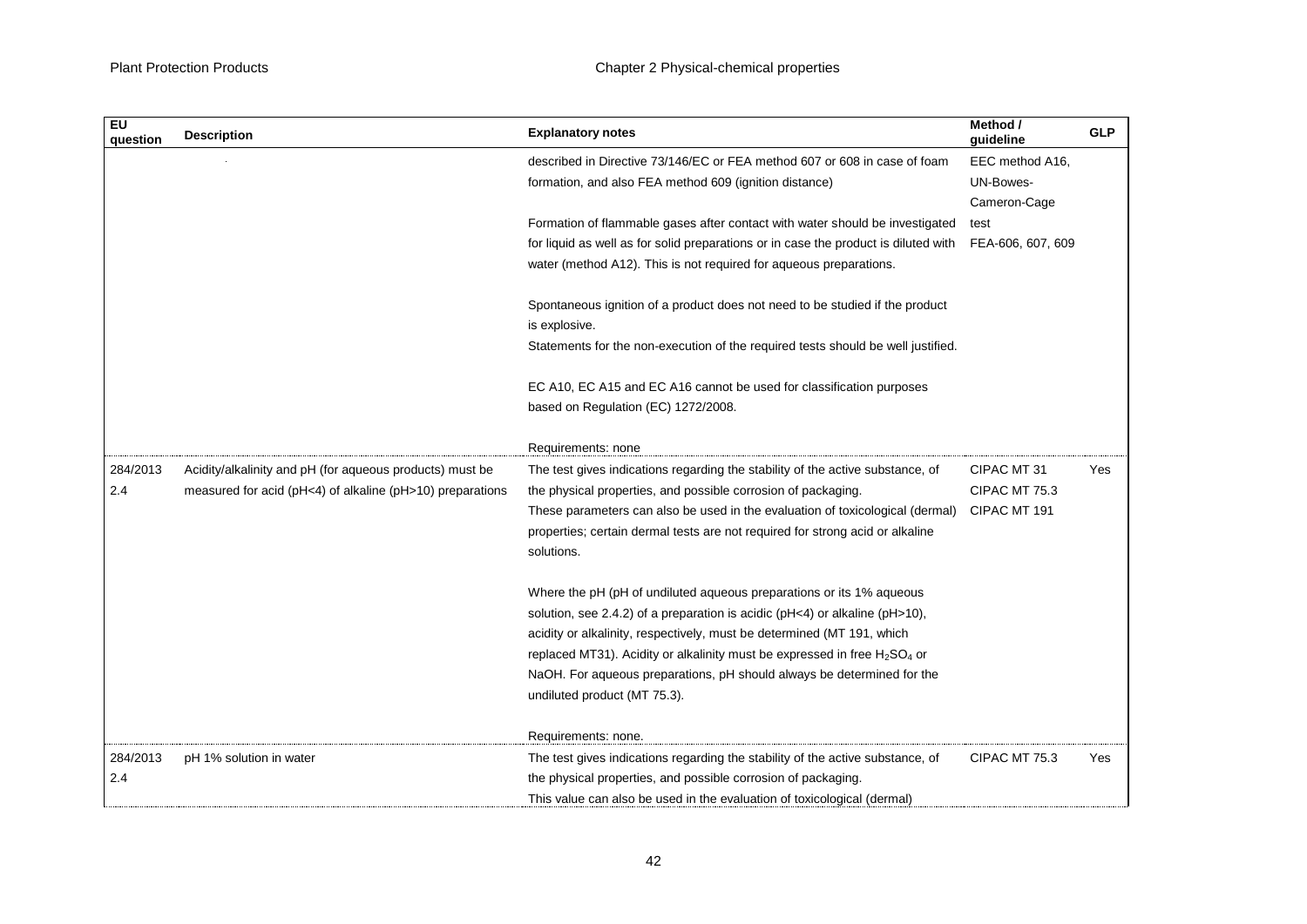| <b>Description</b>                 | <b>Explanatory notes</b>                                                              | guideline           | <b>GLP</b> |
|------------------------------------|---------------------------------------------------------------------------------------|---------------------|------------|
|                                    | properties; certain dermal tests are not required for strong acid or alkaline         |                     |            |
|                                    | solutions.                                                                            |                     |            |
|                                    | Required for all preparations used as aqueous solution.                               |                     |            |
|                                    | For formulations which are aqueous, a pH determination of the undiluted               |                     |            |
|                                    | product is required (see 545/2011 2.4.1).                                             |                     |            |
|                                    | Requirements: none.                                                                   |                     |            |
| Kinematic viscosity                | Where of ULV (ultra low volume) applications, kinematic viscosity must be             | OECD <sub>114</sub> | Yes        |
|                                    | determined. Viscosity should be determined at 40°C and optionally at other            |                     |            |
|                                    | temperatures.                                                                         |                     |            |
|                                    | This parameter is used to evaluate whether the product is to be classified an         |                     |            |
|                                    | aspiration hazard (assignment risk phrase R65 or H304).                               |                     |            |
|                                    | Requirements: kinematic viscosity must reported at 40 °C in m <sup>2</sup> /s         |                     |            |
| Viscosity of non-Newtonian liquids | For liquids with a non-Newtonian behaviour (i.e., viscosity depends on the            | OECD 114, only      | Yes        |
|                                    | applied force/shear rate), viscosity must be determined according to OECD             | rotational          |            |
|                                    | 114 by using a rotation viscometer. Viscosity should be determined at at least        | viscometer          |            |
|                                    | 40°C if the hydrocarbon concentration is higher than 10%, and the                     | permitted           |            |
|                                    | dependence on shear rate should be reported at at least 2 shear rates.                | CIPAC MT 192        |            |
|                                    | This parameter is, together with surface tension, used to evaluate the risk in        |                     |            |
|                                    | case of swallowing of the preparation (assignment risk phrase R65).                   |                     |            |
|                                    | Note: if a dynamic viscosity determination should be recalculated to a                |                     |            |
|                                    | kinematic viscosity, data on the density at 40°C may be required if the               |                     |            |
|                                    | viscosity is close to a trigger value for classification (i.e. 7mm <sup>2</sup> /s or |                     |            |
|                                    | 20.5mm <sup>2</sup> /s).                                                              |                     |            |
|                                    | Requirements: dynamic viscosity must be reported in Pa.s at 40 °C, kinematic          |                     |            |
|                                    | viscosity must be reported in $m^2/s$ . In case viscosity is dependent on shear       |                     |            |
|                                    | stress, dependency must be reported (2 or more shear rates must be                    |                     |            |
|                                    | reported, covering the range 20 to $100s^{-1}$ )                                      |                     |            |
|                                    |                                                                                       |                     | Method /   |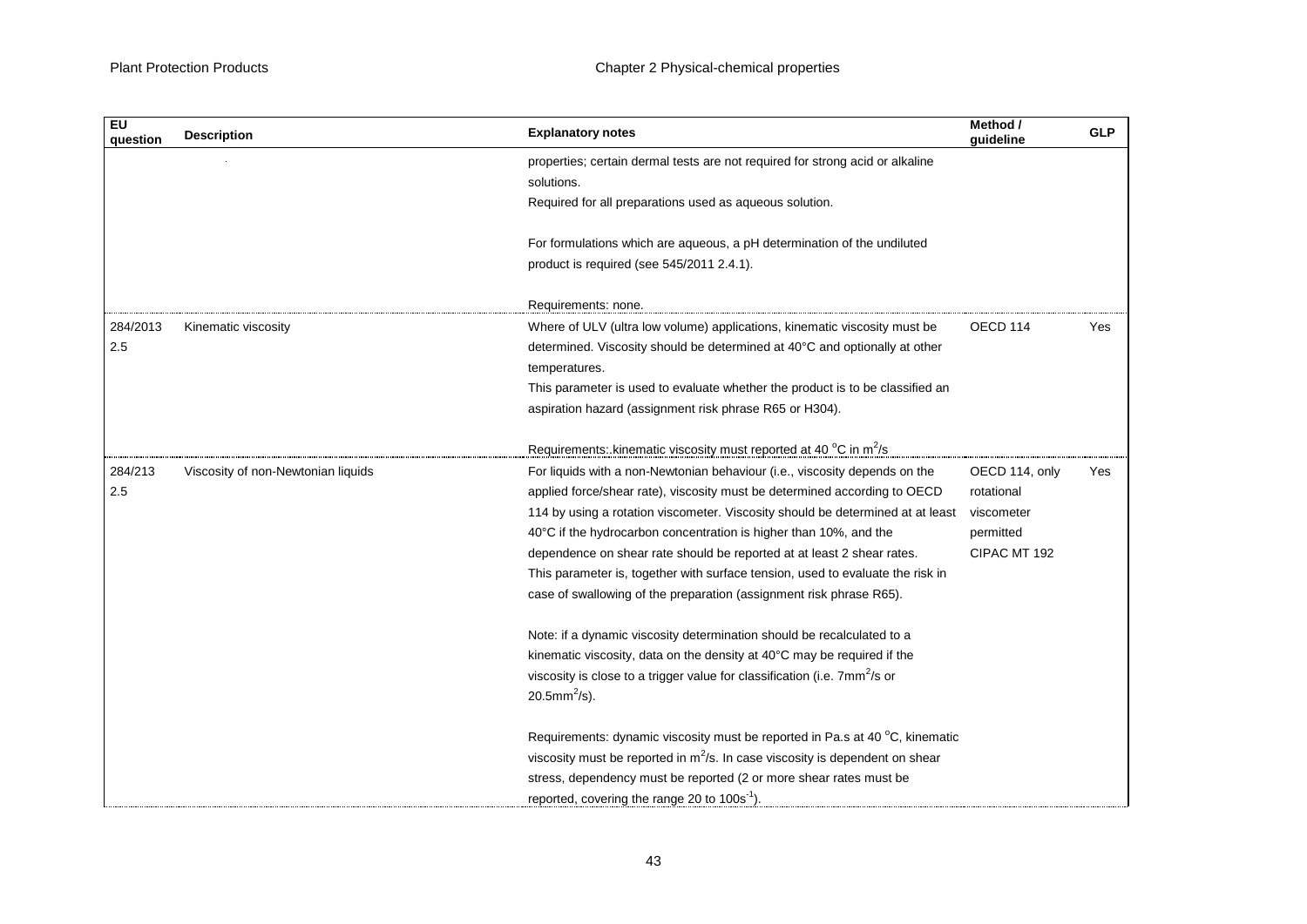| EU<br>question | <b>Description</b>                          | <b>Explanatory notes</b>                                                                           | Method /<br>guideline | <b>GLP</b> |
|----------------|---------------------------------------------|----------------------------------------------------------------------------------------------------|-----------------------|------------|
| 284/213        | Surface tension of liquid preparations      | Surface tension must be determined of the undiluted formulation at 25 °C.                          | EEC method A5         | Yes        |
| 2.5            |                                             | This parameter is together with viscosity used to evaluate whether the product OECD 115            |                       |            |
|                |                                             | is an aspiration hazard (assignment risk phrase R65).                                              |                       |            |
|                |                                             | Note: For classification according to Regulation (EC) 1272/2008, the surface                       |                       |            |
|                |                                             | tension is not used to determine whether the product is an aspiration hazard.                      |                       |            |
|                |                                             | Requirements: reported in N/m at 25 °C                                                             |                       |            |
| 284/2013       | Relative density of liquid preparations     | Gives information for packaging, transport and application. (Remark: Relative                      | EEC method A3         | Yes        |
| 2.6            |                                             | density has no units)                                                                              | OECD 109              |            |
|                |                                             |                                                                                                    | CIPAC MT3             |            |
|                |                                             | A determination of the density, reported in .e.g. g/mL is also accepted.                           |                       |            |
|                |                                             | Requirements: method and temperature at which the determination was<br>performed must be reported. |                       |            |
| 284/2013       | Effective (bulk) density solid preparations | Gives information for packaging, transport and application. The method to be                       | CIPAC MT 33.          | No         |
| 2.6            |                                             | applied depends on the type of formulation:                                                        | CIPAC MT 159.         |            |
|                |                                             | powders: MT 33 (tap density)                                                                       | CIPAC MT 169,         |            |
|                |                                             | granules: MT 159                                                                                   | CIPAC MT 186          |            |
|                |                                             | water-dispersible granule (WG): MT 169 (tap density)                                               |                       |            |
|                |                                             | all solid formulations: MT 186 (revised method of MT33, MT58.3, MT 159 and                         |                       |            |
|                |                                             | MT 169, preferred method)                                                                          |                       |            |
|                |                                             | Requirements: none                                                                                 |                       |            |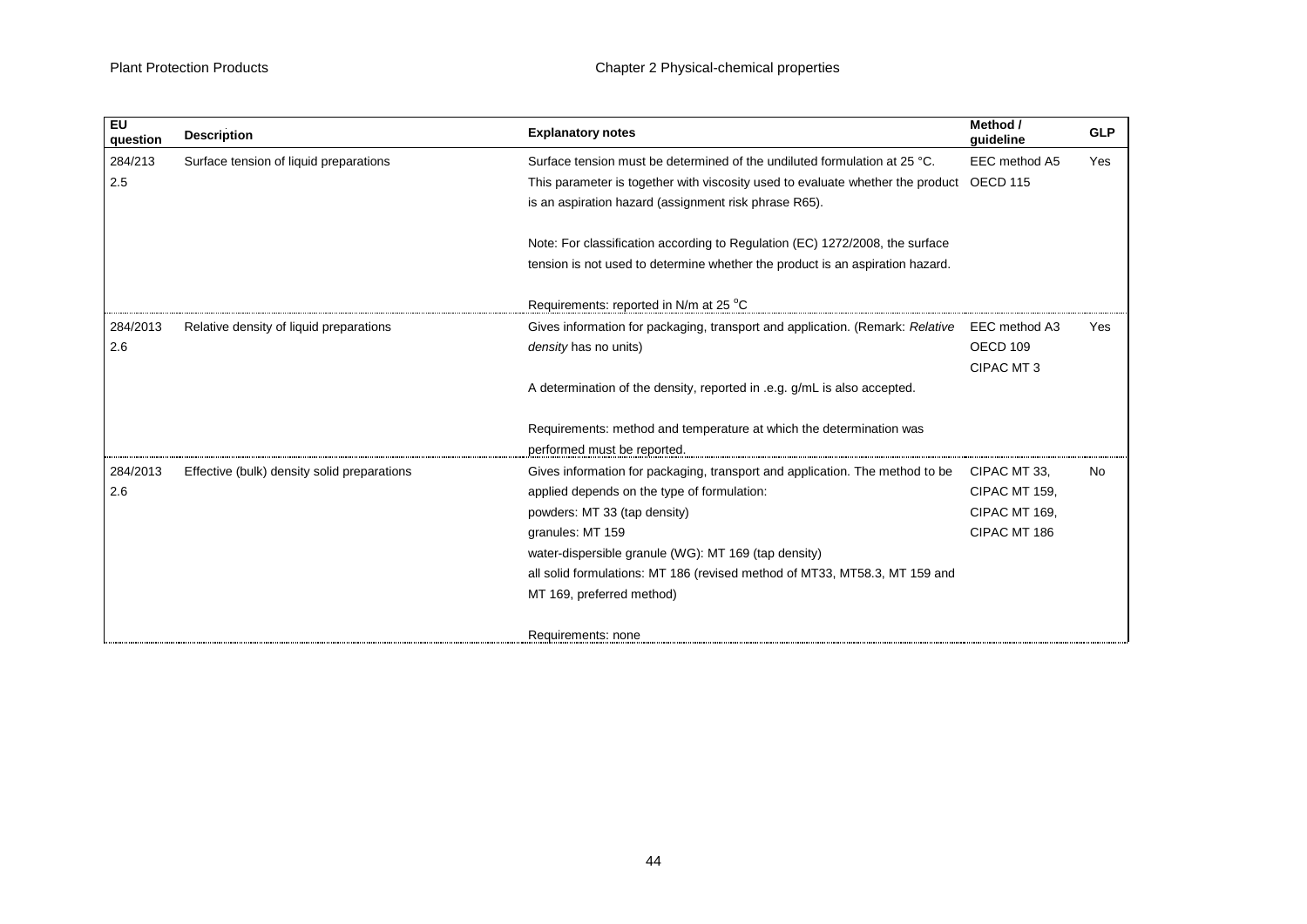| EU<br>question | <b>Description</b>                                         | <b>Explanatory notes</b>                                                                                                                                                                                                                                                                                                                                                          | Method /<br>guideline                                    | <b>GLP</b>      |
|----------------|------------------------------------------------------------|-----------------------------------------------------------------------------------------------------------------------------------------------------------------------------------------------------------------------------------------------------------------------------------------------------------------------------------------------------------------------------------|----------------------------------------------------------|-----------------|
| 284/213        | a) Storage stability 14 days at 54°C(±2°C)                 | Where the preparation is heat-sensitive, a different period may be chosen,                                                                                                                                                                                                                                                                                                        | CIPAC MT 46.3 /                                          | No <sup>*</sup> |
| 2.7            | b) Determination of stability after storage over different | $e.g.$ :                                                                                                                                                                                                                                                                                                                                                                          | OECD 113                                                 |                 |
|                | periods at other temperatures                              | Temperature (±2°C)<br>Time (weeks)                                                                                                                                                                                                                                                                                                                                                |                                                          |                 |
|                | c) Determination of the minimum amount of active           | 4<br>50                                                                                                                                                                                                                                                                                                                                                                           |                                                          |                 |
|                | substance present after heat stability tests               | 6<br>45                                                                                                                                                                                                                                                                                                                                                                           |                                                          |                 |
|                |                                                            | 40<br>8                                                                                                                                                                                                                                                                                                                                                                           |                                                          |                 |
|                |                                                            | 35<br>12                                                                                                                                                                                                                                                                                                                                                                          |                                                          |                 |
|                |                                                            | 18<br>30                                                                                                                                                                                                                                                                                                                                                                          |                                                          |                 |
|                |                                                            | The use of high temperatures may not be desirable for formulations with<br>water-soluble packaging or aerosols.<br>*) GLP is only required for chemical stability if on the basis of theoretical<br>considerations dangerous substances may be formed during storage (e.g.<br>hazardous metabolites or relevant impurities).                                                      |                                                          |                 |
|                |                                                            | Requirements: If the active substance concentration decreases by more than<br>5% in comparison with the initially measured value, data about degradation<br>products should be submitted.                                                                                                                                                                                         |                                                          |                 |
| 284/213<br>2.7 | Storage stability liquid preparations at low temperature   | For liquid preparations the sensitivity to low temperatures must be studied for<br>phase separation or crystallisation. Where the preparation appears to be<br>sensitive to low temperatures, it should be labelled "protect from frost".<br>Where storage tests at ambient temperatures already includes cycles with<br>temperatures below 0°C this test is no further required. | CIPAC MT 39<br>CIPAC MT 48<br>CIPAC MT 51<br>CIPAC MT 54 | No              |
|                |                                                            | MT 39.3 (solutions in water or solvent e.g. EC, SL)<br>MT 48, MT 51 of MT 54 (oil-based preparations).                                                                                                                                                                                                                                                                            |                                                          |                 |
|                |                                                            | For capsule formulations, the test with the freeze-thaw cycle should be carried<br>out.                                                                                                                                                                                                                                                                                           |                                                          |                 |
|                |                                                            | Requirements after 1 week at 0°C (source: WHO/FAO manual [2]):                                                                                                                                                                                                                                                                                                                    |                                                          |                 |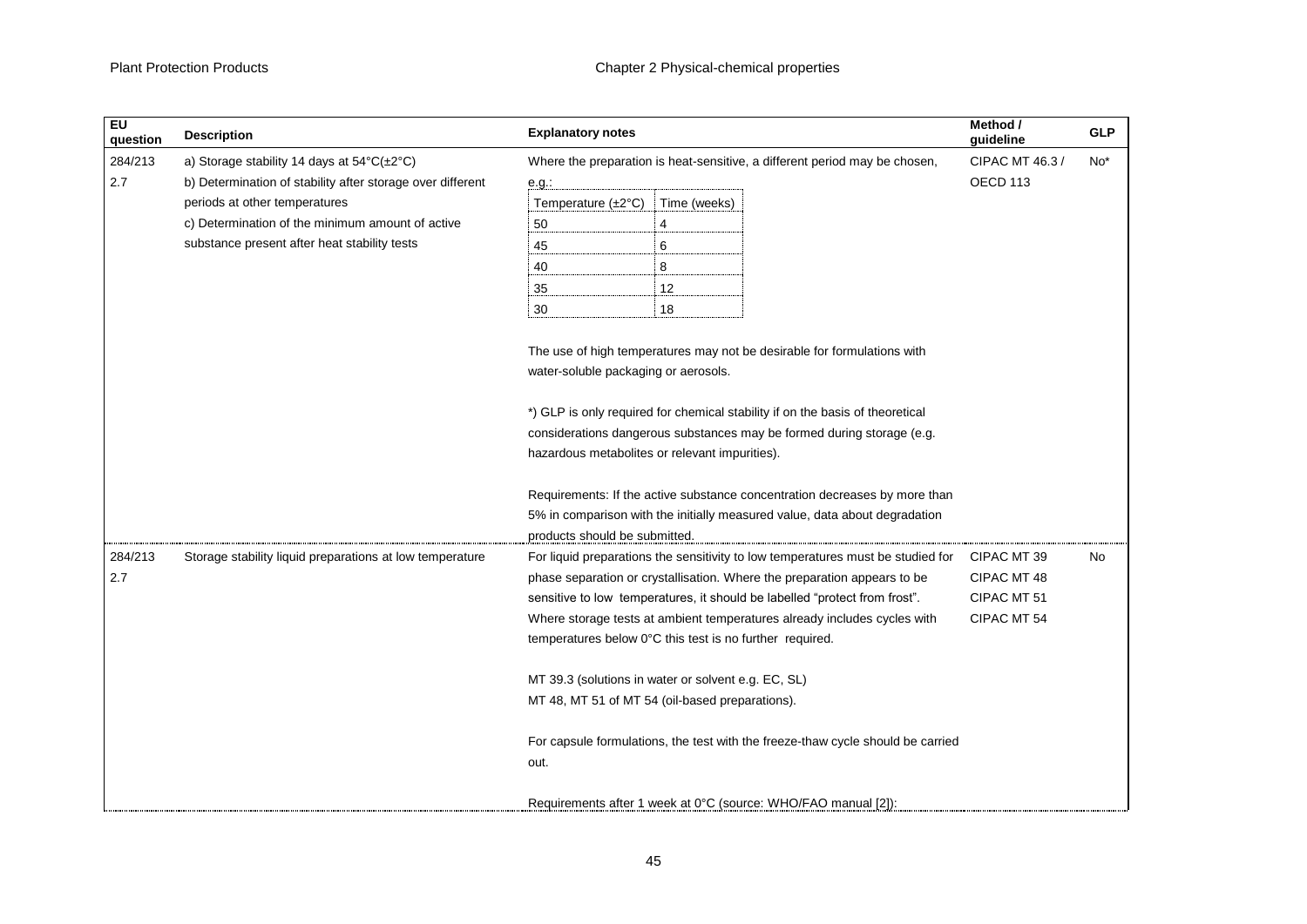,我们也不会有什么。""我们的人,我们也不会有什么?""我们的人,我们也不会有什么?""我们的人,我们也不会有什么?""我们的人,我们也不会有什么?""我们的人

| <b>Explanatory notes</b><br><b>Description</b>                                                                         | Method /<br>guideline | <b>GLP</b> |
|------------------------------------------------------------------------------------------------------------------------|-----------------------|------------|
| General criterion: maximum separation of solid or liquid is 0.3 ml.                                                    |                       |            |
| SC: must meet wet sieve test and suspensibility                                                                        |                       |            |
| FS: must meet wet sieve test                                                                                           |                       |            |
| CS: must meet acidity, pourability, wet sieve test, dispersibility and                                                 |                       |            |
| spontaneity of dispersibility                                                                                          |                       |            |
| OD: must meet wet sieve test and stability of dispersion (MT 180)                                                      |                       |            |
| SE: must meet acidity, wet sieve test and stability of dispersion (MT 180)                                             |                       |            |
| Shelf-life at ambient temperature<br>Normal term for this test is 2 years, but if the claimed storage life is shorter, | GIFAP monograph       | No*        |
| the claimed term is sufficient (in months). The (minimum and maximum)                                                  | no 17                 |            |
| temperature must reflect the temperature as used in storage spaces and in                                              | <b>FEA 603</b>        |            |
| households. The preparation must be stored in the trade packaging to enable                                            |                       |            |
| investigation whether the packaging is suitable for the preparation.                                                   |                       |            |
| Where the active substance/product contains toxicologically relevant                                                   |                       |            |
| impurities, it should after the storage term also be investigated whether there                                        |                       |            |
| has been no increase (e.g. nitrosamines).                                                                              |                       |            |
| FEA method 603 should be used for aerosols.                                                                            |                       |            |
| *) GLP is only required for chemical stability where on the basis of theoretical                                       |                       |            |
| considerations hazardous substances (e.g. relevant impurities) may be                                                  |                       |            |
| formed during storage.                                                                                                 |                       |            |
| Requirements: Where the active substance concentration decreases by                                                    |                       |            |
| more than 5% in comparison to the initially measured value, the minimum                                                |                       |            |
| concentration should be indicated and data about degradation products                                                  |                       |            |
| should be submitted.                                                                                                   |                       |            |
| If the decrease is more than 10%, it is required to state the period during                                            |                       |            |
| which the product can be stored on the packaging.                                                                      |                       |            |
| The active substance concentration should after the test still meet the (FAO)                                          |                       |            |
| specification of the product.                                                                                          |                       |            |
| Packaging material should be specified in the report and should be                                                     |                       |            |
| representative for the packaging in which the product is to be marketed.                                               |                       |            |
|                                                                                                                        |                       |            |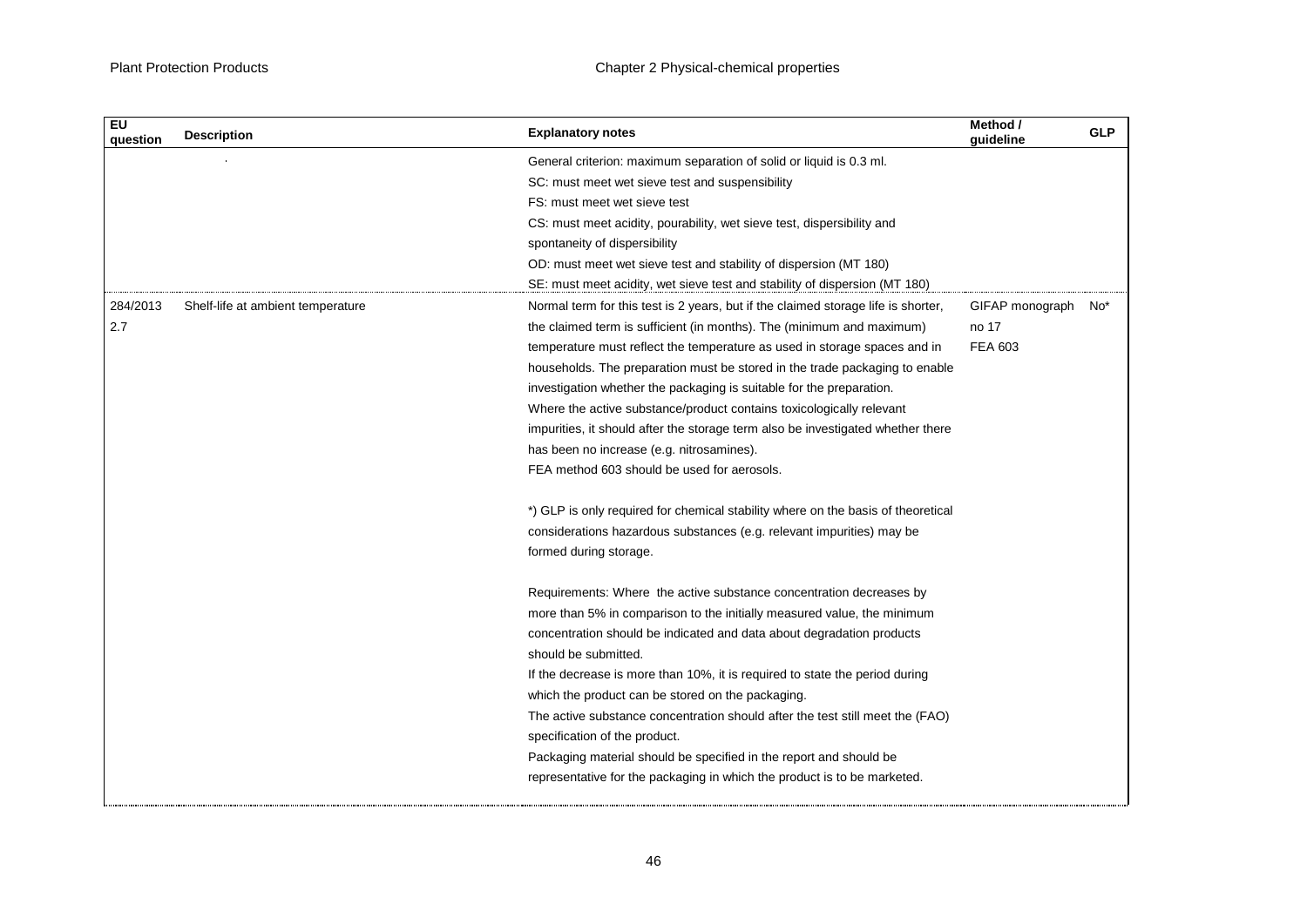| <b>EU</b><br>question | <b>Description</b>                                       | <b>Explanatory notes</b>                                                                           | Method /<br>quideline | <b>GLP</b> |
|-----------------------|----------------------------------------------------------|----------------------------------------------------------------------------------------------------|-----------------------|------------|
|                       |                                                          | Refer to appendix 1 to the NL part of the evaluation manual which types of                         |                       |            |
|                       |                                                          | packaging can be extrapolated for the Dutch market if not the same as tested.                      |                       |            |
| 284/2013              | Wettability (moistening with water)                      | Required for solid preparations that are diluted with water before use. The test CIPAC MT 53.3     |                       | No         |
| 2.8.1                 |                                                          | indicates whether the preparation is moistened sufficiently fast. Where the                        |                       |            |
|                       |                                                          | preparation is used in a water-soluble pack, this test should be carried out                       |                       |            |
|                       |                                                          | with the water-soluble pack. The method is only described for WP                                   |                       |            |
|                       |                                                          | formulations, but is also suitable for SP, SG and WG formulations.                                 |                       |            |
|                       |                                                          | Requirements: a formulation is acceptable if it is moistened within 1 minute,<br>without stirring. |                       |            |
| 284/213               | Persistent foaming                                       | This test indicates whether during use in, e.g., a spray tank foam formation                       | CIPAC MT 47           | No         |
| 2.8.2                 |                                                          | may occur. The test is required for all preparations that are diluted with water                   |                       |            |
|                       |                                                          | before use. Where the preparation is used in a water-soluble pack, this test                       |                       |            |
|                       |                                                          | should be carried out with the water-soluble pack.                                                 |                       |            |
|                       |                                                          | Method 47.1 is a general method, method 47.2 is a specific method for                              |                       |            |
|                       |                                                          | suspension concentrates, but is generally the preferred method.                                    |                       |            |
|                       |                                                          | Please note that, unlike required in the EU process and the FAO manual, The                        |                       |            |
|                       |                                                          | Netherlands requires a persistence of foam test after storage at ambient                           |                       |            |
|                       |                                                          | temperatures.                                                                                      |                       |            |
|                       |                                                          | Foam persistence must be determined at the highest proposed in-use                                 |                       |            |
|                       |                                                          | concentration.                                                                                     |                       |            |
|                       |                                                          | Requirements: maximum 60 ml foam after 1 minute.                                                   |                       |            |
| 284/2013              | Suspensibility, spontaneity of dispersion and dispersion | Spontaneity of dispersion (suspension or dispersion stability) indicates how                       | CIPAC MT 160          | No         |
| 2.8.3                 | stability                                                | soon a preparation disintegrates after dilution with water and is required for all CIPAC MT 174    |                       |            |
|                       |                                                          | water-dispersible preparations. Where the preparation is used in a water-                          |                       |            |
|                       |                                                          | soluble pack, this test should be carried out with the water-soluble pack.                         |                       |            |
|                       |                                                          | MT 160 SC, CS, liquid preparations                                                                 |                       |            |
|                       |                                                          | MT 174 WG, solid preparations                                                                      |                       |            |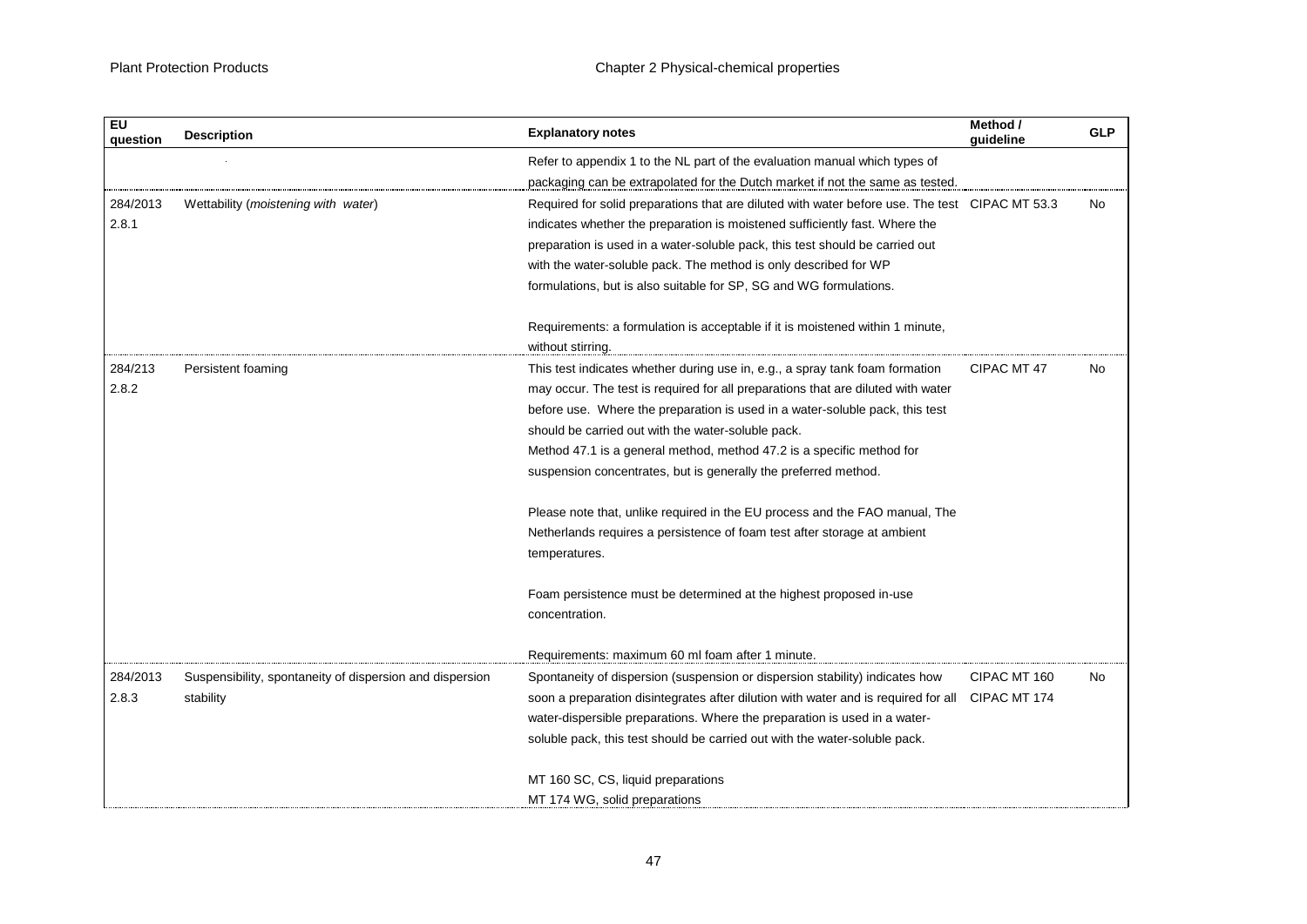| <b>EU</b><br>question | <b>Description</b> | <b>Explanatory notes</b>                                                                   | Method /<br>quideline | <b>GLP</b> |
|-----------------------|--------------------|--------------------------------------------------------------------------------------------|-----------------------|------------|
|                       |                    |                                                                                            |                       |            |
|                       |                    | When using MT 160, determination of the active substance concentration is                  |                       |            |
|                       |                    | the only reliable method. When using a different method, such as gravimetry,               |                       |            |
|                       |                    | it should be demonstrated that the method is comparable to the determination               |                       |            |
|                       |                    | of the active substance.                                                                   |                       |            |
|                       |                    | Note: although CIPAC MT160 prescribes a 5%v/v concentration it is allowed                  |                       |            |
|                       |                    | to deviate and to use a concentration representative for the proposed in-use               |                       |            |
|                       |                    | concentration.                                                                             |                       |            |
|                       |                    | Requirements: between 60 and 105%. Where a concentration does not fall                     |                       |            |
|                       |                    | within this range, it should be demonstrated that there are no problems with               |                       |            |
|                       |                    | homogeneity when the product is used as proposed.                                          |                       |            |
|                       |                    | Suspensibility of water-dispersible preparations such as water-dispersible                 | CIPAC MT 15.1         |            |
|                       |                    | powders and suspension concentrates, should be checked to demonstrate                      | CIPAC MT 161          |            |
|                       |                    | that a homogeneous spray solution is obtained. The test should be carried out CIPAC MT 168 |                       |            |
|                       |                    | with the highest and lowest proposed dilution.                                             | CIPAC MT 177          |            |
|                       |                    |                                                                                            | CIPAC MT 184          |            |
|                       |                    | MT 15.1 WP                                                                                 |                       |            |
|                       |                    | MT 161 SC                                                                                  |                       |            |
|                       |                    | MT 168 WG                                                                                  |                       |            |
|                       |                    | MT 177 (simplified form of MT 15.1) WP                                                     |                       |            |
|                       |                    | MT 184 (harmonised method of MT 15, 161 and 168, preferred method) all                     |                       |            |
|                       |                    | formulations                                                                               |                       |            |
|                       |                    | When using MT 161 and 168, determination of active substance                               |                       |            |
|                       |                    | concentration is the only reliable method. When using a different method,                  |                       |            |
|                       |                    | such as gravimetry, it should be demonstrated that the method is comparable                |                       |            |
|                       |                    | to the determination of the active substance.                                              |                       |            |
|                       |                    | Requirements: between 60 and 105%. If a concentration does not fall within                 |                       |            |
|                       |                    | this range, it should be demonstrated that there are no problems with                      |                       |            |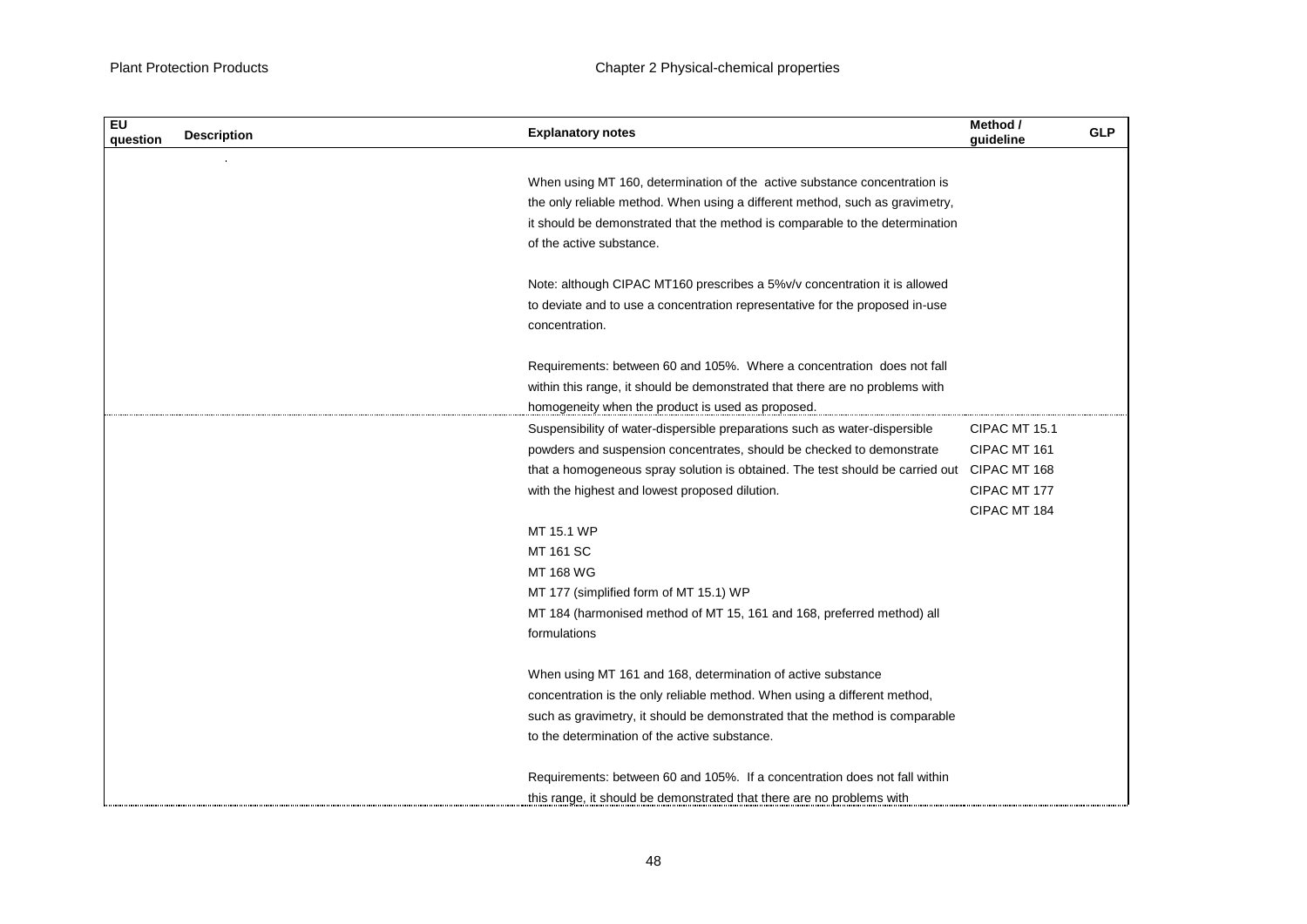| <b>EU</b><br>question | <b>Description</b>                           | <b>Explanatory notes</b>                                                              | Method /<br>quideline | <b>GLP</b> |
|-----------------------|----------------------------------------------|---------------------------------------------------------------------------------------|-----------------------|------------|
|                       |                                              | homogeneity when the product is use as proposed.                                      |                       |            |
| 284/2013              | Degree of dissolution and dilution stability | Required for water-soluble preparations to check whether these formulations           | CIPAC MT 41           | <b>No</b>  |
| 2.8.4                 |                                              | remain homogenous at this dilution, i.e., whether no precipitation or                 | CIPAC MT 179          |            |
|                       |                                              | flocculation will occur. The test should be carried out with the highest              |                       |            |
|                       |                                              | proposed concentration. Where the preparation is used in a water-soluble              |                       |            |
|                       |                                              | pack, this test should be carried out with the water-soluble pack.                    |                       |            |
|                       |                                              | <b>MT 41 SL, LS</b>                                                                   |                       |            |
|                       |                                              | MT 179 SS, ST, SG, SP (although the method has only been tested for SG                |                       |            |
|                       |                                              | formulations, it is generally accepted that the method is also suitable for other     |                       |            |
|                       |                                              | formulations)                                                                         |                       |            |
|                       |                                              | Requirements: MT 179: maximum 2% residue on a 75 µm sieve; MT 41: no                  |                       |            |
|                       |                                              | significant separation visible                                                        |                       |            |
| 284/2013              | Particle size distribution                   | Particle size distribution is determined for powders in view of the risks for the     | OECD 110              | Yes        |
| 2.8.5.1               |                                              | operator, and the risk of blockage of the equipment used. Where more than             | CIPAC MT 58.2         |            |
|                       |                                              | 1% m/m of a preparation is smaller than 50 um, supplementary inhalation               | CIPAC MT 59.2         |            |
|                       |                                              | toxicity may be required. For scatter granules it is important that the range in      | CIPAC MT 170          |            |
|                       |                                              | particle size distribution is not too large to avoid separation. Size distribution    | CIPAC MT 187          |            |
|                       |                                              | should be determined according to the described methods.                              |                       |            |
|                       |                                              | OECD 110 powders                                                                      |                       |            |
|                       |                                              | MT 59.2 $(= MT 58.2)$ granules                                                        |                       |            |
|                       |                                              | <b>MT 170 WG</b>                                                                      |                       |            |
|                       |                                              | MT 187 granules and powders                                                           |                       |            |
|                       |                                              | Requirements: > 85% of the formulation of granules must fall within the               |                       |            |
|                       |                                              | nominal distribution.                                                                 |                       |            |
| 284/2013              | Dust content                                 | Purpose is to determine the concentration inhalable dust in view of safety            | CIPAC MT 171          | Yes        |
| 2.8.5.2               |                                              | requirements. Where relevant for the risk of the operator (if more than 1%            |                       |            |
|                       |                                              | $m/m$ of a preparation is smaller than 50 $\mu$ m), particle size distribution of the |                       |            |
|                       |                                              | dust of the granules must also be determined according to OECD 110. This is           |                       |            |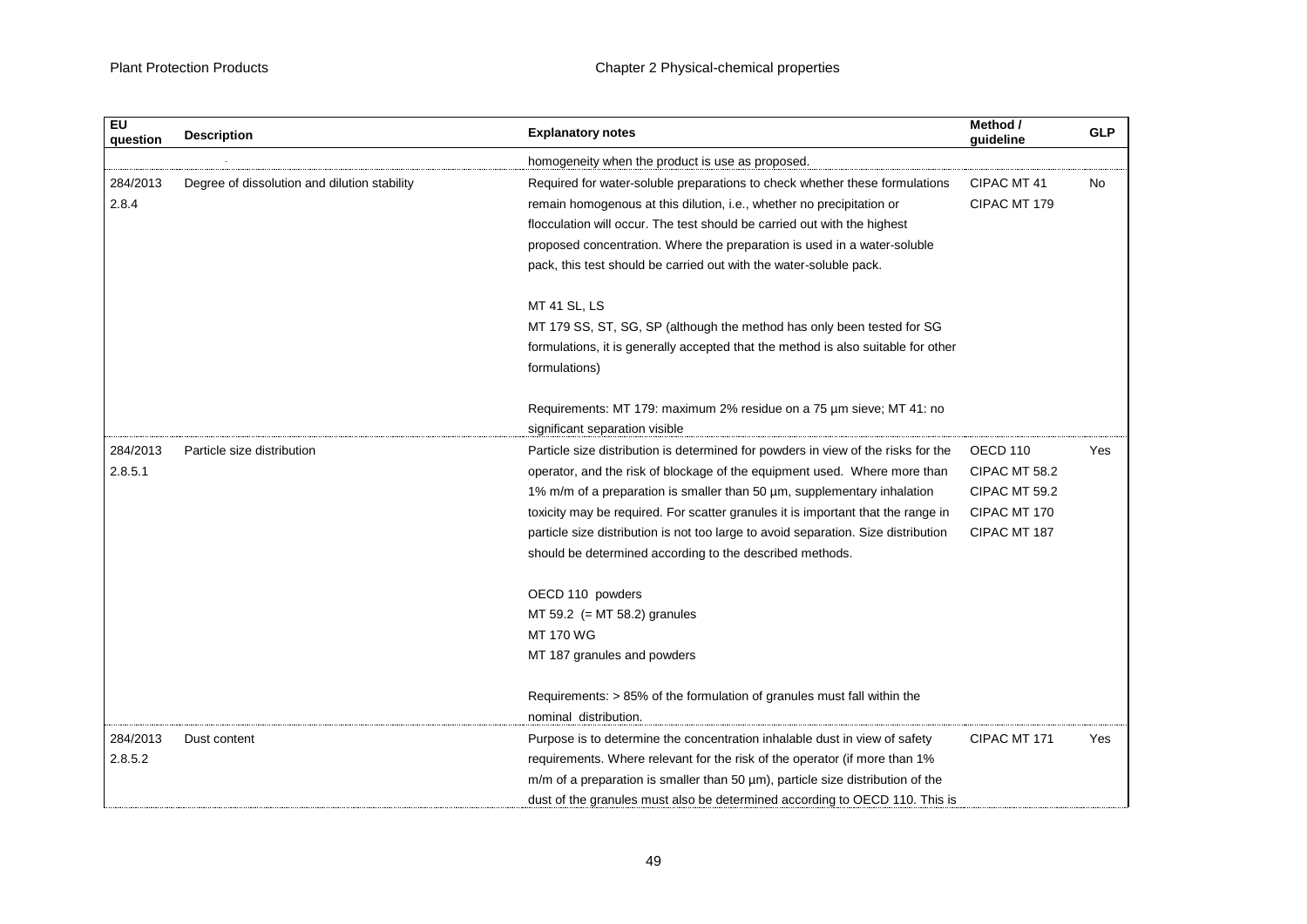| EU<br>question | <b>Description</b>                                      | <b>Explanatory notes</b>                                                                   | Method /<br>quideline | <b>GLP</b> |
|----------------|---------------------------------------------------------|--------------------------------------------------------------------------------------------|-----------------------|------------|
|                |                                                         | the case when the granules fall, according to MT 171, into category 3                      |                       |            |
|                |                                                         | ('dusty').                                                                                 |                       |            |
|                |                                                         | CIPAC MT 171 granules; the gravimetric method is the reference method                      |                       |            |
|                |                                                         | Requirements: Granules must qualified as 'nearly dust-free' of 'essentially<br>dust-free'. |                       |            |
| 284/2013       | Attrition                                               | Granules may through friability or attrition decrease in size, possibly under              | CIPAC MT 178          | No         |
| 2.8.5.3        |                                                         | formation of dust or deterioration of other properties of the granules.                    | <b>CIPAC MT 178.2</b> |            |
|                |                                                         | <b>MT 178 GR</b>                                                                           |                       |            |
|                |                                                         | MT 178.2 water-dispersible granules (WG, SG, EC)                                           |                       |            |
|                |                                                         | Requirements: where attrition is less than 98%, the dust concentration must                |                       |            |
|                |                                                         | be determined as well.                                                                     |                       |            |
| 284/2103       | Emulsifiability, re-emulsifiability, emulsion stability | This test is required for all preparations that form emulsions and to                      | CIPAC MT 36.1         | No         |
| 2.8.6          |                                                         | demonstrate that the preparation gives stable homogeneous emulsions for                    | CIPAC MT 36.2         |            |
|                |                                                         | use.                                                                                       | CIPAC MT 36.3         |            |
|                |                                                         |                                                                                            | CIPAC MT 180          |            |
|                |                                                         | MT 36.1 EC, 5% dilution                                                                    | CIPAC MT 183          |            |
|                |                                                         | MT 36.2 EC, 1% dilution                                                                    |                       |            |
|                |                                                         | MT 36.3 EC or EW, 0.1-5 % dilution, also suitable for ME                                   |                       |            |
|                |                                                         | MT 180 Dispersion stability of (SE, EG, EP, DC, OD)                                        |                       |            |
|                |                                                         | MT 183 the Agrochemical Emulsion Tester (AET), 1 % dilution                                |                       |            |
|                |                                                         | MT 36.1 makes use of high formulation concentrations (5%) and may not be                   |                       |            |
|                |                                                         | suitable for formulations for which a stronger dilution is proposed. The method            |                       |            |
|                |                                                         | is, however, suitable as screening method, and if no separation is observed                |                       |            |
|                |                                                         | after 2 hours, the test can be terminated.                                                 |                       |            |
|                |                                                         | All tests must be carried out with CIPAC water type A and D.                               |                       |            |
|                |                                                         | Method MT36.3 and MT 180 must be carried out with the highest and the                      |                       |            |
|                |                                                         | lowest proposed in-use concentration.                                                      |                       |            |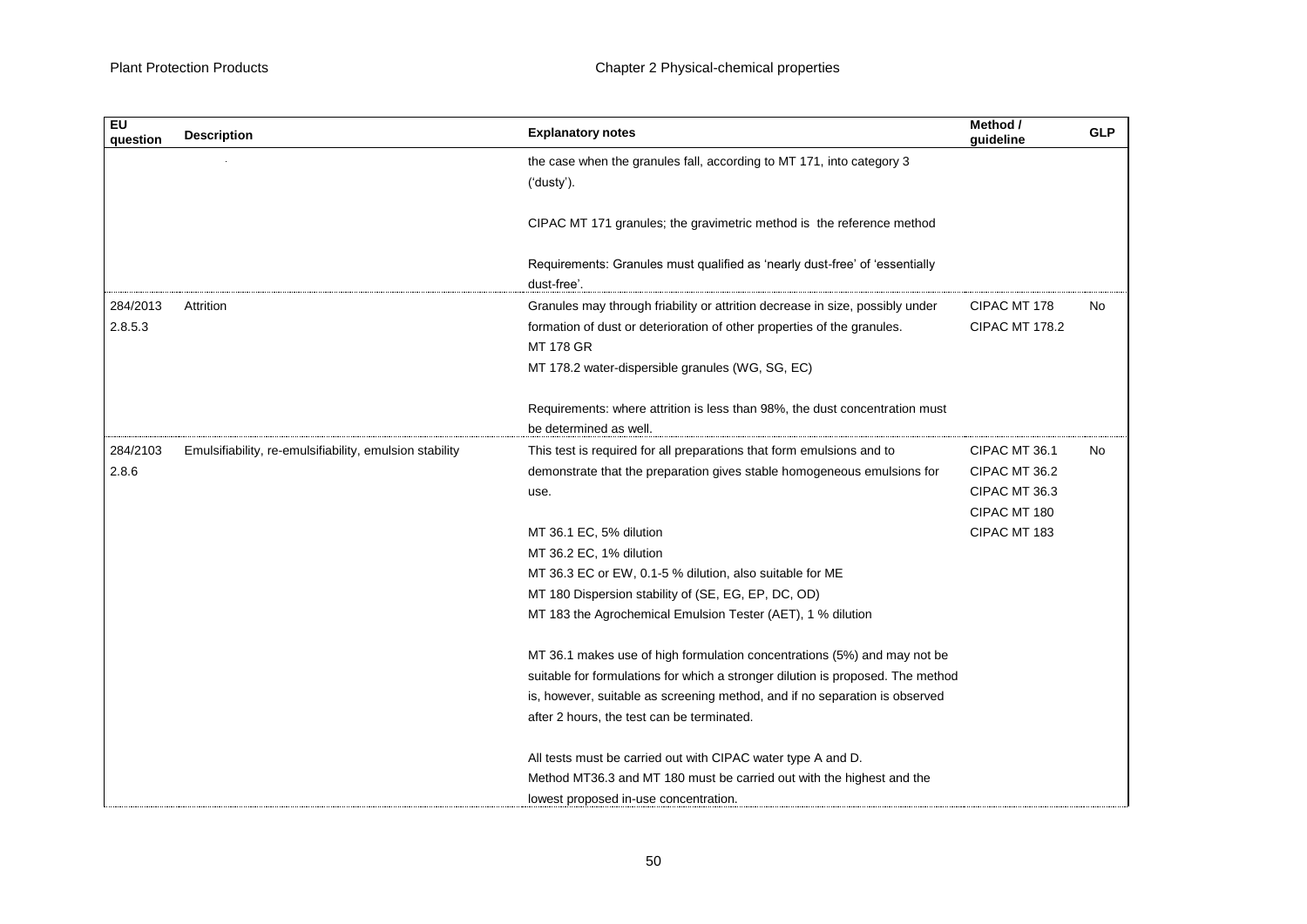| <b>EU</b><br>question | <b>Description</b>                       | <b>Explanatory notes</b>                                                         | Method /<br>quideline | <b>GLP</b> |
|-----------------------|------------------------------------------|----------------------------------------------------------------------------------|-----------------------|------------|
|                       |                                          |                                                                                  |                       |            |
|                       |                                          | Requirements: maximum 2 ml 'cream' after 30 minutes with a trace of oil. If      |                       |            |
|                       |                                          | separation is visible, re-emulsifiability must be complete within 24 hours.      |                       |            |
|                       |                                          | Stability of dilute emulsions (preparations that form emulsions) and of          | CIPAC MT 20           | No         |
|                       |                                          | preparations that are emulsions must be determined to investigate whether        | CIPAC MT 173          |            |
|                       |                                          | the dilution is still homogeneous.                                               |                       |            |
|                       |                                          | MT 20 no concentration range specified                                           |                       |            |
|                       |                                          | MT 173 0.1% - 2% dilution                                                        |                       |            |
|                       |                                          | All tests must be carried out with CIPAC water type A and D.                     |                       |            |
|                       |                                          | Requirements: minimum 95% and maximum 105% after 4 hours (MT 173)                |                       |            |
| 284/2013              | Flowability, pourability and dustability | The test is carried out to check whether the granules still flow easily from the | CIPAC MT 172          | No         |
| 2.8.7                 |                                          | packaging after heating under pressure. Water may affect the quality of the      |                       |            |
|                       |                                          | granules when heated which means that the test does not work properly; the       |                       |            |
|                       |                                          | test is therefore not meaningful for granules with water added as co-            |                       |            |
|                       |                                          | formulant.                                                                       |                       |            |
|                       |                                          | Requirements: the test sample should pass the sieve after 5 liftings.            |                       |            |
|                       |                                          | This test is carried out to check whether the user can use sufficient            | <b>CIPAC MT 148.1</b> | No         |
|                       |                                          | preparation from the packaging and that little residue remains which may         |                       |            |
|                       |                                          | possibly get into the environment. The test is only required for suspensions     |                       |            |
|                       |                                          | and other viscous formulations (SC, FS, OD, CS, SE).                             |                       |            |
|                       |                                          | Determination of the rinsed residue no longer required as rinsing multiple       |                       |            |
|                       |                                          | times is considered common practise.                                             |                       |            |
|                       |                                          | Requirements: maximum 5% residue                                                 |                       |            |
|                       |                                          | After heating to 54°C it is checked whether dusting powders still show proper    | CIPAC MT 34           | No         |
|                       |                                          | dusting. The prescribed method does not use commonly available equipment.        |                       |            |
|                       |                                          | It is therefore acceptable for the applicant to use own equipment, provided      |                       |            |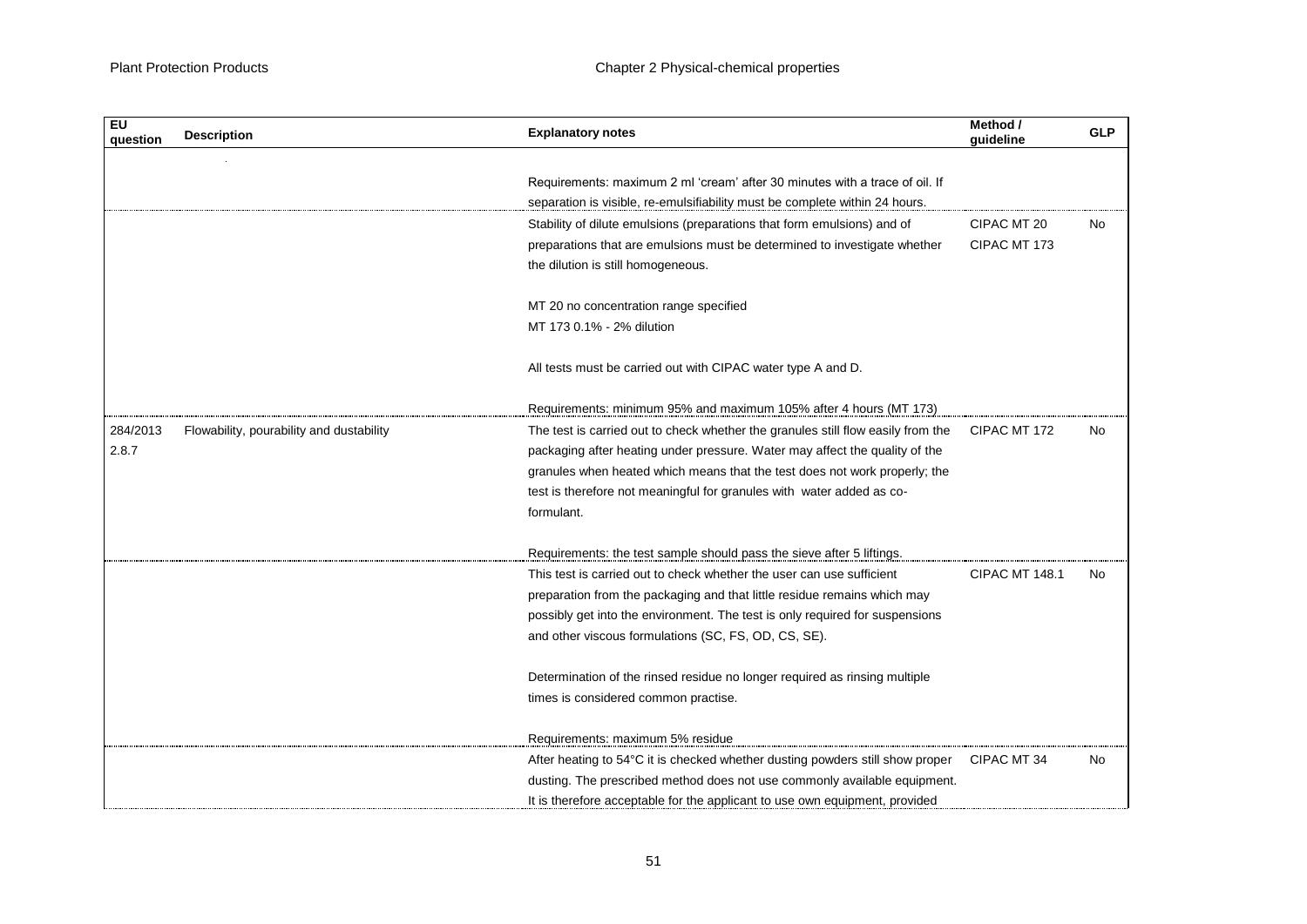| <b>EU</b><br>question | <b>Description</b>                                            | <b>Explanatory notes</b>                                                                   | Method /<br>quideline | <b>GLP</b> |
|-----------------------|---------------------------------------------------------------|--------------------------------------------------------------------------------------------|-----------------------|------------|
|                       |                                                               | that this is described and it is indicated whether the powder shows signs of               |                       |            |
|                       |                                                               | settling or clotting after heated storage.                                                 |                       |            |
| 284/2103              | Physical and chemical compatibility with other products       | Physical compatibility                                                                     | ASTM E1518-99 or No   |            |
| 2.9                   | including plant protection products with which its use is to  | If different products are mixed. co-formulants of the products may show a                  | BAA method (see       |            |
|                       | be authorised                                                 | negative interaction, e.g., by flocculation or clotting. If mixing with other              | text)                 |            |
|                       |                                                               | products is recommended or described in the directions for use, this should                |                       |            |
|                       |                                                               | be tested. Currently, a standardised test does not yet exist. The test used                |                       |            |
|                       |                                                               | should be described in detail.                                                             |                       |            |
|                       |                                                               | Chemical compatibility                                                                     |                       | No.        |
|                       |                                                               | A theoretical consideration, based on the chemical composition can be made                 |                       |            |
|                       |                                                               | which shows that a reaction is impossible.                                                 |                       |            |
|                       |                                                               | Possible signs of a reaction, such as heat development, colour change or gas               |                       |            |
|                       |                                                               | formation, should be monitored in the test for physical compatibility.                     |                       |            |
| 284/2013              | Adherence and distribution to seeds                           | Adherence to seeds must be sufficiently strong to obtain an optimum effect of CIPAC MT 175 |                       | No         |
| 2.10                  |                                                               | the product and to prevent dust formation. A homogeneous distribution over                 | CIPAC MT 83           |            |
|                       |                                                               | the seed is important for the effectiveness of the product.                                | CIPAC MT 147          |            |
|                       |                                                               | MT 175 distribution over the seeds (liquid products)                                       |                       |            |
|                       |                                                               | MT 83 and MT 147 adherence in case of powder formulations                                  |                       |            |
|                       |                                                               | If a different method is used, this should be sufficiently justified.                      |                       |            |
|                       |                                                               | Distribution over the seed can be tested via the colouring agent as indicated              |                       |            |
|                       |                                                               | in MT 175 but also on the basis of active substance assay.                                 |                       |            |
|                       |                                                               | Requirements: none                                                                         |                       |            |
| 284/2103              | Recommended methods and precautions                           | A (detailed) description should be given of the recommended precautions and                |                       |            |
| 4.2                   |                                                               | handling methods for storage of plant protection products (as regards                      |                       |            |
|                       |                                                               | warehouse as well as user), for its transport and in case of fire.                         |                       |            |
| 284/2013              | Emergency measures in the case of an accident                 | The procedure in case of an emergency during transport, storage, or use                    |                       |            |
| 4.3                   |                                                               | should be described in detail.                                                             |                       |            |
| 284/2013              | Packaging, compatibility of the plant protection product with | Including production method (such as extrusion, welding, etc), type, size,                 | Guidelines for the    | NA.        |
| 4.4                   | proposed packaging materials                                  | materials (e.g. HDPE, PET, also specificying any co-extrduded materials, e.g.              | Packaging of          |            |
|                       |                                                               | HDPE/PA, HDPE/EVOH), content, size of the opening, type of closure and                     | Pesticides of the     |            |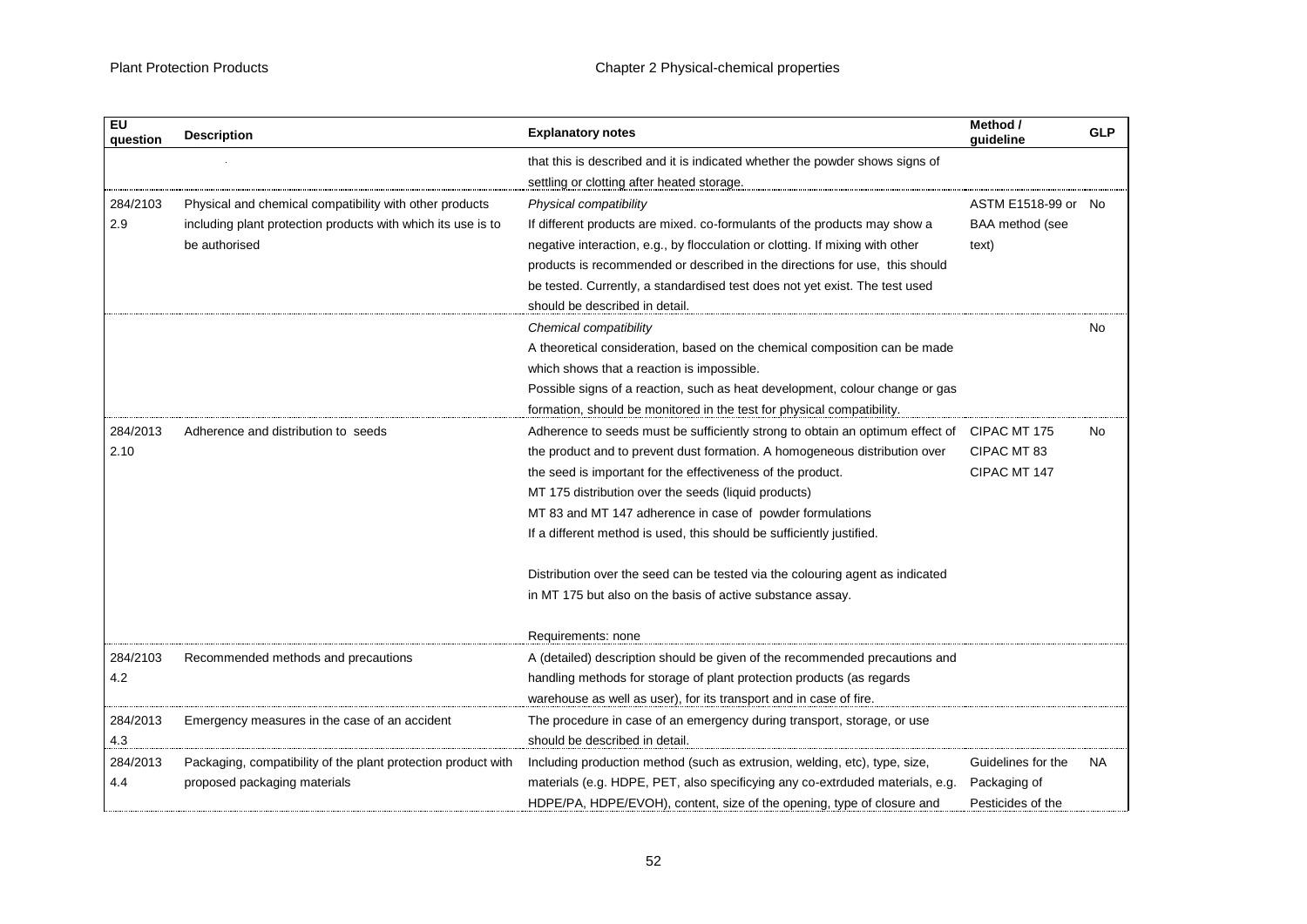| <b>EU</b><br>question | <b>Explanatory notes</b><br><b>Description</b> |                                                                                                                                                | Method /<br>guideline | <b>GLP</b> |
|-----------------------|------------------------------------------------|------------------------------------------------------------------------------------------------------------------------------------------------|-----------------------|------------|
|                       |                                                | seal. Packaging must be designed in compliance with the requirements and                                                                       | <b>FAO</b>            |            |
|                       |                                                | guidelines in the Guidelines for the Packaging of Pesticides of the FAO                                                                        |                       |            |
|                       |                                                | For preparations that are classified as dangerous according to Directive                                                                       | ADR methods           | <b>No</b>  |
|                       |                                                | 78/631/EC (Directive is no longer applicable, and is included in "Agreement                                                                    | 3552, 3553, 3560,     |            |
|                       |                                                | concerning the European Economic Space - 544/2011 - Technical                                                                                  | 3554, 3556, 3558      |            |
|                       |                                                | instructions, criteria, inspection and certification - List referred to in Article                                                             |                       |            |
|                       |                                                | 23") packaging should be tested according to the ADR guidelines for normal                                                                     |                       |            |
|                       |                                                | transport.                                                                                                                                     |                       |            |
|                       |                                                | Remark: According to 78/631/EC many pesticides will be classified as                                                                           |                       |            |
|                       |                                                | dangerous                                                                                                                                      |                       |            |
|                       |                                                | Suitability of the packaging should be reported according to GIFAP                                                                             | GIFAP monograph No    |            |
|                       |                                                | monograph no 17 and the WHO/FAO manual [4]                                                                                                     | no 17                 |            |
| 284/2013              | Neutralisation procedures                      | Where it is possible to neutralise preparations that have spread themselves in                                                                 |                       |            |
| 4.5.1                 |                                                | an accident (e.g., by making it react with an alkaline substance to form a less<br>toxic compound), the correct procedure should be described. |                       |            |
|                       |                                                |                                                                                                                                                |                       |            |
| 284/2013              | Controlled incineration                        | If the halogen concentration of the active substance(s) in the preparation is                                                                  |                       |            |
| 4.5.2                 |                                                | higher than 60 %, data should be submitted about the pyrolytic behaviour of                                                                    |                       |            |
|                       |                                                | the active substance under controlled conditions at 800 °C, and also about                                                                     |                       |            |
|                       |                                                | the concentration multiple halogenated dibenzo-p-dioxins and furans in the                                                                     |                       |            |
|                       |                                                | pyrolysis products.                                                                                                                            |                       |            |
| 545/2011              | Other methods of disposal                      | If other methods are proposed for the disposal of plant protection products,                                                                   |                       |            |
| 4.5.2                 |                                                | packaging and contaminated materials, these should be described in detail.                                                                     |                       |            |
|                       | All aerosols                                   | For aerosols, the supplementary requirements as described in Directive                                                                         | See FAO manual        | No.        |
|                       |                                                | 75/324/EC and the FAO manual are also applicable:                                                                                              | and FEA 604, 607,     |            |
|                       |                                                | - minimum net content                                                                                                                          | 608, 643, 644         |            |
|                       |                                                | - maximum internal pressure, measured at 30°C (FEA method 604)                                                                                 |                       |            |
|                       |                                                | - discharge rate (FEA method 643)                                                                                                              |                       |            |
|                       |                                                | - blockage of the nozzle                                                                                                                       |                       |            |
|                       |                                                | Requirements: blockage of the nozzle may not occur                                                                                             |                       |            |
|                       | "Free" concentration active substance          | For capsule suspensions (CS) and encapsulated granules intended as slow                                                                        |                       | <b>No</b>  |
|                       |                                                | release formulations, the concentration free, unbound active substance                                                                         |                       |            |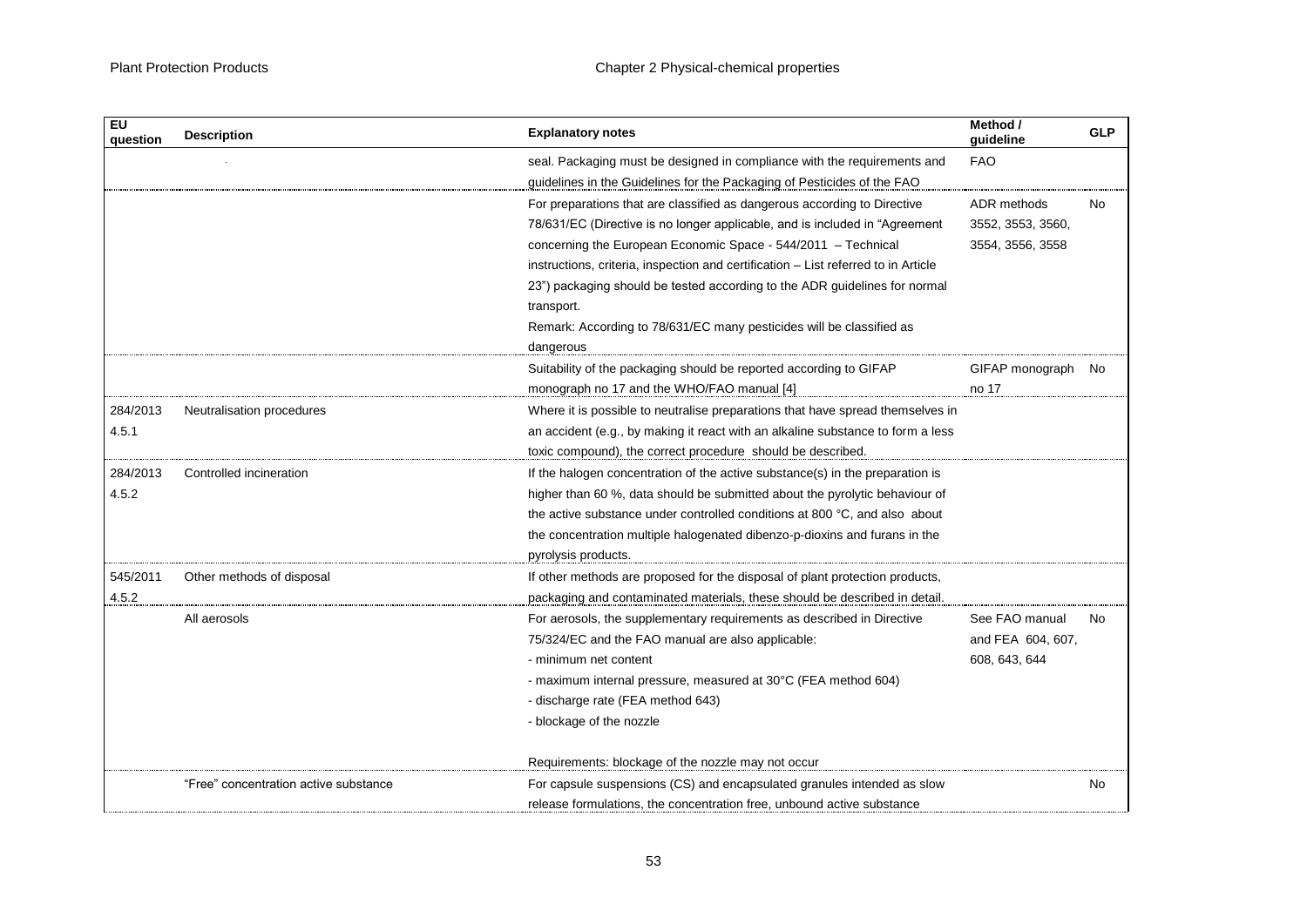| EU<br>question | <b>Description</b>                    | <b>Explanatory notes</b>                                                      | Method /<br>quideline | <b>GLP</b> |
|----------------|---------------------------------------|-------------------------------------------------------------------------------|-----------------------|------------|
|                |                                       | should also be determined according to the FAO. Methods are still under       |                       |            |
|                |                                       | development. Requirements are not yet available either.                       |                       |            |
|                | Water-soluble packaging               | Where the formulation is used in a water-soluble pack, the relevant physical- |                       | <b>No</b>  |
|                |                                       | chemical tests should be carried out with the water-soluble packaging         |                       |            |
|                |                                       | because the packaging may affect the physical properties. The test should be  |                       |            |
|                |                                       | carried out with the water-soluble packaging in the same ratio as for the     |                       |            |
|                |                                       | proposed use. The description of the packaging should clearly state that a    |                       |            |
|                |                                       | water-soluble packaging is concerned.                                         |                       |            |
|                | Solubility of water-soluble packaging | If a preparation is used in a water-soluble pack, it should be demonstrated   | MT 176                | <b>No</b>  |
|                |                                       | that this packaging does dissolve sufficiently rapidly and cannot cause       |                       |            |
|                |                                       | blockage of the equipment used.                                               |                       |            |
|                |                                       | Requirements: about 30 seconds                                                |                       |            |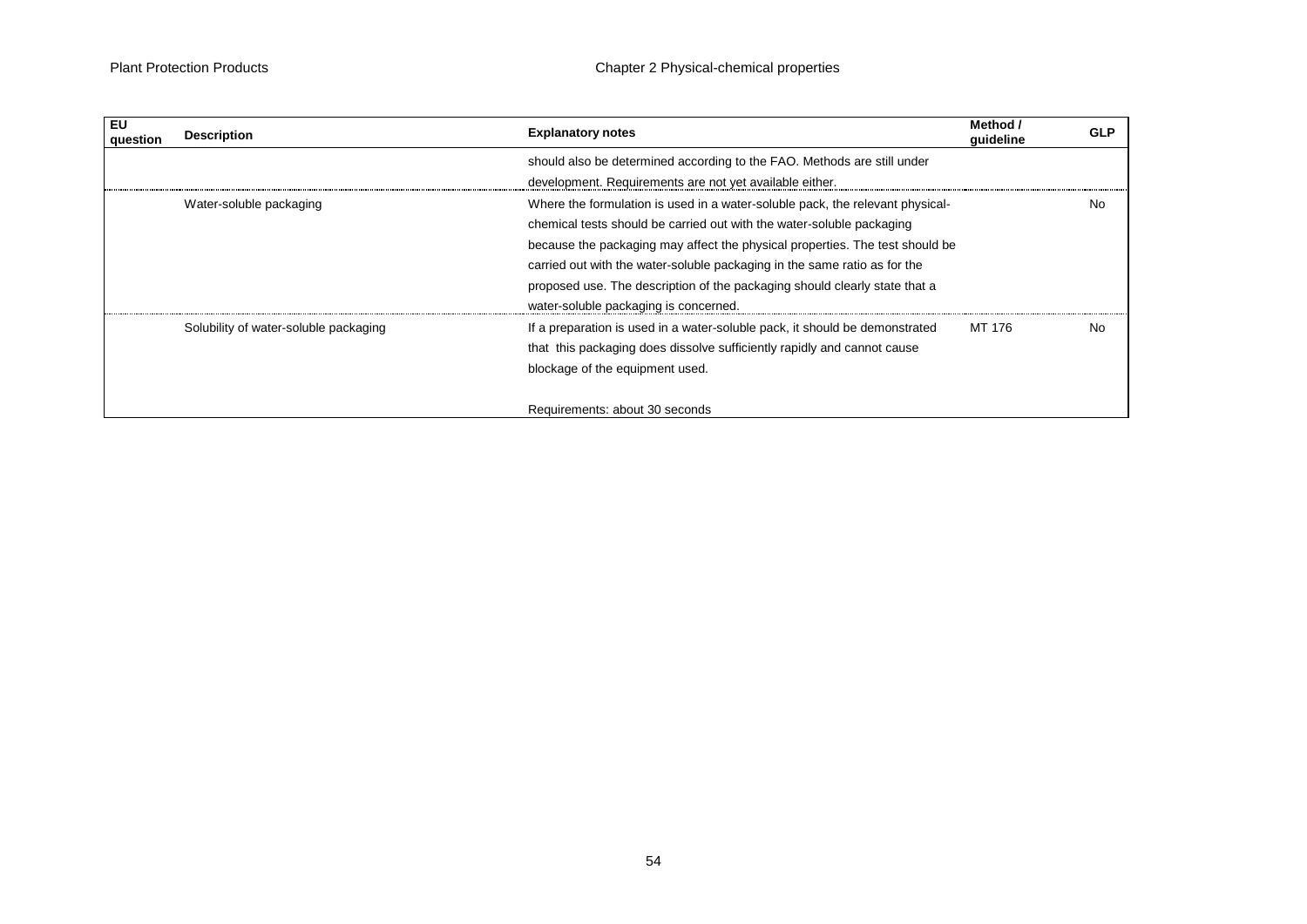# **Appendix 3 FAO 2-letter code for formulations**

<span id="page-54-0"></span>

| Code      | <b>English name</b>                      | <b>NL</b> name                                            | Definition / clarification                                                                                                                      |
|-----------|------------------------------------------|-----------------------------------------------------------|-------------------------------------------------------------------------------------------------------------------------------------------------|
| AB        | Grain bait                               | Lokmiddel op graanbasis                                   | Special form of bait                                                                                                                            |
| AE        | Aerosol dispenser                        | Aerosol spuitbus                                          | Formulation in a container usually<br>dispersed by means of a carrier gas as<br>fine droplets or particles after activation of<br>a push button |
| AI        | Active ingredient                        | Werkzame stof                                             |                                                                                                                                                 |
| <b>AL</b> | Other liquids to be applied undiluted    | Andere vloeistoffen voor directe<br>toepassing            | A liquid of which the formulation type is<br>not yet included in this list                                                                      |
| AP        | Any other powder                         | Ander poeder (nog niet benoemd)<br>voor onverdund gebruik | A powder of which the formulation type is<br>not yet included in this list                                                                      |
| BB        | <b>Block bait</b>                        | Lokmiddel in blokvorm                                     |                                                                                                                                                 |
| <b>BR</b> | <b>Briquette</b>                         | <b>Briket</b>                                             | Solid block designed for slow release of<br>the active substance in water                                                                       |
| CB        | Bait concentrate                         | Concentraat voor lokmiddel                                | A solid or liquid formulation intended for<br>dilution before use as bait                                                                       |
| <b>CG</b> | Encapsulated granule                     | Ingekapseld granulaat                                     | A granule with a release-regulating and/or<br>-protecting layer                                                                                 |
| <b>CF</b> | Capsule suspension for seed<br>treatment | Capsule suspensie voor zaad<br>behandeling                | A stable suspension of capsules in a liquid<br>for use as seed treatment, directly or after<br>dilution                                         |
| <b>CL</b> | Contact liquid or gel                    | Contact vloeistof of gel                                  | A rodenticide or insecticide in the form of a<br>liquid or gel for direct application or after<br>dilution in case of a gel                     |
| <b>CP</b> | Contact powder                           | Contact poeder                                            | Rodenticide or insecticide in the form of a<br>powder for direct application; formerly<br>called TP                                             |
| <b>CS</b> | Capsule suspension                       | Capsule suspensie                                         | A stable suspension of capsules in a<br>liquid, usually diluted with water before                                                               |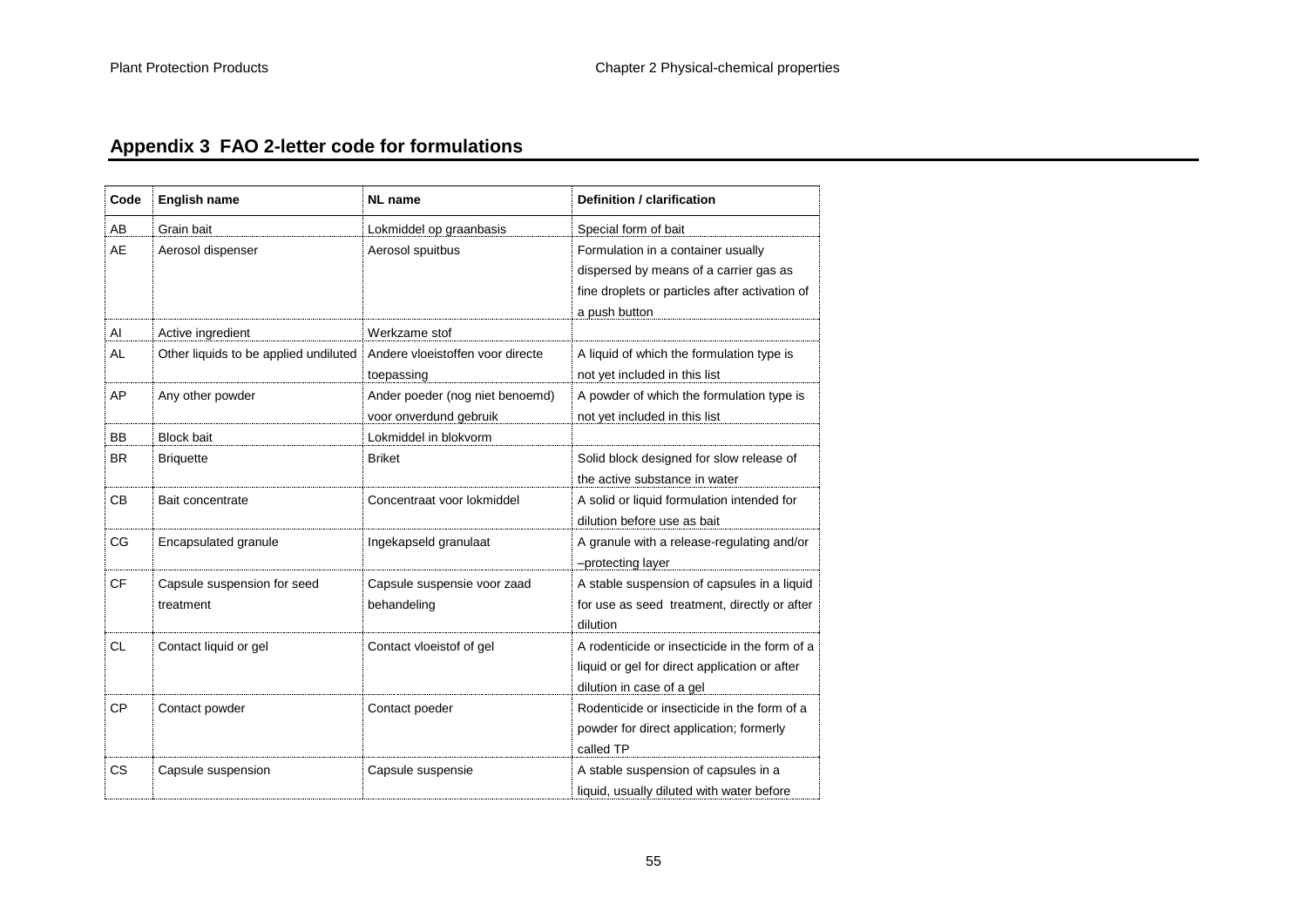| Code      | <b>English name</b>           | <b>NL</b> name                                  | Definition / clarification                                                                                                                        |
|-----------|-------------------------------|-------------------------------------------------|---------------------------------------------------------------------------------------------------------------------------------------------------|
|           |                               |                                                 | use                                                                                                                                               |
| DC        | Dispersible concentrate       | Dispergeerbaar concentraat                      | A homogeneous liquid used as a<br>dispersion after dilution with water                                                                            |
| DP        | Dustable powder               | Stuifpoeder                                     | A loose powder used for dusting                                                                                                                   |
| DS        | Powder for dry seed treatment | Poeder voor droge<br>zaadbehandeling            | A powder directly used for seed treatment                                                                                                         |
| DT        | Tablet for direct application | Tablet voor directe toepassing<br>(individueel) | A tablet individually and directly used<br>without preceding dilution                                                                             |
| EC        | Emulsifiable concentrates     | Emulgeerbaar concentraat                        | A homogeneous liquid after dilution used<br>as emulsion in water                                                                                  |
| ED        | Electrochargeable liquid      | Elektrostatisch oplaadbare<br>spuitvloeistof    | Special liquid formulation for electrostatic<br>(or electrodynamic) spraying                                                                      |
| EG        | <b>Emulsifiable Granule</b>   | Emulgeerbaar granulaat                          | A granule used as oil-in-water emulsion of<br>active substance after disintegration, may<br>contain water-insoluble co-formulants                 |
| EO        | Emulsion, water in oil        | Emulsie, water in olie                          | A heterogenic formulation in which the<br>active substance is dissolved in water in<br>fine droplets that are dispersed in an<br>organic phase    |
| EP        | Emulsifiable powder           | Emulgeerbaar poeder                             | A powder, possibly with water-insoluble<br>co-formulants, which forms an oil-in-water<br>emulsion after application                               |
| ES.       | Emulsion for seed treatment   | Emulsie voor zaadbehandling                     | A stable emulsion for seed treatment, for<br>direct application or after dilution                                                                 |
| EW        | Emulsion, oil in water        | Emulsie, olie in water                          | A heterogeneous formulation in which the<br>active substance is dissolved in the<br>organic phase in fine droplets that are<br>dispersed in water |
| <b>FD</b> | Smoke tin                     | Doos met rookmiddel                             | Special form of a smoke generator                                                                                                                 |
| FG        | Fine granule                  | Fijn granulaat                                  | A granule with a particle size distribution<br>between 300 and 2500 µm                                                                            |
| <b>FK</b> | Smoke candle                  | Rookstaaf                                       | Special form of a smoke generator                                                                                                                 |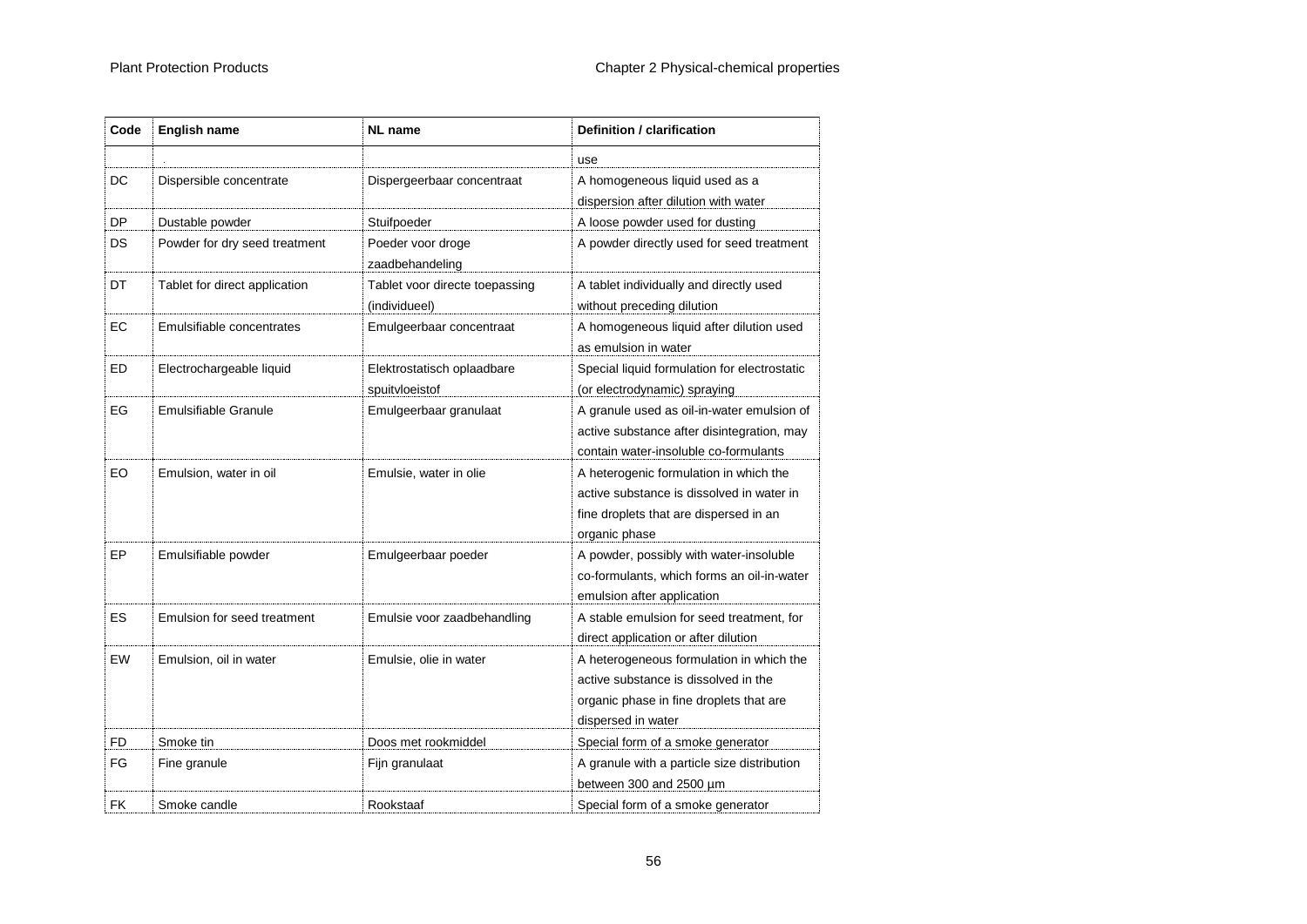| Code      | <b>English name</b>                        | <b>NL</b> name                               | Definition / clarification                                                                                                                                                                 |
|-----------|--------------------------------------------|----------------------------------------------|--------------------------------------------------------------------------------------------------------------------------------------------------------------------------------------------|
| FP        | Smoke cartridge                            | Rookpatroon                                  | Special form of a smoke generator                                                                                                                                                          |
| <b>FR</b> | Smoke rodlet                               | Rookstaafje                                  | Special form of a smoke generator                                                                                                                                                          |
| <b>FS</b> | Flowable concentrate for seed<br>treatment | Suspensieconcentraat voor<br>zaadbehandeling | A stable suspension for seed treatment,<br>for direct application or after dilution                                                                                                        |
| <b>FT</b> | Smoke tablet                               | Rooktablet                                   | Special form of a smoke generator                                                                                                                                                          |
| <b>FU</b> | Smoke generator                            | Rookontwikkelaar                             | A combustible formulation, usually solid,<br>which after ignition releases the active<br>substance in the form of smoke; see also<br>the special forms of an FU: FK, FP, FW,<br>FR, FT, FD |
| <b>FW</b> | Smoke pellet                               | Rookpellet                                   | Special form of a smoke generator                                                                                                                                                          |
| GA        | Gas                                        | Gas (onder druk)                             | Pressurised gas in a bottle or tank                                                                                                                                                        |
| GB        | Granular bait                              | Lokmiddel in korrelvorm                      | Special form of a bait                                                                                                                                                                     |
| <b>GE</b> | Gas generating product                     | Gasontwikkelend product                      | A formulation that produces a gas through<br>a chemical reaction                                                                                                                           |
| GF        | Gel for seed treatment                     | Gel voor zaad behandeling                    | A homogeneous gel-type formulation for<br>direct seed application                                                                                                                          |
| GG        | Macrogranule                               | Macrogranulaat                               | A granule with a particle size distribution<br>between 2000 and 6000 µm                                                                                                                    |
| GL        | Emulsifiable gel                           | Emulgeerbare gel                             | A gel formulation for use as an emulsion in<br>water                                                                                                                                       |
| GP        | Flo-dust                                   | Stuifpoeder                                  | Very fine powder for pneumatic application<br>in greenhouses                                                                                                                               |
| <b>GR</b> | Granule                                    | Granulaat                                    | A solid formulation in the form of loose<br>size-defined granules; see also the special<br>forms of a GR: CG, FG, GG, MG                                                                   |
| <b>GS</b> | Grease                                     | Pasta op oliebasis                           | Very viscous formulation based on oil or<br>fat                                                                                                                                            |
| GW        | Water soluble gel                          | Wateroplosbare gel                           | A gel formulation for use as an aqueous<br>solution                                                                                                                                        |
| HN        | Hot fogging concentrate                    | Heet vernevelbaar concentraat                | A formulation suitable for hot evaporation                                                                                                                                                 |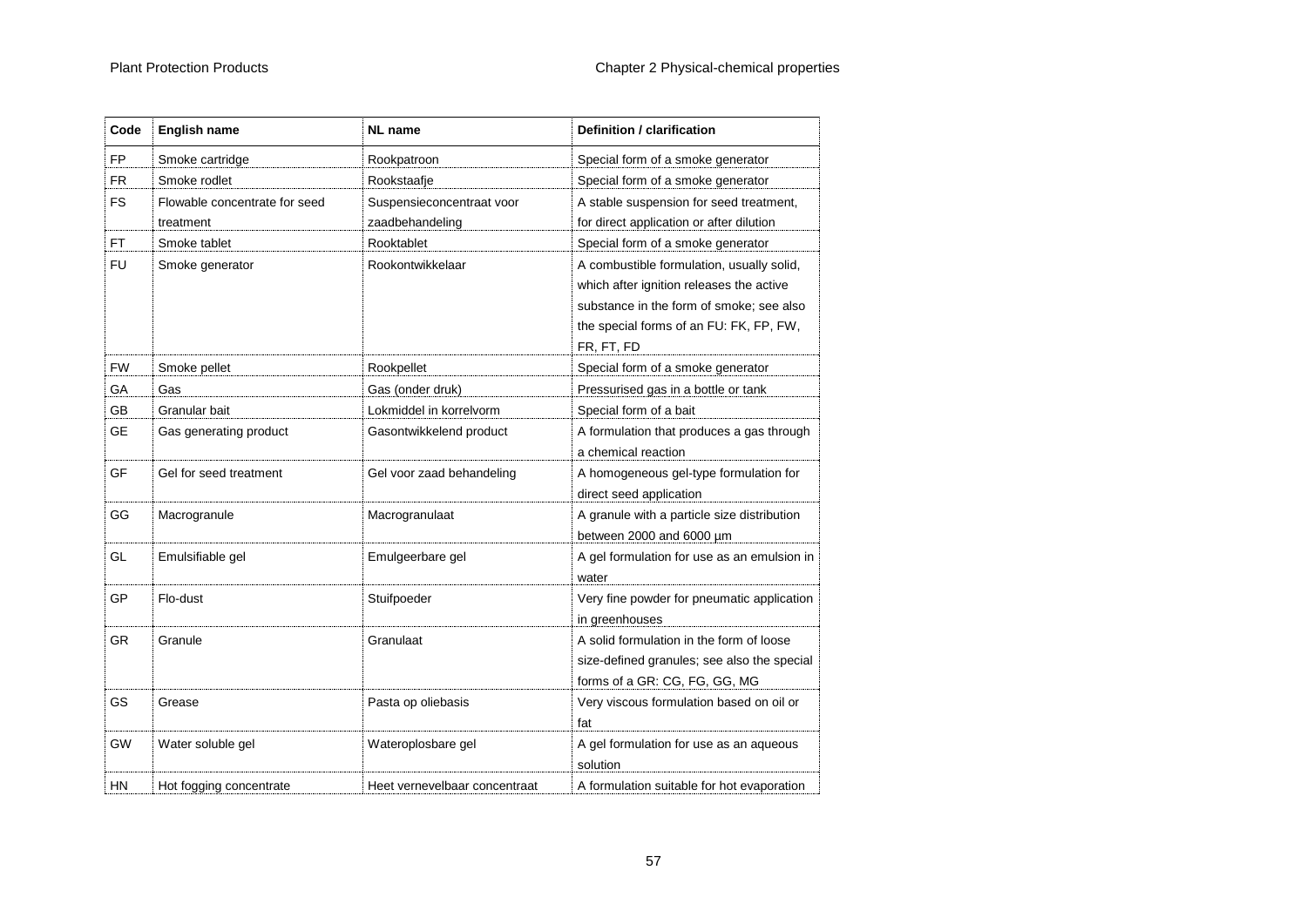| Code      | <b>English name</b>         | <b>NL</b> name                         | Definition / clarification                                                                                                                                     |
|-----------|-----------------------------|----------------------------------------|----------------------------------------------------------------------------------------------------------------------------------------------------------------|
|           |                             |                                        | by means of special equipment, for direct<br>application or after dilution                                                                                     |
| KK        | Combi-pack solid/liquid     | Combiverpakking vast/vloeibaar         | A solid and liquid formulation, packed<br>separately but in combination, for<br>simultaneous application in a tank mix                                         |
| KL        | Combi-pack liquid/liquid    | Combiverpakking<br>vloeibaar/vloeibaar | Two liquid formulations, packed separately<br>but in combination, for simultaneous<br>application in a tank mix                                                |
| ΚN        | Cold fogging concentrate    | Koud vernevelbaar concentraat          | A formulation suitable for cold evaporation<br>by means of special equipment, for direct<br>application or after dilution                                      |
| <b>KP</b> | Combi-pack solid/solid      | Combiverpakking vast/vast              | Two solid formulations, packed separately<br>but in combination, for simultaneous<br>application in a tank mix                                                 |
| LA        | Lacquer                     | Filmvormer                             | A solvent-based lacquer-forming<br>formulation                                                                                                                 |
| LS.       | Solution for seed treatment | Oplossing voor zaadbehandeling         | A clear to opal liquid for seed treatment,<br>for direct application or after dilution with<br>water. The liquid may contain water-<br>insoluble co-formulants |
| LV        | Liquid vaporizer            | Vloeibare verdamper                    | A liquid formulation in a cartridge/flask for<br>a special heating unit in which the<br>formulation is evaporated                                              |
| <b>MC</b> | Mosquito coil               | Muggen spiraal                         | A smouledring coil releasing the active<br>substance into the air as vapour or smoke                                                                           |
| ME        | Micro-emulsion              | Micro-emulsie                          | A clear oil-in-water liquid for direct use or<br>after dilution in water under formation of a<br>micro-emulsion or a normal emulsion                           |
| MG        | Microgranule                | Microgranulaat                         | A granule with a particle size between 100<br>to 600 µm                                                                                                        |
| <b>MV</b> | Vaporizing mats             | Verdampende mat                        | A mat manufactured of inert material<br>impregnated with the active substance, for                                                                             |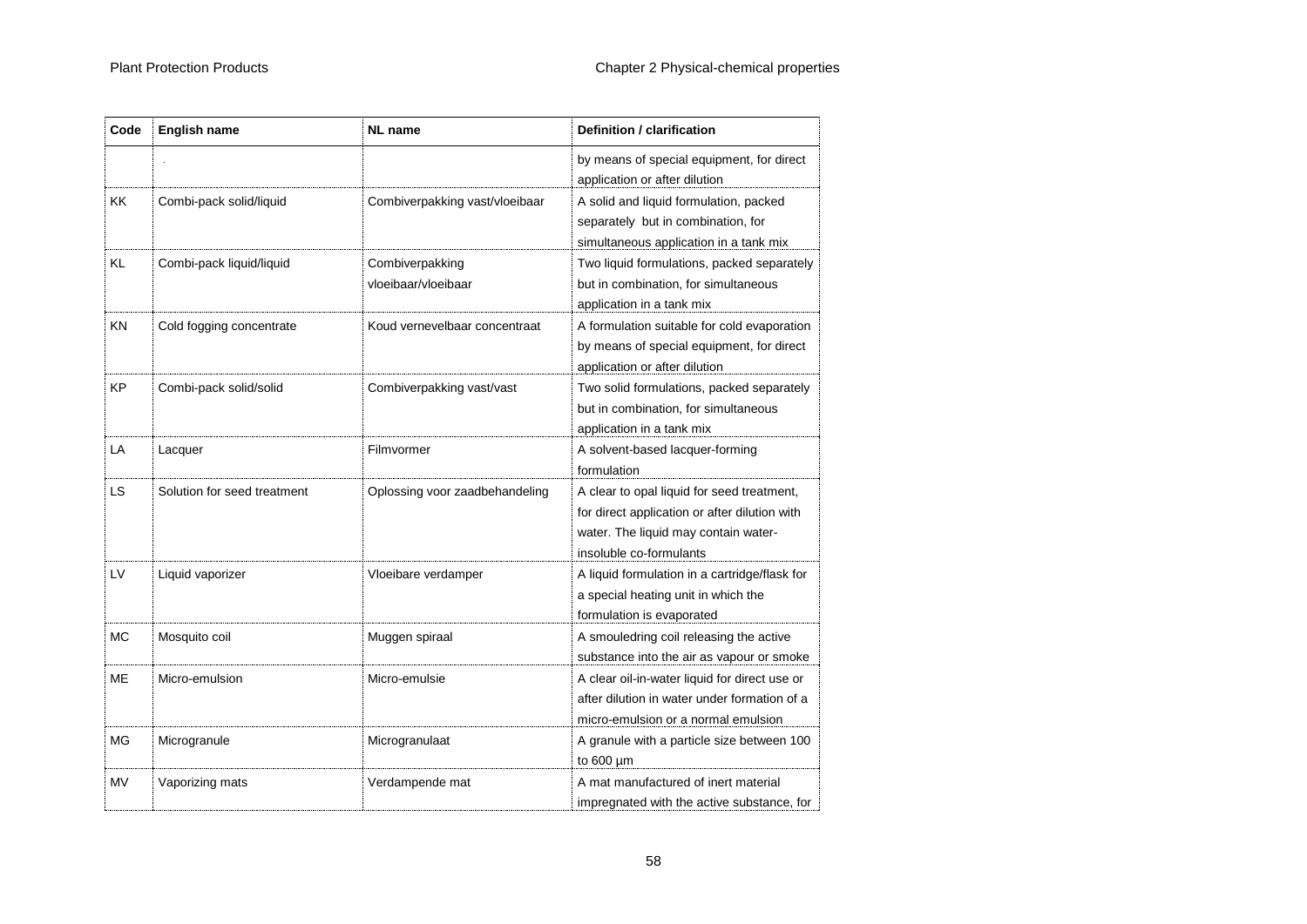| Code | <b>English name</b>                                            | <b>NL</b> name                                 | Definition / clarification                                                                                                                                       |
|------|----------------------------------------------------------------|------------------------------------------------|------------------------------------------------------------------------------------------------------------------------------------------------------------------|
|      |                                                                |                                                | a special heating unit in which the active<br>substance evaporates slowly                                                                                        |
| OD   | Oil dispersion                                                 | Olie dispersie                                 | A stable suspension of the active<br>substance in a non-water-dissolvable<br>liquid, possibly with other dissolved active<br>substance(s), for dilution in water |
| OF   | Oil miscible flowable concentrate<br>(oil miscible suspension) | Olie dispergeerbaar concentraat                | A stable suspension of active<br>substance(s) in a liquid intended for<br>dilution in an organic phase for use                                                   |
| OL   | Oil miscible liquid                                            | Olie mengbaar concentraat                      | A homogeneous liquid for application as a<br>homogeneous solution after dilution with<br>an organic phase                                                        |
| OP   | Oil dispersible powder                                         | Olie dispergeerbaar poeder                     | A powder to be applied as a suspension in<br>an organic phase                                                                                                    |
| PA   | Paste                                                          | Pasta op waterbasis                            | A water-based film-forming formulation                                                                                                                           |
| PB   | Plate bait                                                     | Lokmiddel in platte vorm                       | Special form of bait                                                                                                                                             |
| РC   | Gel or paste concentrate                                       | Gel concentraat                                | A solid formulation for application as gel or<br>paste after dilution with water                                                                                 |
| PO   | Pour-on                                                        | Oplossing voor algehele<br>huidbehandeling     | A solution to pour over the skin of animals,<br>in high volumes (usually more than 100 ml<br>per animal)                                                         |
| PR.  | Plant rodlet                                                   | Plantenstaafje                                 | A rodlet, usually a few cm long, with an<br>active substance                                                                                                     |
| PS   | Seed coated with a pesticide                                   | Omhuld zaad                                    | A pesticide-covered seed                                                                                                                                         |
| RB   | Bait (ready for use)                                           | Lokmiddel (klaar voor gebruik)                 | A formulation designed to attract target<br>animals and make them eat it. See also<br>special forms of bait: BB, AB, GB, PB, SB                                  |
| SА   | Spot-on                                                        | Oplossing voor plaatselijke<br>huidbehandeling | Solution for application on the skin of<br>animals in a small volume, usually less<br>than 100 ml per animal                                                     |
| SB   | Scrap bait                                                     | Lokmiddel in brokken                           | Special form of bait                                                                                                                                             |
| SC   | Suspension concentrate                                         | Suspensie concentraat                          | A stable suspension of active                                                                                                                                    |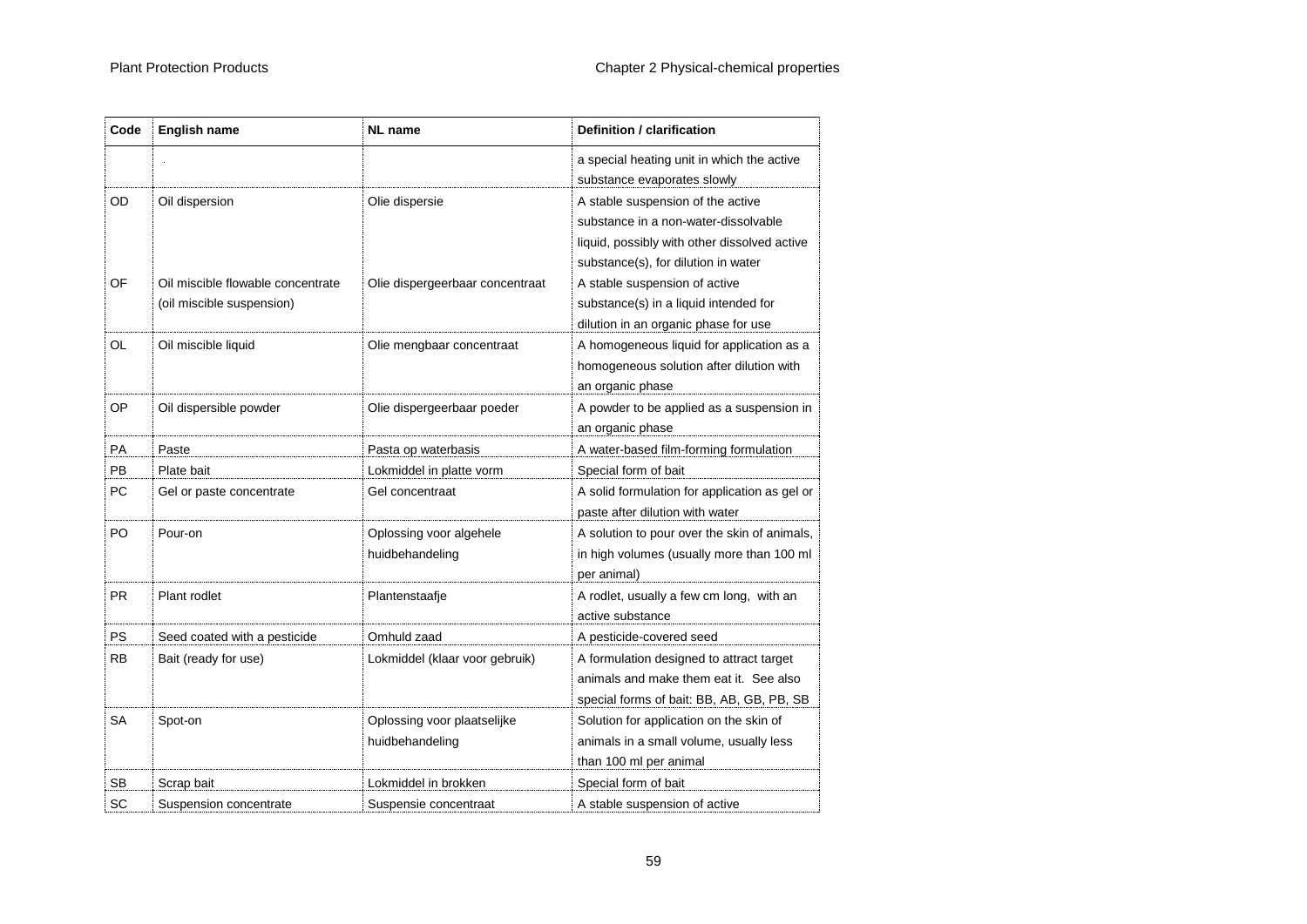| Code      | <b>English name</b>                              | <b>NL</b> name                                  | Definition / clarification                                                                                                                                   |
|-----------|--------------------------------------------------|-------------------------------------------------|--------------------------------------------------------------------------------------------------------------------------------------------------------------|
|           | (= flowable concentrate)                         |                                                 | substance(s) in water intended to be<br>diluted with water before use                                                                                        |
| SD        | Suspension concentrate for direct<br>application | Suspensie concentraat for directe<br>toepassing | A stable suspension of active<br>substance(s) in a liquid, in which other<br>active substances may been dissolved, for<br>direct application                 |
| <b>SE</b> | Suspo-emulsion                                   | Suspo-emulsie                                   | A heterogeneous solution of a stable<br>dispersion of active substance(s) in the<br>form of solid particles and fine droplets in<br>water                    |
| SG        | Water soluble granules                           | Wateroplosbaar granulaat                        | A granule of which after dilution the active<br>substance really dissolves in water, but<br>which may contain water-insoluble co-<br>formulants              |
| SL        | Soluble concentrate                              | Met water mengbaar concentraat                  | A clear to opal liquid of which after dilution<br>the active substance really dissolves in<br>water, but which may contain water-<br>insoluble co-formulants |
| SO.       | Spreading oil                                    | Spreider                                        | A formulation designed to form a film on<br>the water after use                                                                                              |
| <b>SP</b> | Water soluble powder                             | Wateroplosbaar poeder                           | A powder of which after dilution the active<br>substance really dissolves in water, but<br>which may contain water-insoluble co-<br>formulants               |
| SS        | Water soluble powder for seed<br>treatment       | Wateroplosbaar poeder voor<br>zaadbehandeling   | A powder for seed treatment which is<br>before use dissolved in water                                                                                        |
| ST        | Water soluble tablet                             | Wateroplosbaar tablet                           | Formulation of which tablet(s) are<br>individually used to obtain a solution in<br>water. May contain water-insoluble co-<br>formulants                      |
| SU        | Ultra-low volume (ULV) suspension                | Suspensie voor ULV toepassing                   | A suspension for direct use in ULV<br>equipment                                                                                                              |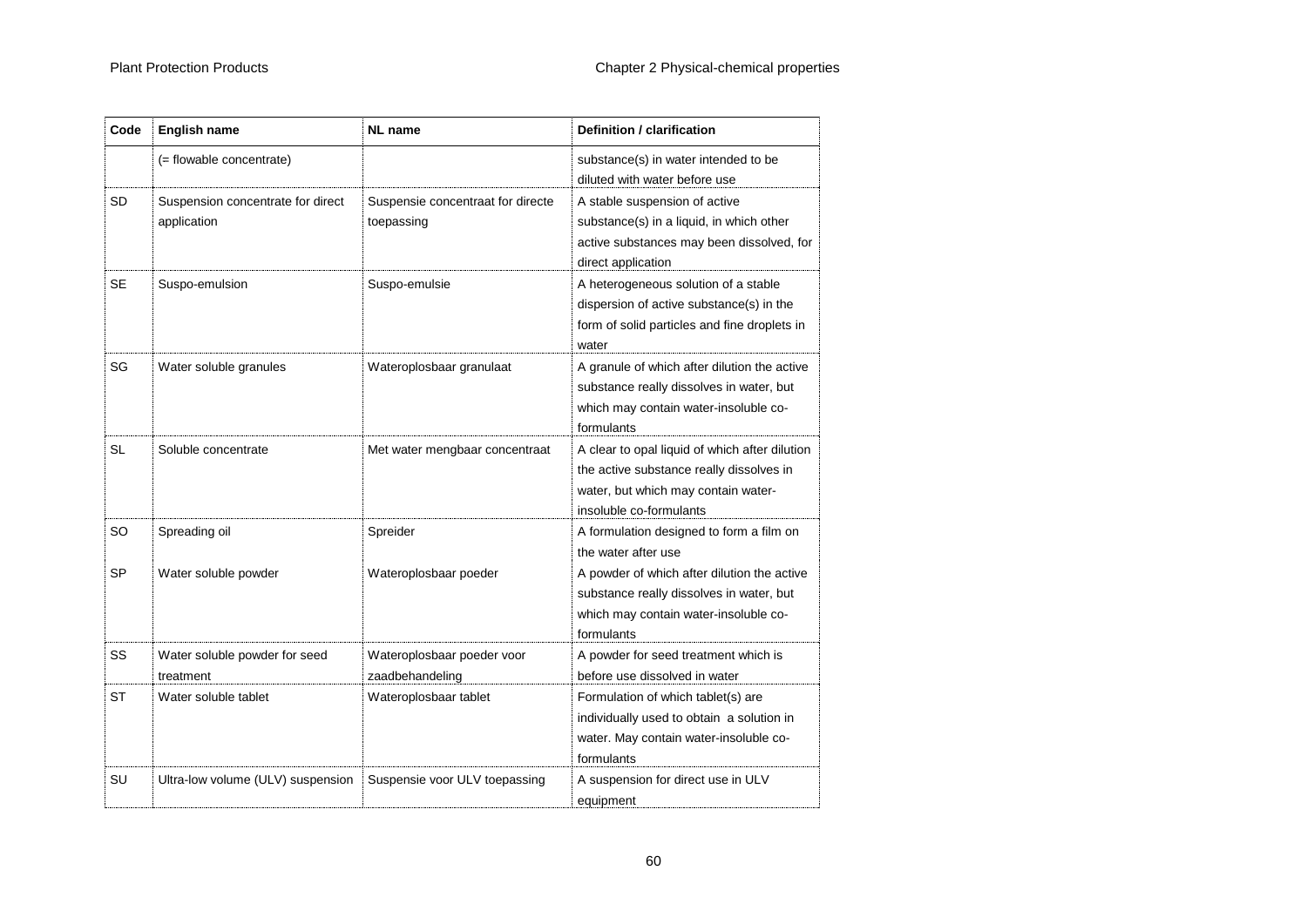| Code      | <b>English name</b>                              | <b>NL</b> name                                               | Definition / clarification                                                                                                                                                                         |
|-----------|--------------------------------------------------|--------------------------------------------------------------|----------------------------------------------------------------------------------------------------------------------------------------------------------------------------------------------------|
| TB        | Tablet                                           | Tablet                                                       | A tablet in defined form. See also special<br>forms: DT, ST, WT                                                                                                                                    |
| ТC        | <b>Technical material</b>                        | Technische stof                                              | A material after the production process<br>with the active substance, together with<br>the corresponding impurities, possibly with<br>a small amount of necessary additives                        |
| TK        | Technical concentrate                            | Technisch concentraat                                        | A material after the production process<br>with the active substance, together with<br>the corresponding impurities, possibly with<br>a small amount of necessary additives and<br>dilution liquid |
| (TP)      | (Tracking powder)                                | (Strooipoeder)                                               | No longer in use: see CP formulation                                                                                                                                                               |
| UL        | Ultra-low volume (ULV) liquid                    | Oplossing voor ULV toepassing                                | A homogeneous solution for direct use in<br>ULV equipment                                                                                                                                          |
| <b>VP</b> | Vapour releasing product                         | Damp ontwikkelend product                                    | A formulation with one or more active<br>substances that evaporate in the air. The<br>evaporation rate is usually controlled by<br>suitable co-formulants or dispensers                            |
| WG        | Water dispersible granules                       | Water dispergeerbaar granulaat                               | A granule giving a dispersion after<br>disintegration in water                                                                                                                                     |
| <b>WP</b> | Wettable Powder                                  | Spuitpoeder                                                  | A powder used as a suspension in water                                                                                                                                                             |
| WS        | Water dispersible powder for slurry<br>treatment | Water dispergeerbaar poeder voor<br>vochtige zaadbehandeling | A powder for seed treatment, used as a<br>slurry with a high powder concentration                                                                                                                  |
| <b>WT</b> | Water dispersible tablet                         | Water dispergeerbaar tablet                                  | Formulation where tablet(s) are<br>individually used to obtain a dispersion of<br>active substance in water after<br>disintegration of the tablet                                                  |
| XX        | Others                                           | Diversen                                                     | Temporary category for all other<br>formulations not yet included in this list                                                                                                                     |
| <b>ZC</b> | A mixed formulation of CS and SC                 | Een mengsel van CS and SC<br>formuleringen                   | A stable suspensie of capsules and active<br>substance(s) in a liquid, usually intended<br>for dilution in water                                                                                   |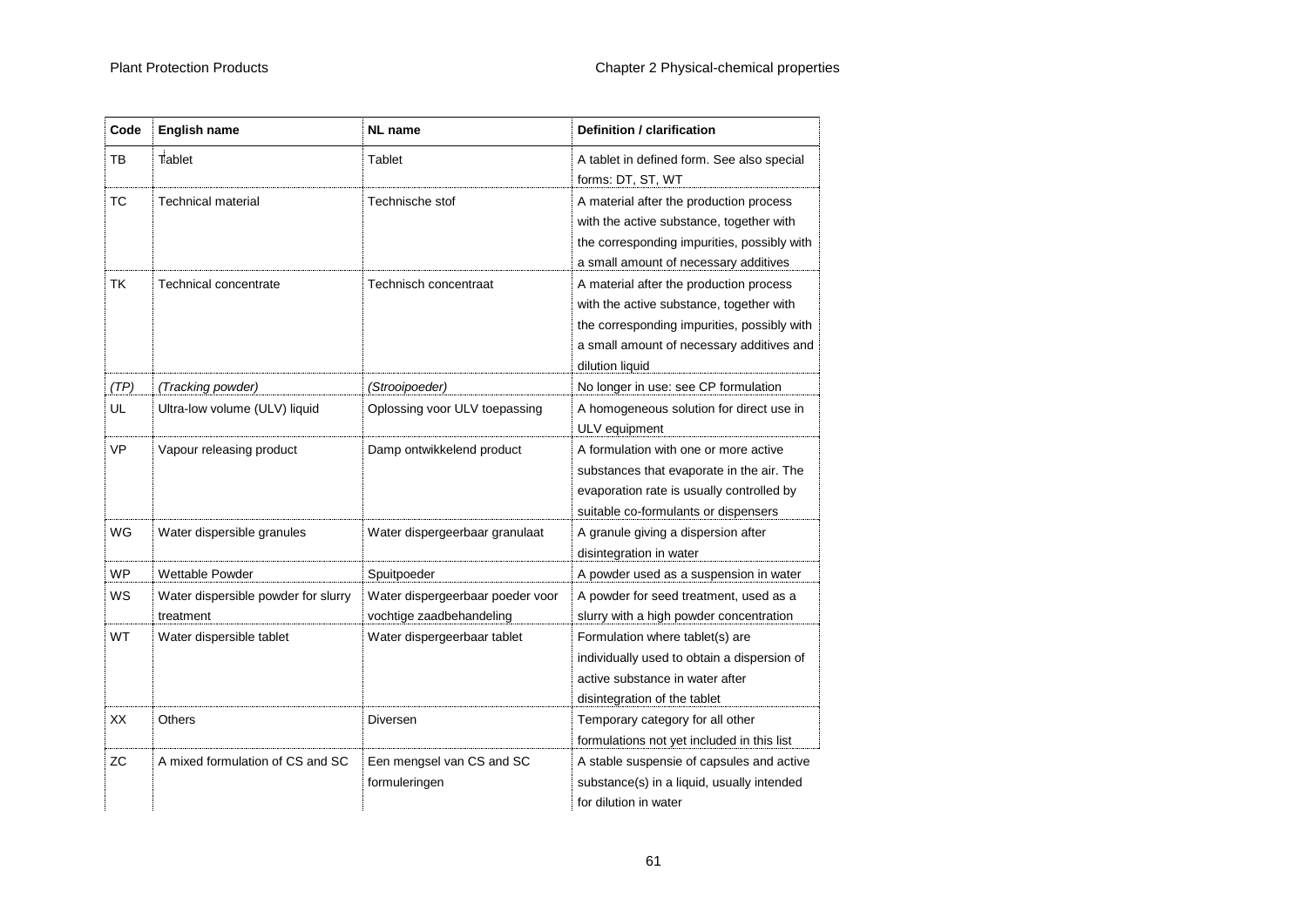| Code | <b>English name</b>              | <b>NL</b> name                             | Definition / clarification                                                                                                                                                                    |
|------|----------------------------------|--------------------------------------------|-----------------------------------------------------------------------------------------------------------------------------------------------------------------------------------------------|
| ZE   | A mixed formulation of CS and SE | Een mengsel van CS and SE<br>formuleringen | A heterogeneous liquid with a stable<br>dispersion of active substance(s) in<br>capsules, solid particles and fine droplets<br>in an aqueous phase, usually intended for<br>dilution in water |
| ZW   | A mixed formulation of CS and EW | Een mengsel van CS and EW<br>formuleringen | A heterogeneous liquid with a stable<br>dispersion of active substance(s) in<br>capsules and fine droplets in an aqueous<br>phase, usually intended for dilution in<br>water                  |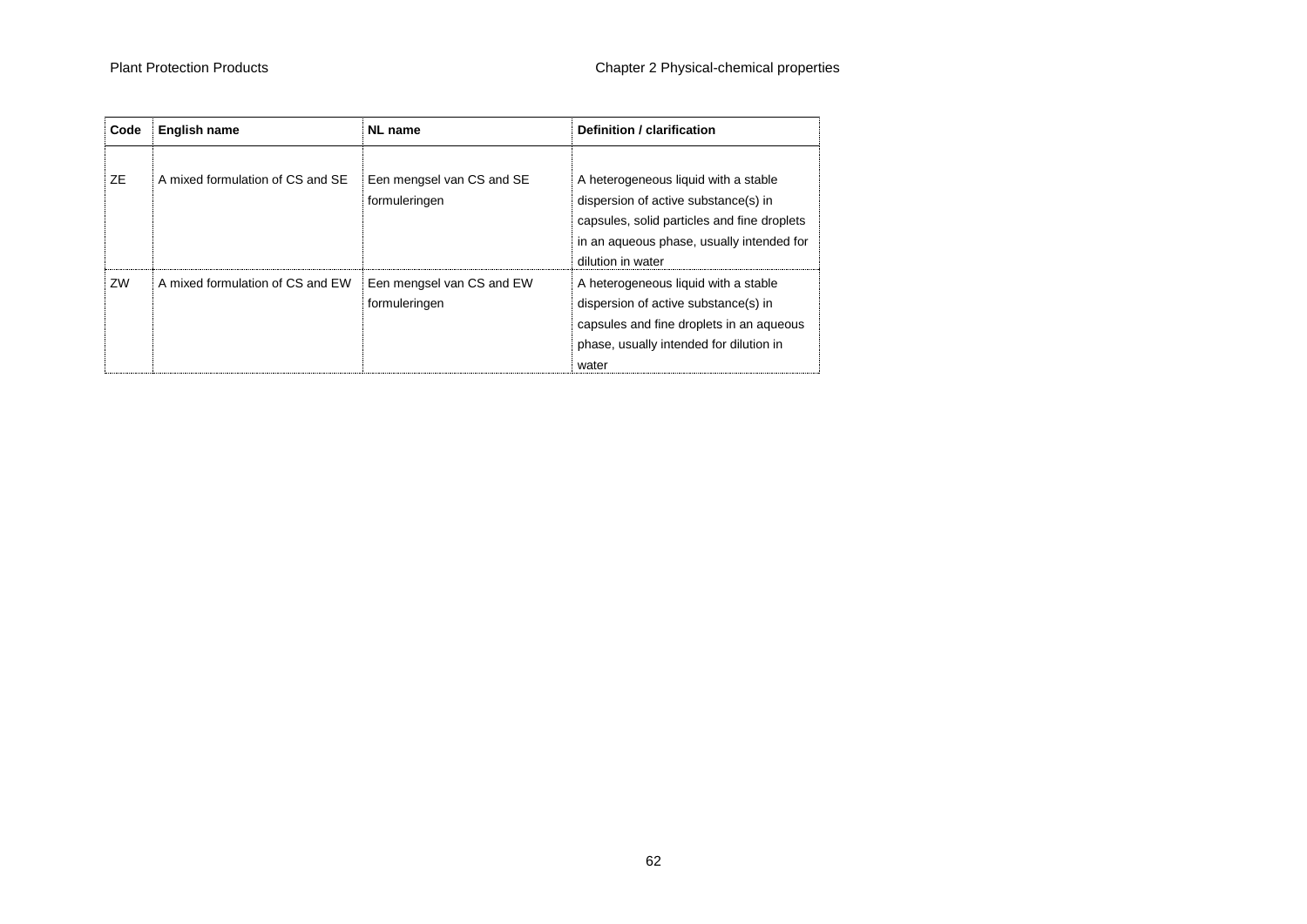#### **Appendix 4 Requirements per formulation type**

The requirements (X) per formulation type as regards the technical characteristics of the plant protection product are given in the table below. Studies to be carried out after the storage tests are indicated as well (S).

Abbreviations of the formulation types are given in Appendix 3.

The following tests (all formulation types) must be carried out after the storage tests as well. These are, however, not included in the table below:

- analysis of relevant by-products –if any- and if applicable the by-products that are not water soluble
- acidity/alkalinity or pH

#### **Glossary:**

<span id="page-62-0"></span>Dispersion/Suspension = fine distribution of a solid in a liquid Emulsion  $=$  fine distribution of a liquid in a different liquid (e.g., oil in water)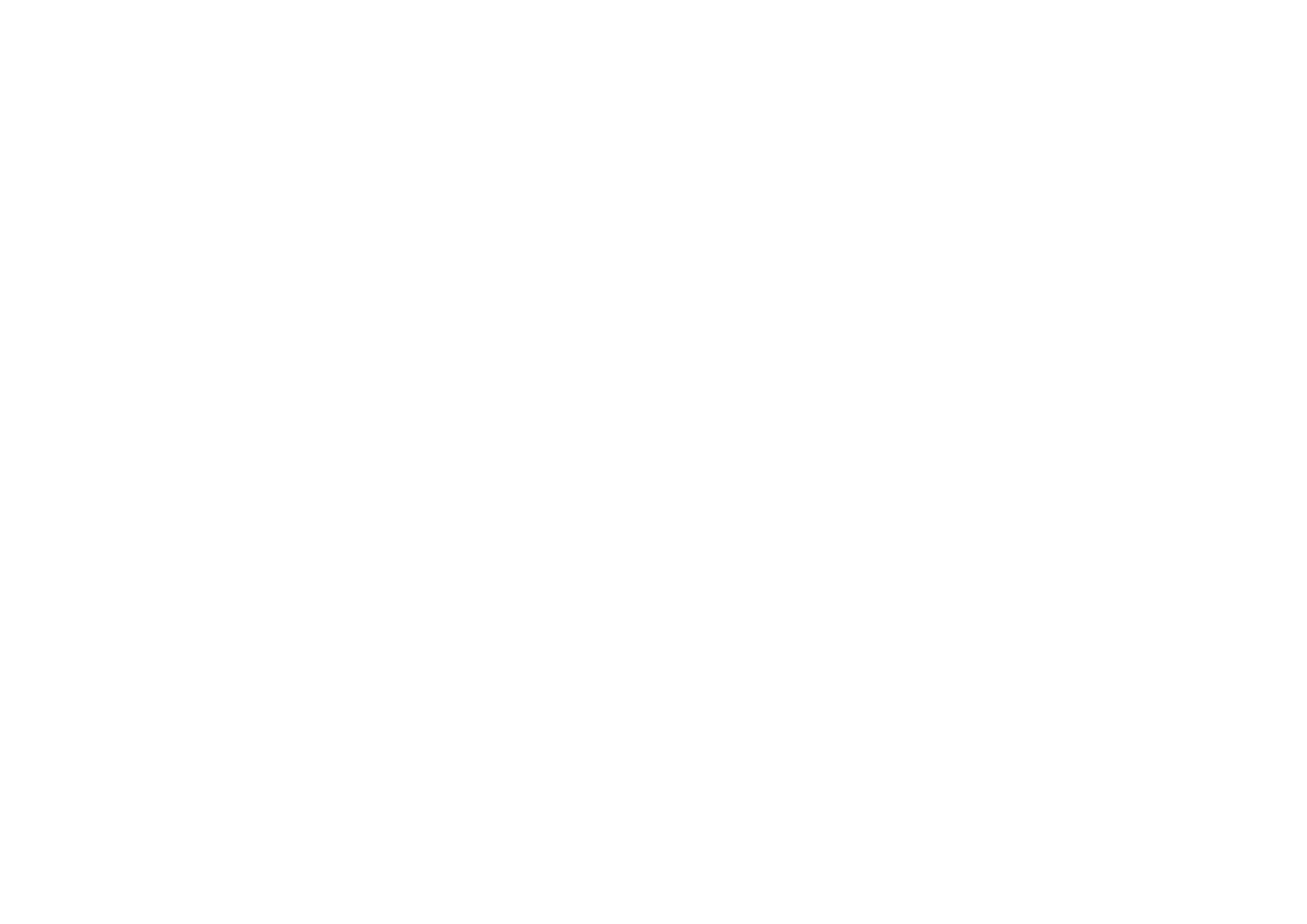| 545/20  | Formulation   DP                    |    | DS        | GR        | DT | <b>WP</b> | WS          |           | WG WT | EG        | EP        | SP | SS        | SG | <b>ST</b> | <b>SL</b> | LS          | OL | EC        | <b>FD</b> | EW        | ES     | AE | SC        | <b>FS</b> | OD                  | SE |
|---------|-------------------------------------|----|-----------|-----------|----|-----------|-------------|-----------|-------|-----------|-----------|----|-----------|----|-----------|-----------|-------------|----|-----------|-----------|-----------|--------|----|-----------|-----------|---------------------|----|
| 11      |                                     |    |           | CG        |    |           |             |           |       |           |           |    |           |    |           |           |             |    | ME        | <b>FK</b> |           |        |    | <b>CS</b> |           |                     |    |
|         |                                     |    |           | FG        |    |           |             |           |       |           |           |    |           |    |           |           |             |    |           | <b>FP</b> |           |        |    | ZC        |           |                     |    |
|         |                                     |    |           | MG        |    |           |             |           |       |           |           |    |           |    |           |           |             |    |           | <b>FR</b> |           |        |    |           |           |                     |    |
|         |                                     |    |           | GG        |    |           |             |           |       |           |           |    |           |    |           |           |             |    |           | <b>FT</b> |           |        |    |           |           |                     |    |
|         |                                     |    |           |           |    |           |             |           |       |           |           |    |           |    |           |           |             |    |           | <b>FU</b> |           |        |    |           |           |                     |    |
|         | Technical characteristic            |    |           |           |    |           |             |           |       |           |           |    |           |    |           |           |             |    |           | <b>FW</b> |           |        |    |           |           |                     |    |
| 2.8.1   | Wettability                         |    |           |           |    | XS        | $\mathsf X$ | XS        |       | XS        | XS        | XS |           | X  |           |           |             |    |           |           |           |        |    |           |           |                     |    |
| 2.8.2   | Persistent foaming <sup>1</sup>     |    |           |           |    | <b>XS</b> | XS          | XS        | XS    | XS        | <b>XS</b> | XS | XS        | XS | XS        | XS        | XS          |    | <b>XS</b> |           | <b>XS</b> | XS     |    | XS        | XS        | XS                  | XS |
| 2.8.3   | Dispersibility <sup>1</sup>         |    |           |           |    | XS        |             | XS        | XS    |           |           |    |           |    |           |           |             |    |           |           |           |        |    | XS        | XS        |                     |    |
|         | Spontaneity of dispersion           |    |           |           |    |           |             | <b>XS</b> |       |           |           |    |           |    |           |           |             |    |           |           |           |        |    | XS        |           |                     |    |
|         | Dispersibility tablets <sup>6</sup> |    |           |           |    |           |             |           | XS    |           |           |    |           |    | <b>XS</b> |           |             |    |           |           |           |        |    |           |           |                     |    |
| 2.8.4   | Dilution stability <sup>1</sup>     |    |           |           |    |           |             |           |       |           |           | XS | XS        | XS | XS        | XS        | $\mathsf X$ |    |           |           |           | $X^2S$ |    |           |           |                     |    |
| 2.8.5   | Dry sieve test                      | XS | XS        | <b>XS</b> |    |           |             |           |       |           |           |    |           |    |           |           |             |    |           |           |           |        |    |           |           |                     |    |
|         | Wet sieve test <sup>1</sup>         |    |           |           |    | XS        | XS          | XS        | XS    | XS        | XS        |    |           |    | <b>XS</b> |           |             |    |           |           |           |        |    | XS        | XS        | $\times \mathbf{S}$ | XS |
| 2.8.6.1 | Size distribution                   |    |           | <b>XS</b> |    |           |             |           |       |           |           |    |           | XS |           |           |             |    |           |           |           |        |    | X         |           | X                   |    |
|         | 2.8.6.2 Dust content                |    |           | XS        |    |           |             | <b>XS</b> |       | XS        |           |    |           | XS |           |           |             |    |           |           |           |        |    |           |           |                     |    |
|         | 2.8.6.3 Attrition                   |    |           | <b>XS</b> |    |           |             | <b>XS</b> |       | <b>XS</b> |           |    |           | XS |           |           |             |    |           |           |           |        |    |           |           |                     |    |
|         | Attrition and friability            |    |           |           | XS |           |             |           | XS    |           |           |    |           |    | XS        |           |             |    |           | $X^5S$    |           |        |    |           |           |                     |    |
|         | tablets                             |    |           |           |    |           |             |           |       |           |           |    |           |    |           |           |             |    |           |           |           |        |    |           |           |                     |    |
|         | 2.8.7.1 (Renewed) emulsifiability   |    |           |           |    |           |             |           |       | XS        | <b>XS</b> |    |           |    |           |           |             |    | <b>XS</b> |           | <b>XS</b> |        |    |           |           |                     |    |
|         | Dispersion stability                |    |           |           |    |           |             |           |       | X         | X         |    |           |    |           |           |             |    |           |           |           |        |    |           |           | XS                  | XS |
|         | 2.8.7.2 Emulsion stability          |    |           |           |    |           |             |           |       | XS        | <b>XS</b> |    |           |    |           |           |             |    | <b>XS</b> |           | <b>XS</b> | $X^2S$ |    |           |           |                     |    |
| 2.8.8.1 | Flowability                         |    |           | X         |    |           |             | X         |       |           |           |    |           | X  |           |           |             |    |           |           |           |        |    |           |           |                     |    |
|         | 2.8.8.2 Pourability                 |    |           |           |    |           |             |           |       |           |           |    |           |    |           |           |             |    |           |           | $\times$  |        |    | XS        | XS        | XS                  | XS |
|         | 2.8.8.3 Dustability                 | X  |           |           |    |           |             |           |       |           |           |    |           |    |           |           |             |    |           |           |           |        |    |           |           |                     |    |
| 2.10    | Adherence and                       |    | <b>XS</b> |           |    |           | <b>XS</b>   |           |       |           |           |    | <b>XS</b> |    |           |           | XS          |    |           |           |           |        |    |           | <b>XS</b> |                     |    |
|         | distribution to seeds <sup>3</sup>  |    |           |           |    |           |             |           |       |           |           |    |           |    |           |           |             |    |           |           |           |        |    |           |           |                     |    |
|         | Solubility of water-soluble         |    |           |           |    | XS        |             | XS        |       |           |           | XS |           | XS |           |           |             |    |           |           |           |        |    |           |           |                     |    |
|         | packaging MT 176 <sup>1</sup>       |    |           |           |    |           |             |           |       |           |           |    |           |    |           |           |             |    |           |           |           |        |    |           |           |                     |    |
|         | Compatibility with mineral          |    |           |           |    |           |             |           |       |           |           |    |           |    |           |           |             | XS |           |           |           |        |    |           |           |                     |    |
|         | oil (MT 23)                         |    |           |           |    |           |             |           |       |           |           |    |           |    |           |           |             |    |           |           |           |        |    |           |           |                     |    |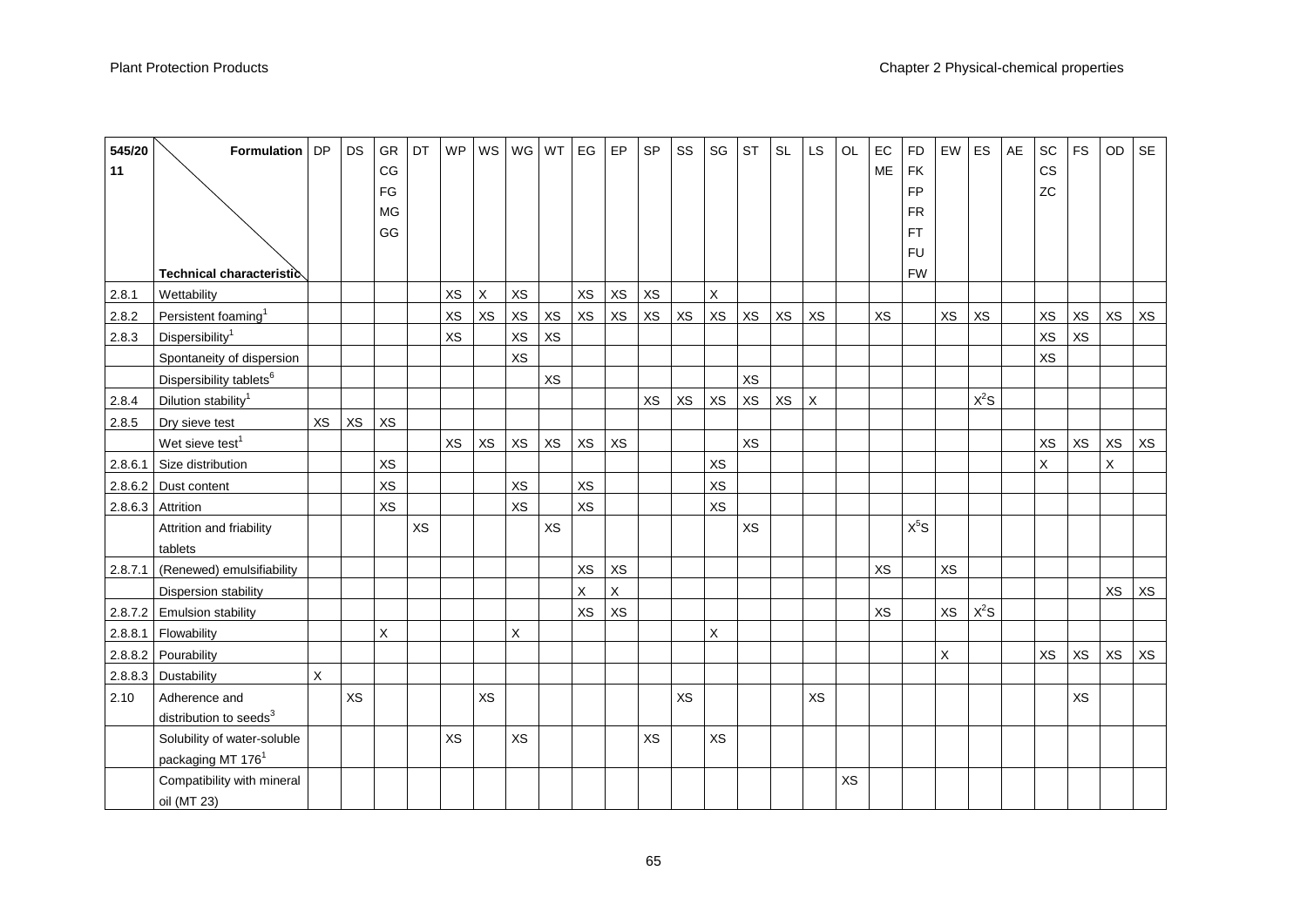| 545/20 | Formulation   DP          | DS | <b>GR</b> | DT | WP   WS   WG   WT |  | EG | EP | <b>SP</b> | SS | SG | <b>ST</b> | SL | LS. | OL | EC | <b>FD</b>         | EW ES | AE | SC        | <b>FS</b> | OD SE |  |
|--------|---------------------------|----|-----------|----|-------------------|--|----|----|-----------|----|----|-----------|----|-----|----|----|-------------------|-------|----|-----------|-----------|-------|--|
| 11     |                           |    | CG        |    |                   |  |    |    |           |    |    |           |    |     |    | ME | <b>FK</b>         |       |    | <b>CS</b> |           |       |  |
|        |                           |    | FG        |    |                   |  |    |    |           |    |    |           |    |     |    |    | <b>FP</b>         |       |    | ZC        |           |       |  |
|        |                           |    | MG        |    |                   |  |    |    |           |    |    |           |    |     |    |    | <b>FR</b>         |       |    |           |           |       |  |
|        |                           |    | GG        |    |                   |  |    |    |           |    |    |           |    |     |    |    | F <sub>T</sub>    |       |    |           |           |       |  |
|        |                           |    |           |    |                   |  |    |    |           |    |    |           |    |     |    |    | <b>FU</b>         |       |    |           |           |       |  |
|        | Technical characteristic  |    |           |    |                   |  |    |    |           |    |    |           |    |     |    |    | <b>FW</b>         |       |    |           |           |       |  |
|        | Spraying pattern          |    |           |    |                   |  |    |    |           |    |    |           |    |     |    |    |                   |       | XS |           |           |       |  |
|        | Outflow rate              |    |           |    |                   |  |    |    |           |    |    |           |    |     |    |    |                   |       | XS |           |           |       |  |
|        | Blocking nozzle           |    |           |    |                   |  |    |    |           |    |    |           |    |     |    |    |                   |       | XS |           |           |       |  |
|        | Burning rate and burning  |    |           |    |                   |  |    |    |           |    |    |           |    |     |    |    | $\checkmark$<br>⌒ |       |    |           |           |       |  |
|        | completeness <sup>6</sup> |    |           |    |                   |  |    |    |           |    |    |           |    |     |    |    |                   |       |    |           |           |       |  |

<sup>1</sup>) If the preparation is packed in a water-soluble packaging this test should be carried out with the addition of the water-soluble packaging in the same ratio as the product will be used (for foam formation this test should in case of a water-soluble packaging also be carried out after the storage tests)

 $2$ ) Only required if the product is diluted with water before use

 $3$ ) Only required after storage test if physical characteristics of the product have changed

<sup>4</sup>) Only required if the preparation is used as emulsion

5 ) Only for FT formulations

 $<sup>6</sup>$ ) Methods for these technical characteristics are not yet available</sup>

#### X=requirement

XS=requirement, before and after storage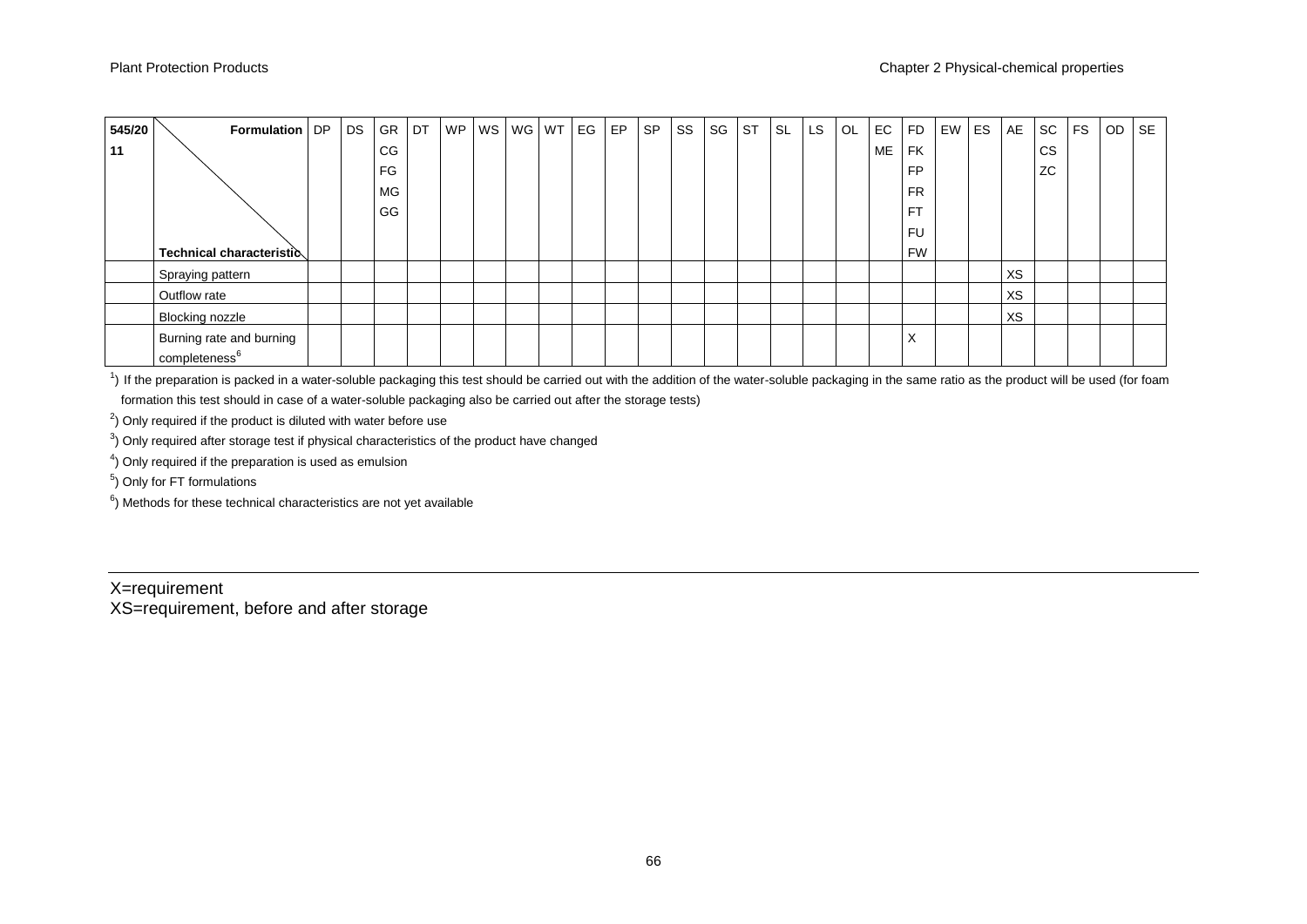# <span id="page-66-0"></span>**APPENDIX 5 LIST OF END POINTS (EPCO MANUAL E4 – REV. 4 (SEPTEMBER 2005)**

#### Chapter 2.1 Identity, Physical and Chemical Properties, Details of Uses, Further Information

| Active substance (ISO Common Name)                                                                                                        |                      |
|-------------------------------------------------------------------------------------------------------------------------------------------|----------------------|
| Function (e.g. fungicide)                                                                                                                 |                      |
|                                                                                                                                           |                      |
| <b>Rapporteur Member State</b>                                                                                                            | e.g. The Netherlands |
| Co-rapporteur Member State                                                                                                                |                      |
|                                                                                                                                           |                      |
| <b>Identity</b> (Annex IIA, point 1)                                                                                                      |                      |
| Chemical name (IUPAC)                                                                                                                     |                      |
| Chemical name (CA)                                                                                                                        |                      |
| <b>CIPAC No</b>                                                                                                                           |                      |
| CAS No                                                                                                                                    |                      |
| EC No (EINECS or ELINCS)                                                                                                                  |                      |
| FAO Specification (including year of<br>publication)                                                                                      |                      |
| Minimum purity of the active substance as<br>manufactured                                                                                 |                      |
| Identity of relevant impurities (of toxicological,<br>environmental and/or other significance) in the<br>active substance as manufactured |                      |
| Molecular formula                                                                                                                         |                      |
| Molecular mass                                                                                                                            |                      |
| Structural formula                                                                                                                        |                      |
|                                                                                                                                           |                      |
| Physical-chemical properties (283/2013, point 2)                                                                                          |                      |
| Melting point (state purity)                                                                                                              |                      |
| Boiling point (state purity)                                                                                                              |                      |
| Temperature of decomposition                                                                                                              |                      |

Appearance (state purity)

Vapour pressure (state temperature, state purity)

Henry's law constant

Solubility in water (state temperature, state purity and pH)

Solubility in organic solvents (state temperature, state purity)

Surface tension (state concentration and temperature, state purity)

Partition coefficient (state temperature, pH and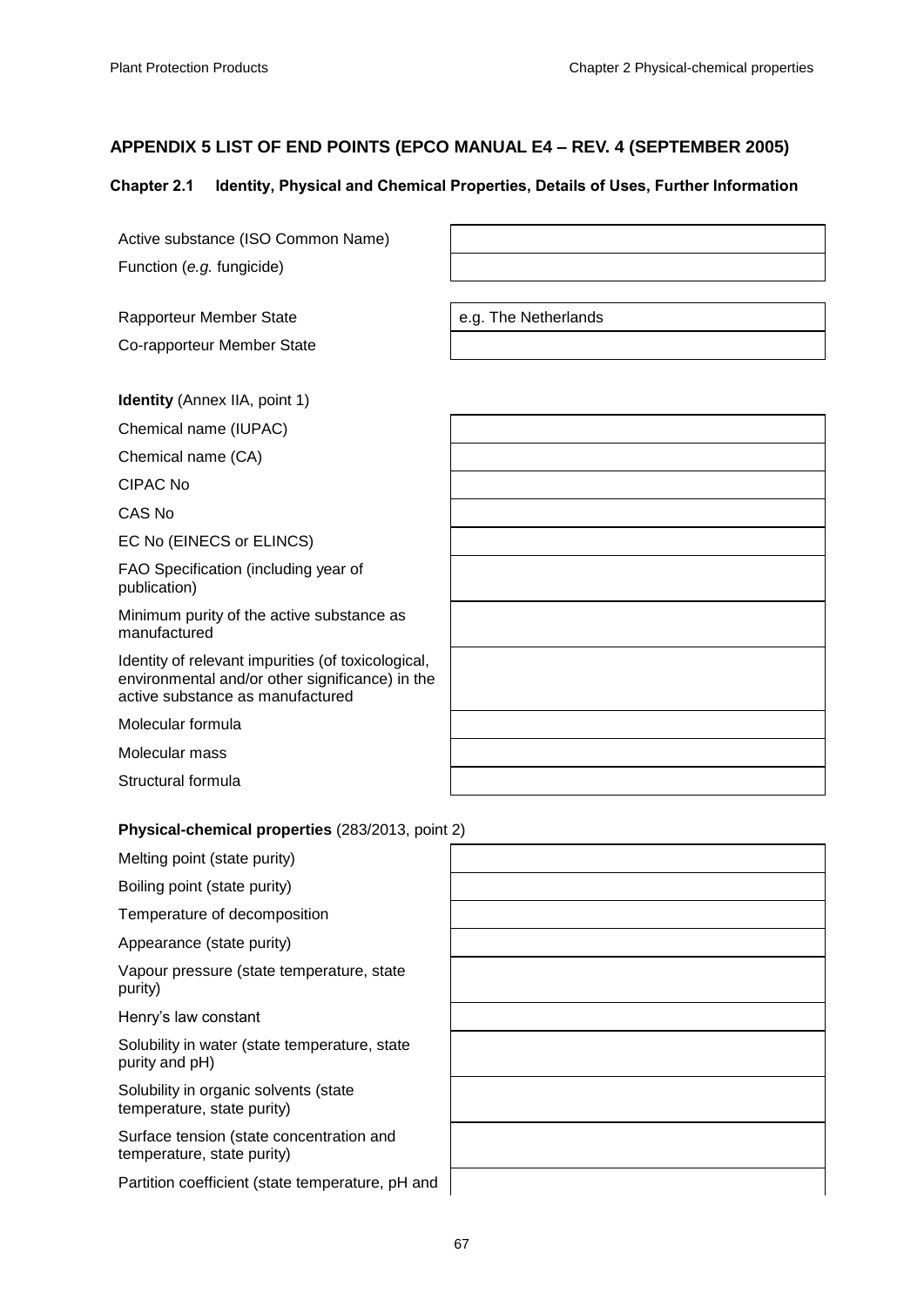#### purity)

Dissociation constant (state purity)

UV / VIS absorption (max.) incl.  $\varepsilon$  (state purity, pH)

Flammability (state purity)

Explosive properties (state purity)

Oxidising properties (state purity)

| the contract of the contract of the contract of the contract of the contract of |                                                                                                                      |  |  |
|---------------------------------------------------------------------------------|----------------------------------------------------------------------------------------------------------------------|--|--|
|                                                                                 |                                                                                                                      |  |  |
|                                                                                 |                                                                                                                      |  |  |
|                                                                                 | <u> 1989 - Johann Barn, amerikan besteman besteman besteman besteman besteman besteman besteman besteman bestema</u> |  |  |
|                                                                                 | the contract of the contract of the contract of the contract of the contract of the contract of the contract of      |  |  |
|                                                                                 | <u> 1988 - Ann an Dùbhlachd ann an Dùbhlachd ann an Dùbhlachd ann an Dùbhlachd ann an Dùbhlachd ann an Dùbhlachd</u> |  |  |
|                                                                                 |                                                                                                                      |  |  |

#### **Classification and proposed labelling** (283/2013, point 10)

with regard to physical and chemical data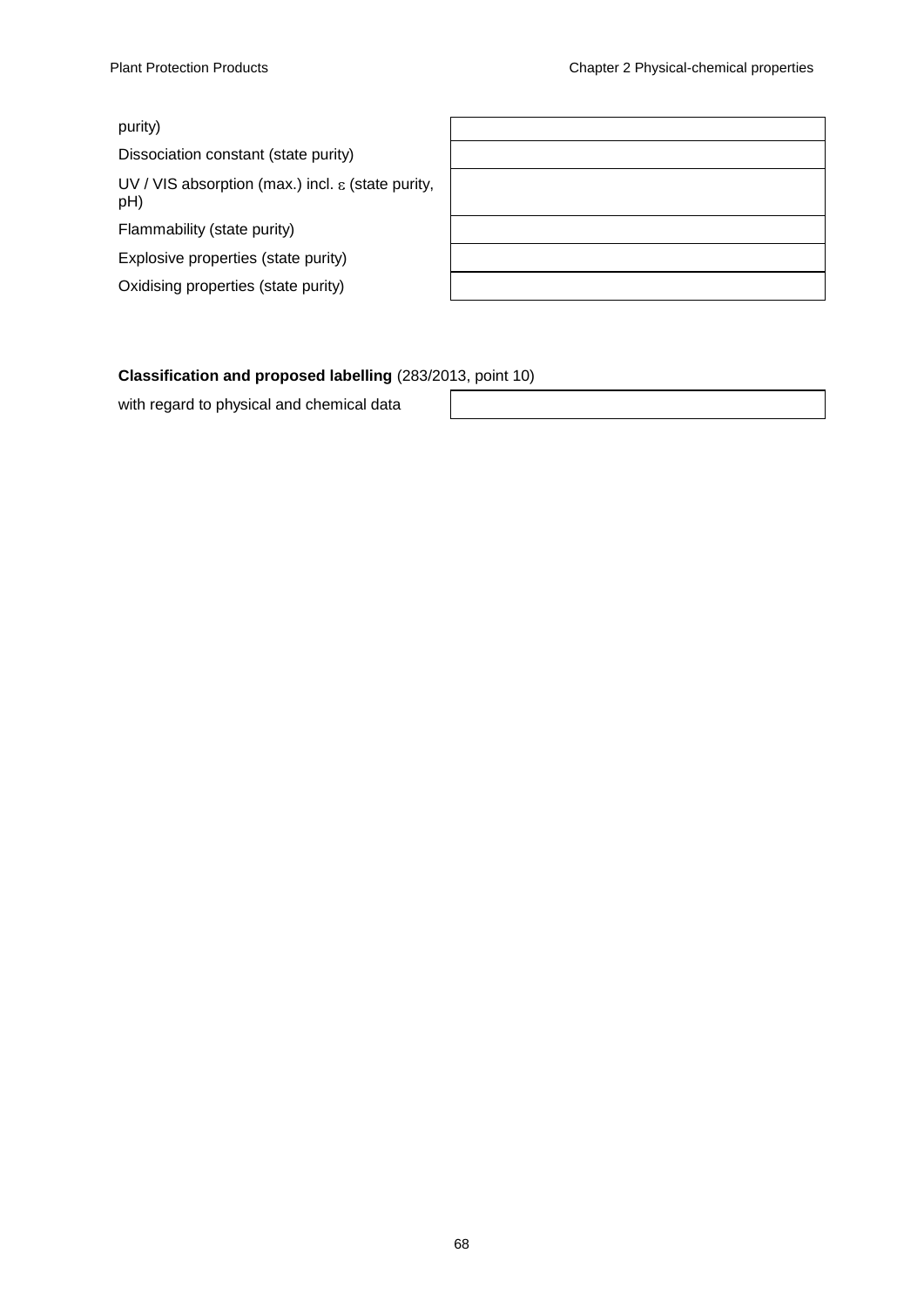# **REFERENCES**

- $\ddot{\phantom{a}}$ 1 Regulation (EC) No 1107/2009, [http://eur](http://eur-lex.europa.eu/Notice.do?checktexts=checkbox&val=504604%3Acs&pos=1&page=1&lang=en&pgs=10&nbl=1&list=504604%3Acs%2C&hwords=&action=GO&visu=%23texte)[lex.europa.eu/Notice.do?checktexts=checkbox&val=504604%3Acs&pos=1&page=1&lan](http://eur-lex.europa.eu/Notice.do?checktexts=checkbox&val=504604%3Acs&pos=1&page=1&lang=en&pgs=10&nbl=1&list=504604%3Acs%2C&hwords=&action=GO&visu=%23texte) [g=en&pgs=10&nbl=1&list=504604%3Acs%2C&hwords=&action=GO&visu=%23texte](http://eur-lex.europa.eu/Notice.do?checktexts=checkbox&val=504604%3Acs&pos=1&page=1&lang=en&pgs=10&nbl=1&list=504604%3Acs%2C&hwords=&action=GO&visu=%23texte)
- 2 Directive 91/414/EEC, [http://eur](http://eur-lex.europa.eu/Notice.do?checktexts=checkbox&val=172911%3Acs&pos=3&page=1&lang=en&pgs=10&nbl=3&list=447073%3Acs%2C185439%3Acs%2C172911%3Acs%2C&hwords=&action=GO&visu=%23texte)[lex.europa.eu/Notice.do?checktexts=checkbox&val=172911%3Acs&pos=3&page=1&lan](http://eur-lex.europa.eu/Notice.do?checktexts=checkbox&val=172911%3Acs&pos=3&page=1&lang=en&pgs=10&nbl=3&list=447073%3Acs%2C185439%3Acs%2C172911%3Acs%2C&hwords=&action=GO&visu=%23texte) [g=en&pgs=10&nbl=3&list=447073%3Acs%2C185439%3Acs%2C172911%3Acs%2C&h](http://eur-lex.europa.eu/Notice.do?checktexts=checkbox&val=172911%3Acs&pos=3&page=1&lang=en&pgs=10&nbl=3&list=447073%3Acs%2C185439%3Acs%2C172911%3Acs%2C&hwords=&action=GO&visu=%23texte) [words=&action=GO&visu=%23texte](http://eur-lex.europa.eu/Notice.do?checktexts=checkbox&val=172911%3Acs&pos=3&page=1&lang=en&pgs=10&nbl=3&list=447073%3Acs%2C185439%3Acs%2C172911%3Acs%2C&hwords=&action=GO&visu=%23texte)
- 3 Commission Implementing Regulation (EU) No 540/2011, [http://eur](http://eur-lex.europa.eu/Notice.do?checktexts=checkbox&val=574460%3Acs&pos=6&page=1&lang=en&pgs=10&nbl=6&list=646199%3Acs%2C628324%3Acs%2C615541%3Acs%2C607847%3Acs%2C607130%3Acs%2C574460%3Acs%2C&hwords=&action=GO&visu=%23texte)[lex.europa.eu/Notice.do?checktexts=checkbox&val=574460%3Acs&pos=6&page=1&lan](http://eur-lex.europa.eu/Notice.do?checktexts=checkbox&val=574460%3Acs&pos=6&page=1&lang=en&pgs=10&nbl=6&list=646199%3Acs%2C628324%3Acs%2C615541%3Acs%2C607847%3Acs%2C607130%3Acs%2C574460%3Acs%2C&hwords=&action=GO&visu=%23texte) [g=en&pgs=10&nbl=6&list=646199%3Acs%2C628324%3Acs%2C615541%3Acs%2C60](http://eur-lex.europa.eu/Notice.do?checktexts=checkbox&val=574460%3Acs&pos=6&page=1&lang=en&pgs=10&nbl=6&list=646199%3Acs%2C628324%3Acs%2C615541%3Acs%2C607847%3Acs%2C607130%3Acs%2C574460%3Acs%2C&hwords=&action=GO&visu=%23texte) [7847%3Acs%2C607130%3Acs%2C574460%3Acs%2C&hwords=&action=GO&visu=%2](http://eur-lex.europa.eu/Notice.do?checktexts=checkbox&val=574460%3Acs&pos=6&page=1&lang=en&pgs=10&nbl=6&list=646199%3Acs%2C628324%3Acs%2C615541%3Acs%2C607847%3Acs%2C607130%3Acs%2C574460%3Acs%2C&hwords=&action=GO&visu=%23texte) [3texte](http://eur-lex.europa.eu/Notice.do?checktexts=checkbox&val=574460%3Acs&pos=6&page=1&lang=en&pgs=10&nbl=6&list=646199%3Acs%2C628324%3Acs%2C615541%3Acs%2C607847%3Acs%2C607130%3Acs%2C574460%3Acs%2C&hwords=&action=GO&visu=%23texte)
- 4 FAO/WHO manual November 2010 second revision of the First Edition "Manual on Development and Use of FAO and WHO Specifications for Pesticides" http://www.fao.org/agriculture/crops/core-themes/theme/pests/jmps/manual/en/
- 5 Commission Regulation (EU) No 283/2013, [http://eur](http://eur-lex.europa.eu/Notice.do?val=724582:cs&lang=en&list=729945:cs,724582:cs,&pos=2&page=1&nbl=2&pgs=10&hwords)[lex.europa.eu/Notice.do?val=724582:cs&lang=en&list=729945:cs,724582:cs,&pos=2&p](http://eur-lex.europa.eu/Notice.do?val=724582:cs&lang=en&list=729945:cs,724582:cs,&pos=2&page=1&nbl=2&pgs=10&hwords) [age=1&nbl=2&pgs=10&hwords](http://eur-lex.europa.eu/Notice.do?val=724582:cs&lang=en&list=729945:cs,724582:cs,&pos=2&page=1&nbl=2&pgs=10&hwords)
- 6 Commission Regulation (EU) No 284/2013, [http://eur](http://eur-lex.europa.eu/Notice.do?val=724566:cs&lang=en&list=729902:cs,724566:cs,&pos=2&page=1&nbl=2&pgs=10&hwords)[lex.europa.eu/Notice.do?val=724566:cs&lang=en&list=729902:cs,724566:cs,&pos=2&p](http://eur-lex.europa.eu/Notice.do?val=724566:cs&lang=en&list=729902:cs,724566:cs,&pos=2&page=1&nbl=2&pgs=10&hwords) [age=1&nbl=2&pgs=10&hwords=](http://eur-lex.europa.eu/Notice.do?val=724566:cs&lang=en&list=729902:cs,724566:cs,&pos=2&page=1&nbl=2&pgs=10&hwords)
- 7 Commission Communication 2013/C 95/01 http://eur-
- lex.europa.eu/LexUriServ/LexUriServ.do?uri=OJ:C:2013:095:0001:0020:EN:PDF 8 FAO specifications: [http://www.fao.org/agriculture/crops/core](http://www.fao.org/agriculture/crops/core-themes/theme/pests/pm/jmps/ps/ps-new/en/)[themes/theme/pests/pm/jmps/ps/ps-new/en/](http://www.fao.org/agriculture/crops/core-themes/theme/pests/pm/jmps/ps/ps-new/en/)
- 9 EC methods (Regulation (EC) No 440/2008) can be obtained from: http://eurlex.europa.eu/LexUriServ/LexUriServ.do?uri=OJ:L:2008:142:0001:0739:EN:PDF
- 10 Commission Communication 2013/C 95/02 http://eurlex.europa.eu/LexUriServ/LexUriServ.do?uri=OJ:C:2013:095:0021:0037:EN:PDF
- 11 Croplife International (formerly GIFAP): Technical monograph No. 17: [http://www.croplife.org/library/documents/Technical%20Monographs/Technical%20Mon](http://www.croplife.org/library/documents/Technical%20Monographs/Technical_Monograph_N%C2%B017_-_May_1993.pdf) [ograph%20N°17%20-%20May%201993.pdf](http://www.croplife.org/library/documents/Technical%20Monographs/Technical_Monograph_N%C2%B017_-_May_1993.pdf)
- 12 European Aerosol Federation,<http://www.aerosol.org/>
- 13 European agreement concerning the international carriage of dangerous goods by road (ADR), last edition 1990, [http://www.unece.org/trans/danger/publi/adr/adr\\_e.html](http://www.unece.org/trans/danger/publi/adr/adr_e.html)
- 14 FAO guidelines for the packaging of pesticides: [http://www.fao.org/WAICENT/FAOINFO/AGRICULT/AGP/AGPP/Pesticid/Code/Guide.ht](http://www.fao.org/WAICENT/FAOINFO/AGRICULT/AGP/AGPP/Pesticid/Code/Guide.htm) [m](http://www.fao.org/WAICENT/FAOINFO/AGRICULT/AGP/AGPP/Pesticid/Code/Guide.htm)
- 15 Guidelines for requirements of aerosols: 75/324/EEC and 91/1/EEC
- 16 SANCO/10597/2003 GUIDANCE DOCUMENT ON THE ASSESSMENT OF THE EQUIVALENCE OF TECHNICAL MATERIALS OF SUBSTANCES REGULATED UNDER Regulation (EC) No 1107/2009